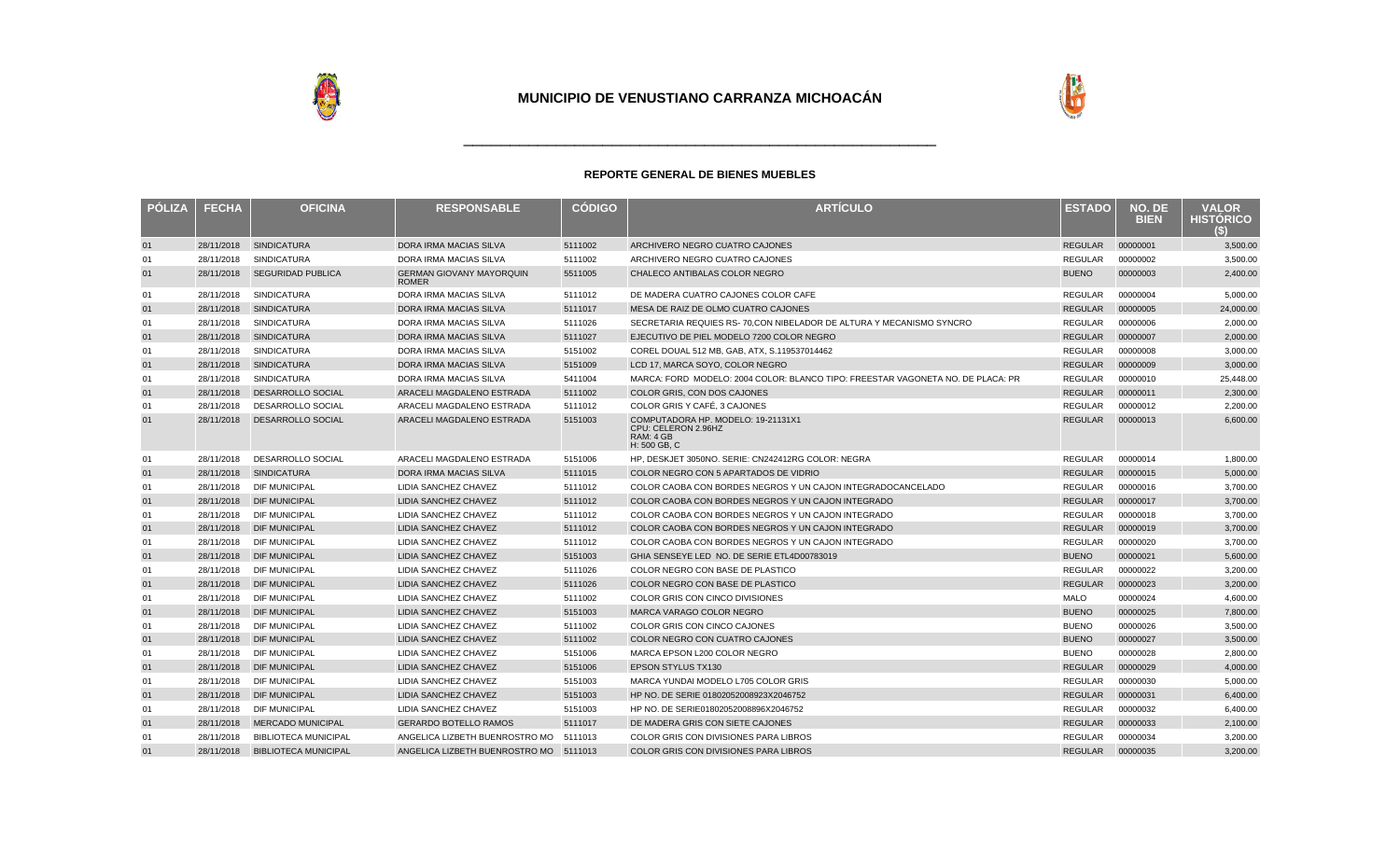



| <b>PÓLIZA</b> | <b>FECHA</b> | <b>OFICINA</b>              | <b>RESPONSABLE</b>                     | <b>CÓDIGO</b> | <b>ARTÍCULO</b>                                  | <b>ESTADO</b>  | NO. DE<br><b>BIEN</b> | <b>VALOR</b><br><b>HISTORICO</b> |
|---------------|--------------|-----------------------------|----------------------------------------|---------------|--------------------------------------------------|----------------|-----------------------|----------------------------------|
| 01            | 28/11/2018   | <b>BIBLIOTECA MUNICIPAL</b> | ANGELICA LIZBETH BUENROSTRO MO 5111013 |               | COLOR GRIS CON DIVISIONES PARA LIBROS            | <b>REGULAR</b> | 00000036              | 3,200.00                         |
| 01            | 28/11/2018   | <b>BIBLIOTECA MUNICIPAL</b> | ANGELICA LIZBETH BUENROSTRO MO 5111013 |               | <b>COLOR AMARILLO CON DIVISIONES PARA LIBROS</b> | <b>REGULAR</b> | 00000037              | 3,200.00                         |
| 01            | 28/11/2018   | <b>BIBLIOTECA MUNICIPAL</b> | ANGELICA LIZBETH BUENROSTRO MO 5111013 |               | COLOR AMARILLO CON DIVISIONES PARA LIBROS        | <b>REGULAR</b> | 00000038              | 3,200.00                         |
| 01            | 28/11/2018   | <b>BIBLIOTECA MUNICIPAL</b> | ANGELICA LIZBETH BUENROSTRO MO         | 5111013       | COLOR AMARILLO CON DIVISIONES PARA LIBROS        | <b>REGULAR</b> | 00000039              | 3,200.00                         |
| 01            | 28/11/2018   | <b>BIBLIOTECA MUNICIPAL</b> | ANGELICA LIZBETH BUENROSTRO MO         | 5111013       | COLOR NARANJA CON DIVISIONES PARA LIBROS         | REGULAR        | 00000040              | 3,200.00                         |
| 01            | 28/11/2018   | <b>BIBLIOTECA MUNICIPAL</b> | ANGELICA LIZBETH BUENROSTRO MO 5111013 |               | COLOR NARANJA CON DIVISIONES PARA LIBROS         | <b>REGULAR</b> | 00000041              | 3,200.00                         |
| 01            | 28/11/2018   | <b>BIBLIOTECA MUNICIPAL</b> | ANGELICA LIZBETH BUENROSTRO MO         | 5111013       | COLOR NARANJA CON DIVISIONES PARA LIBROS         | REGULAR        | 00000042              | 3,200.00                         |
| 01            | 28/11/2018   | <b>BIBLIOTECA MUNICIPAL</b> | ANGELICA LIZBETH BUENROSTRO MO 5111013 |               | COLOR NARANJA CON DIVISIONES PARA LIBROS         | <b>REGULAR</b> | 00000043              | 3,200.00                         |
| 01            | 28/11/2018   | <b>BIBLIOTECA MUNICIPAL</b> | ANGELICA LIZBETH BUENROSTRO MO         | 5111013       | COLOR NARANJA CON DIVISIONES PARA LIBROS         | <b>REGULAR</b> | 00000044              | 3,200.00                         |
| 01            | 28/11/2018   | <b>BIBLIOTECA MUNICIPAL</b> | ANGELICA LIZBETH BUENROSTRO MO 5111013 |               | COLOR NARANJA CON DIVISIONES PARA LIBROS         | <b>REGULAR</b> | 00000045              | 3,200.00                         |
| 01            | 28/11/2018   | <b>BIBLIOTECA MUNICIPAL</b> | ANGELICA LIZBETH BUENROSTRO MO         | 5111013       | <b>COLOR NARANJA CON DIVISIONES PARA LIBROS</b>  | <b>REGULAR</b> | 00000046              | 3,200.00                         |
| 01            | 28/11/2018   | <b>BIBLIOTECA MUNICIPAL</b> | ANGELICA LIZBETH BUENROSTRO MO 5111013 |               | COLOR NARANJA CON DIVISIONES PARA LIBROS         | <b>REGULAR</b> | 00000047              | 3,200.00                         |
| 01            | 28/11/2018   | <b>BIBLIOTECA MUNICIPAL</b> | ANGELICA LIZBETH BUENROSTRO MO 5111013 |               | COLOR NARANJA CON DIVISIONES PARA LIBROS         | <b>REGULAR</b> | 00000048              | 3,200.00                         |
| 01            | 28/11/2018   | <b>BIBLIOTECA MUNICIPAL</b> | ANGELICA LIZBETH BUENROSTRO MO 5111013 |               | COLOR NARANJA CON DIVISIONES PARA LIBROS         | <b>REGULAR</b> | 00000049              | 3,200.00                         |
| 01            | 28/11/2018   | <b>BIBLIOTECA MUNICIPAL</b> | ANGELICA LIZBETH BUENROSTRO MO 5111013 |               | COLOR NARANJA CON DIVISIONES PARA LIBROS         | <b>REGULAR</b> | 00000050              | 3,200.00                         |
| 01            | 28/11/2018   | <b>BIBLIOTECA MUNICIPAL</b> | ANGELICA LIZBETH BUENROSTRO MO 5111013 |               | COLOR NARANJA CON DIVISIONES PARA LIBROS         | <b>REGULAR</b> | 00000051              | 3,200.00                         |
| 01            | 28/11/2018   | <b>BIBLIOTECA MUNICIPAL</b> | ANGELICA LIZBETH BUENROSTRO MO 5111013 |               | COLOR NARANJA CON DIVISIONES PARA LIBROS         | <b>REGULAR</b> | 00000052              | 3,200.00                         |
| 01            | 28/11/2018   | <b>BIBLIOTECA MUNICIPAL</b> | ANGELICA LIZBETH BUENROSTRO MO 5111013 |               | COLOR NARANJA CON DIVISIONES PARA LIBROS         | <b>REGULAR</b> | 00000053              | 3,200.00                         |
| 01            | 28/11/2018   | <b>BIBLIOTECA MUNICIPAL</b> | ANGELICA LIZBETH BUENROSTRO MO 5111013 |               | COLOR NARANJA CON DIVISIONES PARA LIBROS         | <b>REGULAR</b> | 00000054              | 3,200.00                         |
| 01            | 28/11/2018   | <b>BIBLIOTECA MUNICIPAL</b> | ANGELICA LIZBETH BUENROSTRO MO 5111013 |               | COLOR NARANJA CON DIVISIONES PARA LIBROS         | <b>REGULAR</b> | 00000055              | 3,200.00                         |
| 01            | 28/11/2018   | <b>BIBLIOTECA MUNICIPAL</b> | ANGELICA LIZBETH BUENROSTRO MO 5111013 |               | COLOR NARANJA CON DIVISIONES PARA LIBROS         | <b>REGULAR</b> | 00000056              | 3,200.00                         |
| 01            | 28/11/2018   | <b>BIBLIOTECA MUNICIPAL</b> | ANGELICA LIZBETH BUENROSTRO MO 5111013 |               | COLOR NARANJA CON DIVISIONES PARA LIBROS         | <b>REGULAR</b> | 00000057              | 3,200.00                         |
| 01            | 28/11/2018   | <b>BIBLIOTECA MUNICIPAL</b> | ANGELICA LIZBETH BUENROSTRO MO 5111013 |               | COLOR NARANJA CON DIVISIONES PARA LIBROS         | <b>REGULAR</b> | 00000058              | 3,200.00                         |
| 01            | 28/11/2018   | <b>BIBLIOTECA MUNICIPAL</b> | ANGELICA LIZBETH BUENROSTRO MO 5111013 |               | COLOR NARANJA CON DIVISIONES PARA LIBROS         | <b>REGULAR</b> | 00000059              | 3,200.00                         |
| 01            | 28/11/2018   | <b>BIBLIOTECA MUNICIPAL</b> | ANGELICA LIZBETH BUENROSTRO MO 5111013 |               | COLOR NARANJA CON DIVISIONES PARA LIBROS         | <b>REGULAR</b> | 00000060              | 3,200.00                         |
| 01            | 28/11/2018   | <b>BIBLIOTECA MUNICIPAL</b> | ANGELICA LIZBETH BUENROSTRO MO 5111013 |               | COLOR NARANJA CON DIVISIONES PARA LIBROS         | <b>REGULAR</b> | 00000061              | 3,200.00                         |
| 01            | 28/11/2018   | <b>BIBLIOTECA MUNICIPAL</b> | ANGELICA LIZBETH BUENROSTRO MO 5111013 |               | COLOR NARANJA CON DIVISIONES PARA LIBROS         | REGULAR        | 00000062              | 3,200.00                         |
| 01            | 28/11/2018   | <b>BIBLIOTECA MUNICIPAL</b> | ANGELICA LIZBETH BUENROSTRO MO         | 5111013       | COLOR NARANJA CON DIVISIONES PARA LIBROS         | <b>REGULAR</b> | 00000063              | 3,200.00                         |
| 01            | 28/11/2018   | <b>BIBLIOTECA MUNICIPAL</b> | ANGELICA LIZBETH BUENROSTRO MO         | 5111013       | COLOR NARANJA CON DIVISIONES PARA LIBROS         | <b>REGULAR</b> | 00000064              | 3,200.00                         |
| 01            | 28/11/2018   | <b>BIBLIOTECA MUNICIPAL</b> | ANGELICA LIZBETH BUENROSTRO MO 5111013 |               | COLOR NARANJA CON DIVISIONES PARA LIBROS         | <b>REGULAR</b> | 00000065              | 3,200.00                         |
| 01            | 28/11/2018   | <b>BIBLIOTECA MUNICIPAL</b> | ANGELICA LIZBETH BUENROSTRO MO         | 5111017       | INFANTIL. DE MADERA COLOR CLARO                  | <b>REGULAR</b> | 00000066              | 2,800.00                         |
| 01            | 28/11/2018   | <b>BIBLIOTECA MUNICIPAL</b> | ANGELICA LIZBETH BUENROSTRO MO 5111017 |               | INFANTIL. DE MADERA COLOR CLARO                  | <b>REGULAR</b> | 00000067              | 2,800.00                         |
| 01            | 28/11/2018   | <b>BIBLIOTECA MUNICIPAL</b> | ANGELICA LIZBETH BUENROSTRO MO         | 5111017       | INFANTIL, DE MADERA COLOR CLARO                  | <b>REGULAR</b> | 00000068              | 2,800.00                         |
| 01            | 28/11/2018   | <b>BIBLIOTECA MUNICIPAL</b> | ANGELICA LIZBETH BUENROSTRO MO 5111017 |               | INFANTIL. DE MADERA COLOR CLARO                  | <b>REGULAR</b> | 00000069              | 2,800.00                         |
| 01            | 28/11/2018   | <b>BIBLIOTECA MUNICIPAL</b> | ANGELICA LIZBETH BUENROSTRO MO 5111017 |               | MESA PARA ADULTO DE MADERA COLOR CLARO           | <b>REGULAR</b> | 00000070              | 3.600.00                         |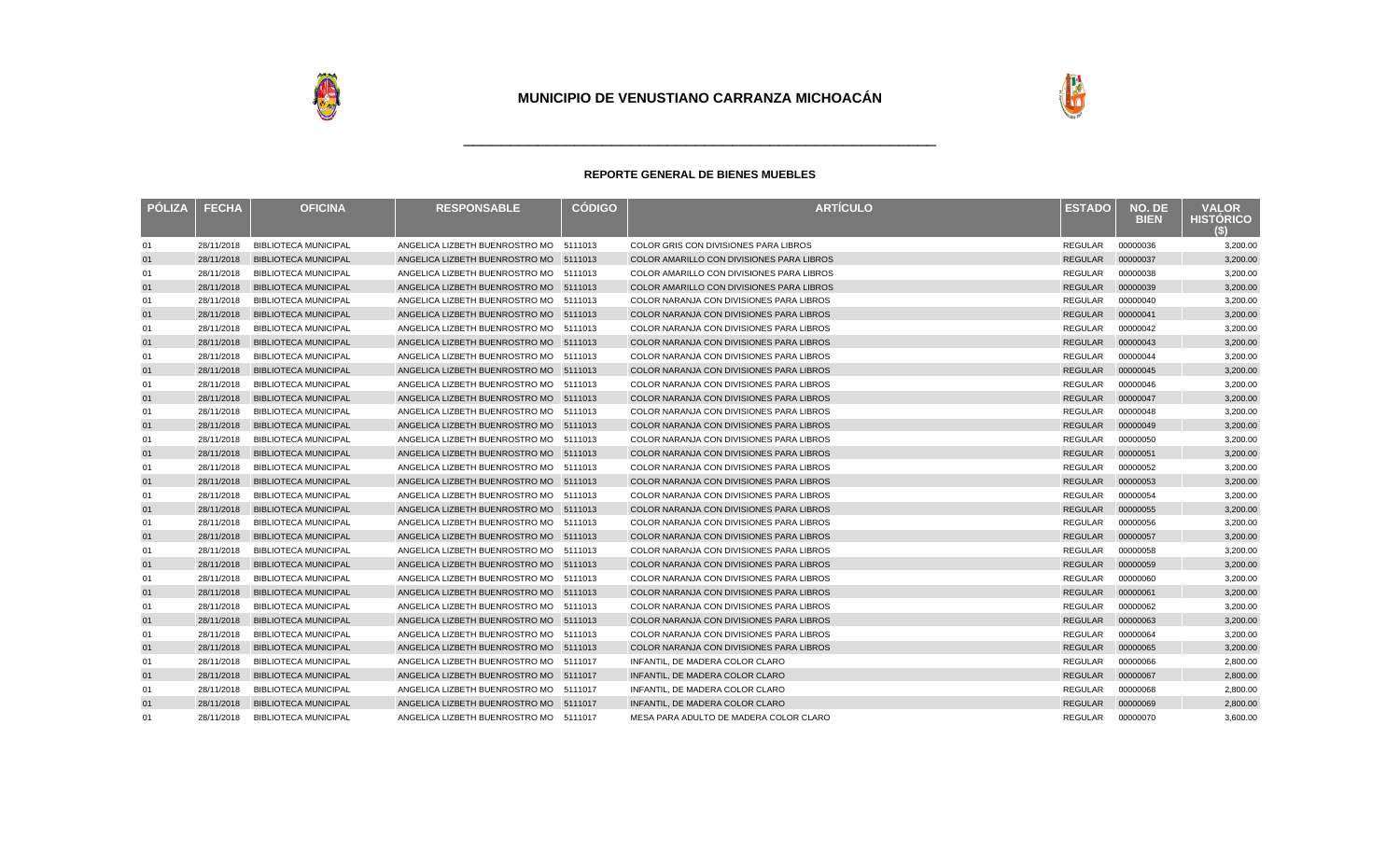



| <b>POLIZA</b> | <b>FECHA</b> | <b>OFICINA</b>                  | <b>RESPONSABLE</b>                     | <b>CÓDIGO</b> | <b>ARTÍCULO</b>                        | <b>ESTADO</b>    | NO. DE<br><b>BIEN</b> | <b>VALOR</b><br><b>HISTORICO</b><br>(S) |
|---------------|--------------|---------------------------------|----------------------------------------|---------------|----------------------------------------|------------------|-----------------------|-----------------------------------------|
| 01            | 28/11/2018   | <b>BIBLIOTECA MUNICIPAL</b>     | ANGELICA LIZBETH BUENROSTRO MO 5111017 |               | MESA PARA ADULTO DE MADERA COLOR CLARO | <b>REGULAR</b>   | 00000071              | 3,600.00                                |
| 01            | 28/11/2018   | <b>BIBLIOTECA MUNICIPAL</b>     | ANGELICA LIZBETH BUENROSTRO MO         | 5111017       | MESA PARA ADULTO DE MADERA COLOR CLARO | <b>REGULAR</b>   | 00000072              | 3,600.00                                |
| 01            | 28/11/2018   | <b>BIBLIOTECA MUNICIPAL</b>     | ANGELICA LIZBETH BUENROSTRO MO 5111017 |               | MESA PARA ADULTO DE MADERA COLOR CLARO | REGULAR          | 00000073              | 3,600.00                                |
| 01            | 28/11/2018   | <b>BIBLIOTECA MUNICIPAL</b>     | ANGELICA LIZBETH BUENROSTRO MO 5111017 |               | MESA PARA ADULTO DE MADERA COLOR CLARO | <b>REGULAR</b>   | 00000074              | 3,600.00                                |
| 01            | 28/11/2018   | <b>BIBLIOTECA MUNICIPAL</b>     | ANGELICA LIZBETH BUENROSTRO MO 5111017 |               | MESA PARA ADULTO DE MADERA COLOR CLARO | <b>REGULAR</b>   | 00000075              | 3,600.00                                |
| 01            | 28/11/2018   | <b>BIBLIOTECA MUNICIPAL</b>     | ANGELICA LIZBETH BUENROSTRO MO 5111017 |               | MESA PARA ADULTO DE MADERA COLOR CLARO | <b>REGULAR</b>   | 00000076              | 3,600.00                                |
| 01            | 28/11/2018   | <b>BIBLIOTECA MUNICIPAL</b>     | ANGELICA LIZBETH BUENROSTRO MO 5111017 |               | MESA PARA ADULTO DE MADERA COLOR CLARO | <b>REGULAR</b>   | 00000077              | 3,600.00                                |
| 01            | 28/11/2018   | <b>BIBLIOTECA MUNICIPAL</b>     | ANGELICA LIZBETH BUENROSTRO MO 5111017 |               | MESA PARA ADULTO DE MADERA COLOR CLARO | <b>REGULAR</b>   | 00000078              | 3,600.00                                |
| 01            | 28/11/2018   | <b>BIBLIOTECA MUNICIPAL</b>     | ANGELICA LIZBETH BUENROSTRO MO 5111017 |               | MESA PARA ADULTO DE MADERA COLOR CLARO | <b>REGULAR</b>   | 00000079              | 3,600.00                                |
| 01            | 28/11/2018   | <b>BIBLIOTECA MUNICIPAL</b>     | ANGELICA LIZBETH BUENROSTRO MO 5111017 |               | MESA PARA ADULTO DE MADERA COLOR CLARO | <b>REGULAR</b>   | 00000080              | 3,600.00                                |
| 01            | 28/11/2018   | <b>BIBLIOTECA MUNICIPAL</b>     | ANGELICA LIZBETH BUENROSTRO MO 5111017 |               | MESA PARA ADULTO DE MADERA COLOR CLARO | <b>REGULAR</b>   | 00000081              | 3,600.00                                |
| 01            | 28/11/2018   | <b>BIBLIOTECA MUNICIPAL</b>     | ANGELICA LIZBETH BUENROSTRO MO 5111017 |               | MESA PARA ADULTO DE MADERA COLOR CLARO | <b>REGULAR</b>   | 00000082              | 3,600.00                                |
| 01            | 28/11/2018   | <b>BIBLIOTECA MUNICIPAL</b>     | ANGELICA LIZBETH BUENROSTRO MO 5111017 |               | <b>DE FORMICA</b>                      | <b>REGULAR</b>   | 00000083              | 4,400.00                                |
| 01            | 28/11/2018   | <b>BIBLIOTECA MUNICIPAL</b>     | ANGELICA LIZBETH BUENROSTRO MO 5111017 |               | <b>DE FORMICA</b>                      | <b>REGULAR</b>   | 00000084              | 4,400.00                                |
| 01            | 28/11/2018   | <b>BIBLIOTECA MUNICIPAL</b>     | ANGELICA LIZBETH BUENROSTRO MO 5111017 |               | <b>DE FORMICA</b>                      | <b>REGULAR</b>   | 00000085              | 4,400.00                                |
| 01            | 28/11/2018   | <b>BIBLIOTECA MUNICIPAL</b>     | ANGELICA LIZBETH BUENROSTRO MO 5111026 |               | <b>COLOR GRIS</b>                      | REGULAR          | 00000086              | 500.00                                  |
| 01            | 28/11/2018   | <b>BIBLIOTECA MUNICIPAL</b>     | ANGELICA LIZBETH BUENROSTRO MO 5111026 |               | <b>COLOR GRIS</b>                      | <b>REGULAR</b>   | 00000087              | 500.00                                  |
| 01            | 28/11/2018   | <b>BIBLIOTECA MUNICIPAL</b>     | ANGELICA LIZBETH BUENROSTRO MO 5111026 |               | <b>COLOR GRIS</b>                      | <b>REGULAR</b>   | 00000088              | 500.00                                  |
| 01            | 28/11/2018   | <b>BIBLIOTECA MUNICIPAL</b>     | ANGELICA LIZBETH BUENROSTRO MO 5111026 |               | <b>COLOR GRIS</b>                      | <b>REGULAR</b>   | 00000089              | 500.00                                  |
| 01            | 28/11/2018   | <b>BIBLIOTECA MUNICIPAL</b>     | ANGELICA LIZBETH BUENROSTRO MO 5111026 |               | <b>COLOR GRIS</b>                      | <b>REGULAR</b>   | 00000090              | 500.00                                  |
| 01            | 28/11/2018   | <b>BIBLIOTECA MUNICIPAL</b>     | ANGELICA LIZBETH BUENROSTRO MO 5111026 |               | <b>COLOR GRIS</b>                      | <b>REGULAR</b>   | 00000091              | 500.00                                  |
| 01            | 28/11/2018   | <b>BIBLIOTECA MUNICIPAL</b>     | ANGELICA LIZBETH BUENROSTRO MO 5111026 |               | <b>COLOR GRIS</b>                      | <b>REGULAR</b>   | 00000092              | 500.00                                  |
| 01            | 28/11/2018   | <b>BIBLIOTECA MUNICIPAL</b>     | ANGELICA LIZBETH BUENROSTRO MO 5111026 |               | <b>COLOR GRIS</b>                      | <b>REGULAR</b>   | 00000093              | 500.00                                  |
| 01            | 28/11/2018   | <b>BIBLIOTECA MUNICIPAL</b>     | ANGELICA LIZBETH BUENROSTRO MO 5111026 |               | <b>COLOR GRIS</b>                      | <b>REGULAR</b>   | 00000094              | 500.00                                  |
| 01            | 28/11/2018   | <b>BIBLIOTECA MUNICIPAL</b>     | ANGELICA LIZBETH BUENROSTRO MO 5111026 |               | <b>COLOR GRIS</b>                      | <b>REGULAR</b>   | 00000095              | 500.00                                  |
| 01            | 28/11/2018   | <b>BIBLIOTECA MUNICIPAL</b>     | ANGELICA LIZBETH BUENROSTRO MO 5111026 |               | <b>COLOR GRIS</b>                      | <b>REGULAR</b>   | 00000096              | 500.00                                  |
| 01            | 28/11/2018   | <b>BIBLIOTECA MUNICIPAL</b>     | ANGELICA LIZBETH BUENROSTRO MO 5111026 |               | <b>COLOR GRIS</b>                      | <b>REGULAR</b>   | 00000097              | 500.00                                  |
| 01            | 28/11/2018   | <b>BIBLIOTECA MUNICIPAL</b>     | ANGELICA LIZBETH BUENROSTRO MO 5111026 |               | <b>COLOR GRIS</b>                      | <b>REGULAR</b>   | 00000098              | 500.00                                  |
| 01            | 28/11/2018   | <b>BIBLIOTECA MUNICIPAL</b>     | ANGELICA LIZBETH BUENROSTRO MO 5111026 |               | <b>COLOR GRIS</b>                      | <b>REGULAR</b>   | 00000099              | 500.00                                  |
| 01            | 28/11/2018   | <b>BIBLIOTECA MUNICIPAL</b>     | ANGELICA LIZBETH BUENROSTRO MO         | 5111026       | <b>COLOR GRIS</b>                      | <b>REGULAR</b>   | 00000100              | 500.00                                  |
| 01            | 28/11/2018   | <b>BIBLIOTECA MUNICIPAL</b>     | ANGELICA LIZBETH BUENROSTRO MO 5111026 |               | <b>COLOR GRIS</b>                      | <b>REGULAR</b>   | 00000101              | 500.00                                  |
| 01            | 28/11/2018   | <b>BIBLIOTECA MUNICIPAL</b>     | ANGELICA LIZBETH BUENROSTRO MO 5111026 |               | <b>COLOR GRIS</b>                      | <b>REGULAR</b>   | 00000102              | 500.00                                  |
| 01            | 28/11/2018   | <b>BIBLIOTECA MUNICIPAL</b>     | ANGELICA LIZBETH BUENROSTRO MO 5111026 |               | <b>COLOR GRIS</b>                      | <b>REGULAR</b>   | 00000103              | 500.00                                  |
| 01            | 28/11/2018   | <b>BIBLIOTECA MUNICIPAL</b>     | ANGELICA LIZBETH BUENROSTRO MO 5111026 |               | <b>COLOR GRIS</b>                      | <b>REGULAR</b>   | 00000104              | 500.00                                  |
| 01            |              | 28/11/2018 BIBLIOTECA MUNICIPAL | ANGELICA LIZBETH BUENROSTRO MO 5111026 |               | <b>COLOR GRIS</b>                      | REGULAR 00000105 |                       | 500.00                                  |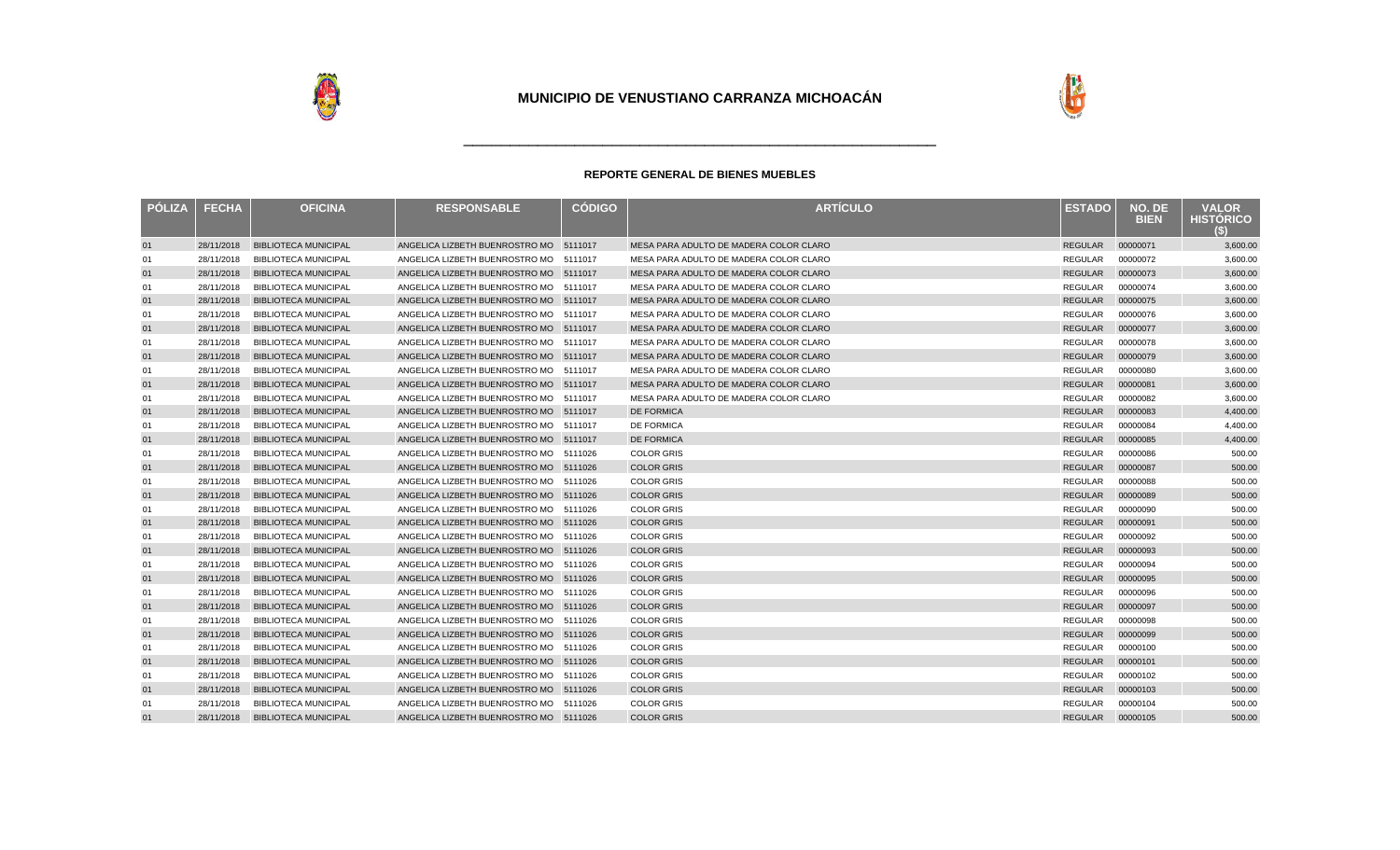



| <b>PÓLIZA</b> | <b>FECHA</b> | <b>OFICINA</b>              | <b>RESPONSABLE</b>                     | <b>CÓDIGO</b> | <b>ARTÍCULO</b>                  | <b>ESTADO</b>  | NO. DE<br><b>BIEN</b> | <b>VALOR</b><br><b>HISTORICO</b><br>(S) |
|---------------|--------------|-----------------------------|----------------------------------------|---------------|----------------------------------|----------------|-----------------------|-----------------------------------------|
| 01            | 28/11/2018   | <b>BIBLIOTECA MUNICIPAL</b> | ANGELICA LIZBETH BUENROSTRO MO         | 5111026       | <b>COLOR GRIS</b>                | <b>REGULAR</b> | 00000106              | 500.00                                  |
| 01            | 28/11/2018   | <b>BIBLIOTECA MUNICIPAL</b> | ANGELICA LIZBETH BUENROSTRO MO 5111026 |               | INFANTIL. DE MADERA COLOR CLARO  | <b>REGULAR</b> | 00000107              | 350.00                                  |
| 01            | 28/11/2018   | <b>BIBLIOTECA MUNICIPAL</b> | ANGELICA LIZBETH BUENROSTRO MO         | 5111026       | INFANTIL. DE MADERA COLOR CLARO  | REGULAR        | 00000108              | 350.00                                  |
| 01            | 28/11/2018   | <b>BIBLIOTECA MUNICIPAL</b> | ANGELICA LIZBETH BUENROSTRO MO         | 5111026       | INFANTIL. DE MADERA COLOR CLARO  | <b>REGULAR</b> | 00000109              | 350.00                                  |
| 01            | 28/11/2018   | <b>BIBLIOTECA MUNICIPAL</b> | ANGELICA LIZBETH BUENROSTRO MO         | 5111026       | INFANTIL, DE MADERA COLOR CLARO  | REGULAR        | 00000110              | 350.00                                  |
| 01            | 28/11/2018   | <b>BIBLIOTECA MUNICIPAL</b> | ANGELICA LIZBETH BUENROSTRO MO 5111026 |               | INFANTIL. DE MADERA COLOR CLARO  | <b>REGULAR</b> | 00000111              | 350.00                                  |
| 01            | 28/11/2018   | <b>BIBLIOTECA MUNICIPAL</b> | ANGELICA LIZBETH BUENROSTRO MO         | 5111026       | INFANTIL, DE MADERA COLOR CLARO  | REGULAR        | 00000112              | 350.00                                  |
| 01            | 28/11/2018   | <b>BIBLIOTECA MUNICIPAL</b> | ANGELICA LIZBETH BUENROSTRO MO 5111026 |               | INFANTIL. DE MADERA COLOR CLARO  | <b>REGULAR</b> | 00000113              | 350.00                                  |
| 01            | 28/11/2018   | <b>BIBLIOTECA MUNICIPAL</b> | ANGELICA LIZBETH BUENROSTRO MO         | 5111026       | INFANTIL. DE MADERA COLOR CLARO  | <b>REGULAR</b> | 00000114              | 350.00                                  |
| 01            | 28/11/2018   | <b>BIBLIOTECA MUNICIPAL</b> | ANGELICA LIZBETH BUENROSTRO MO 5111026 |               | INFANTIL. DE MADERA COLOR CLARO  | <b>REGULAR</b> | 00000115              | 350.00                                  |
| 01            | 28/11/2018   | <b>BIBLIOTECA MUNICIPAL</b> | ANGELICA LIZBETH BUENROSTRO MO         | 5111026       | INFANTIL. DE MADERA COLOR CLARO  | <b>REGULAR</b> | 00000116              | 350.00                                  |
| 01            | 28/11/2018   | <b>BIBLIOTECA MUNICIPAL</b> | ANGELICA LIZBETH BUENROSTRO MO 5111026 |               | INFANTIL. DE MADERA COLOR CLARO  | <b>REGULAR</b> | 00000117              | 350.00                                  |
| 01            | 28/11/2018   | <b>BIBLIOTECA MUNICIPAL</b> | ANGELICA LIZBETH BUENROSTRO MO         | 5111026       | INFANTIL. DE MADERA COLOR CLARO  | <b>REGULAR</b> | 00000118              | 350.00                                  |
| 01            | 28/11/2018   | <b>BIBLIOTECA MUNICIPAL</b> | ANGELICA LIZBETH BUENROSTRO MO 5111026 |               | INFANTIL. DE MADERA COLOR CLARO  | <b>REGULAR</b> | 00000119              | 350.00                                  |
| 01            | 28/11/2018   | <b>BIBLIOTECA MUNICIPAL</b> | ANGELICA LIZBETH BUENROSTRO MO 5111026 |               | INFANTIL. DE MADERA COLOR CLARO  | REGULAR        | 00000120              | 350.00                                  |
| 01            | 28/11/2018   | <b>BIBLIOTECA MUNICIPAL</b> | ANGELICA LIZBETH BUENROSTRO MO 5111026 |               | INFANTIL. DE MADERA COLOR CLARO  | <b>REGULAR</b> | 00000121              | 350.00                                  |
| 01            | 28/11/2018   | <b>BIBLIOTECA MUNICIPAL</b> | ANGELICA LIZBETH BUENROSTRO MO 5111026 |               | INFANTIL. DE MADERA COLOR CLARO  | <b>REGULAR</b> | 00000122              | 350.00                                  |
| 01            | 28/11/2018   | <b>BIBLIOTECA MUNICIPAL</b> | ANGELICA LIZBETH BUENROSTRO MO 5111026 |               | INFANTIL. DE MADERA COLOR CLARO  | <b>REGULAR</b> | 00000123              | 350.00                                  |
| 01            | 28/11/2018   | <b>BIBLIOTECA MUNICIPAL</b> | ANGELICA LIZBETH BUENROSTRO MO 5111026 |               | INFANTIL, DE MADERA COLOR CLARO  | <b>REGULAR</b> | 00000124              | 350.00                                  |
| 01            | 28/11/2018   | <b>BIBLIOTECA MUNICIPAL</b> | ANGELICA LIZBETH BUENROSTRO MO 5111026 |               | INFANTIL. DE MADERA COLOR CLARO  | <b>REGULAR</b> | 00000125              | 350.00                                  |
| 01            | 28/11/2018   | <b>BIBLIOTECA MUNICIPAL</b> | ANGELICA LIZBETH BUENROSTRO MO         | 5111026       | INFANTIL. DE MADERA COLOR CLARO  | REGULAR        | 00000126              | 350.00                                  |
| 01            | 28/11/2018   | <b>BIBLIOTECA MUNICIPAL</b> | ANGELICA LIZBETH BUENROSTRO MO 5111026 |               | INFANTIL, DE MADERA COLOR CLARO  | <b>REGULAR</b> | 00000127              | 350.00                                  |
| 01            | 28/11/2018   | <b>BIBLIOTECA MUNICIPAL</b> | ANGELICA LIZBETH BUENROSTRO MO         | 5111026       | INFANTIL. DE MADERA COLOR CLARO  | <b>REGULAR</b> | 00000128              | 350.00                                  |
| 01            | 28/11/2018   | <b>BIBLIOTECA MUNICIPAL</b> | ANGELICA LIZBETH BUENROSTRO MO 5111026 |               | INFANTIL. DE MADERA COLOR CLARO  | <b>REGULAR</b> | 00000129              | 350.00                                  |
| 01            | 28/11/2018   | <b>BIBLIOTECA MUNICIPAL</b> | ANGELICA LIZBETH BUENROSTRO MO         | 5111026       | INFANTIL, DE MADERA COLOR CLARO  | <b>REGULAR</b> | 00000130              | 350.00                                  |
| 01            | 28/11/2018   | <b>BIBLIOTECA MUNICIPAL</b> | ANGELICA LIZBETH BUENROSTRO MO 5111026 |               | INFANTIL. DE MADERA COLOR CLARO  | <b>REGULAR</b> | 00000131              | 350.00                                  |
| 01            | 28/11/2018   | <b>BIBLIOTECA MUNICIPAL</b> | ANGELICA LIZBETH BUENROSTRO MO         | 5111026       | INFANTIL, DE MADERA COLOR CLARO  | REGULAR        | 00000132              | 350.00                                  |
| 01            | 28/11/2018   | <b>BIBLIOTECA MUNICIPAL</b> | ANGELICA LIZBETH BUENROSTRO MO         | 5111026       | INFANTIL. DE MADERA COLOR CLARO  | <b>REGULAR</b> | 00000133              | 350.00                                  |
| 01            | 28/11/2018   | <b>BIBLIOTECA MUNICIPAL</b> | ANGELICA LIZBETH BUENROSTRO MO         | 5111026       | INFANTIL. DE MADERA COLOR CLARO  | <b>REGULAR</b> | 00000134              | 350.00                                  |
| 01            | 28/11/2018   | <b>BIBLIOTECA MUNICIPAL</b> | ANGELICA LIZBETH BUENROSTRO MO         | 5111017       | <b>CON RUEDAS, COLOR GRIS</b>    | <b>REGULAR</b> | 00000135              | 2,000.00                                |
| 01            | 28/11/2018   | <b>BIBLIOTECA MUNICIPAL</b> | ANGELICA LIZBETH BUENROSTRO MO         | 5111017       | CON RUEDAS, COLOR GRIS           | <b>REGULAR</b> | 00000136              | 2,000.00                                |
| 01            | 28/11/2018   | <b>BIBLIOTECA MUNICIPAL</b> | ANGELICA LIZBETH BUENROSTRO MO         | 5111017       | <b>COLOR GRIS</b>                | <b>REGULAR</b> | 00000137              | 4,000.00                                |
| 01            | 28/11/2018   | <b>BIBLIOTECA MUNICIPAL</b> | ANGELICA LIZBETH BUENROSTRO MO         | 5111038       | <b>COLOR CAFE</b>                | <b>REGULAR</b> | 00000138              | 4,000.00                                |
| 01            | 28/11/2018   | <b>BIBLIOTECA MUNICIPAL</b> | ANGELICA LIZBETH BUENROSTRO MO 5111017 |               | RODANTE, PARA TRANSPORTAR LIBROS | <b>REGULAR</b> | 00000139              | 4,200.00                                |
| 01            | 28/11/2018   | <b>BIBLIOTECA MUNICIPAL</b> | ANGELICA LIZBETH BUENROSTRO MO         | 5111017       | RODANTE, PARA TRANSPORTAR LIBROS | REGULAR        | 00000140              | 4.200.00                                |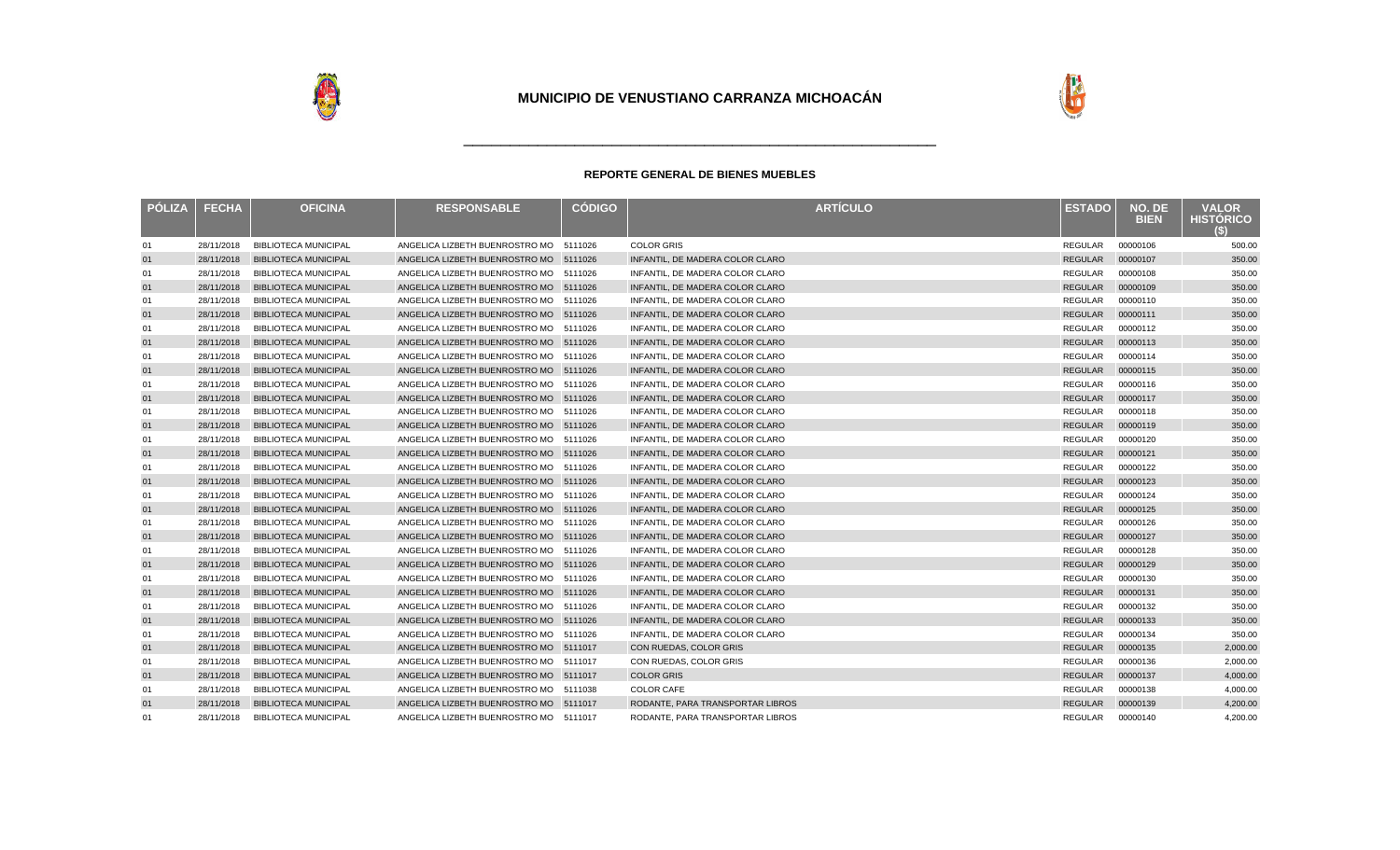



| <b>PÓLIZA</b> | <b>FECHA</b> | <b>OFICINA</b>                                                       | <b>RESPONSABLE</b>                              | <b>CODIGO</b> | <b>ARTÍCULO</b>                                            | <b>ESTADO</b>  | NO. DE<br><b>BIEN</b> | <b>VALOR</b><br><b>HISTÓRICO</b> |
|---------------|--------------|----------------------------------------------------------------------|-------------------------------------------------|---------------|------------------------------------------------------------|----------------|-----------------------|----------------------------------|
| 01            | 28/11/2018   | <b>FOMENTO ECONOMICO</b>                                             | <b>GABRIEL AYALA MACIAS</b>                     | 5111012       | MELAMINA, COLOR NEGRO                                      | REGULAR        | 00000141              | 5,000.00                         |
| 01            | 28/11/2018   | <b>FOMENTO ECONOMICO</b>                                             | <b>GABRIEL AYALA MACIAS</b>                     | 5111026       | CANCELADO                                                  | <b>REGULAR</b> | 00000142              | 0.00                             |
| 01            | 28/11/2018   | <b>FOMENTO ECONOMICO</b>                                             | <b>GABRIEL AYALA MACIAS</b>                     | 5111026       | SILLA DE VISITANTE                                         | <b>REGULAR</b> | 00000143              | 1,960.00                         |
| 01            | 28/11/2018   | <b>SEGURIDAD PUBLICA</b>                                             | <b>GERMAN GIOVANY MAYORQUIN</b><br><b>ROMER</b> | 5111012       | <b>DE MADERA</b>                                           | <b>MALO</b>    | 00000144              | 5,000.00                         |
| 01            | 28/11/2018   | <b>SEGURIDAD PUBLICA</b>                                             | <b>GERMAN GIOVANY MAYORQUIN</b><br><b>ROMER</b> | 5151002       | HP COMPAQ PRO 6300                                         | <b>BUENO</b>   | 00000145              | 3,300.00                         |
| 01            | 28/11/2018   | <b>SEGURIDAD PUBLICA</b>                                             | <b>GERMAN GIOVANY MAYORQUIN</b><br><b>ROMER</b> | 5151002       | HP COMPAQ PRO 6300                                         | <b>BUENO</b>   | 00000146              | 3,300.00                         |
| 01            | 28/11/2018   | <b>SEGURIDAD PUBLICA</b>                                             | <b>GERMAN GIOVANY MAYORQUIN</b><br><b>ROMER</b> | 5111013       | PARA RESGUARDO DE ARMAS, METALICO                          | <b>REGULAR</b> | 00000147              | 6,000.00                         |
| 01            | 28/11/2018   | <b>SEGURIDAD PUBLICA</b>                                             | <b>GERMAN GIOVANY MAYORQUIN</b><br><b>ROMER</b> | 5111002       | <b>METALICO</b>                                            | REGULAR        | 00000148              | 3,500.00                         |
| 01            | 28/11/2018   | <b>SEGURIDAD PUBLICA</b>                                             | <b>GERMAN GIOVANY MAYORQUIN</b><br><b>ROMER</b> | 5111002       | <b>METALICO</b>                                            | <b>REGULAR</b> | 00000149              | 3,500.00                         |
| 01            | 28/11/2018   | <b>SEGURIDAD PUBLICA</b>                                             | <b>GERMAN GIOVANY MAYORQUIN</b><br><b>ROMER</b> | 5151009       | LCD PRODISPLAY P201 HP                                     | <b>BUENO</b>   | 00000150              | 2,500.00                         |
| 01            | 28/11/2018   | <b>SEGURIDAD PUBLICA</b>                                             | <b>GERMAN GIOVANY MAYORQUIN</b><br><b>ROMER</b> | 5151009       | LCD PRODISPLAY P201 HP                                     | <b>BUENO</b>   | 00000151              | 2,500.00                         |
| 01            | 28/11/2018   | <b>SEGURIDAD PUBLICA</b>                                             | <b>GERMAN GIOVANY MAYORQUIN</b><br><b>ROMER</b> | 5231003       | <b>MARCA HIKVISION</b>                                     | <b>BUENO</b>   | 00000152              | 9,600.00                         |
| 01            | 28/11/2018   | <b>SEGURIDAD PUBLICA</b>                                             | <b>GERMAN GIOVANY MAYORQUIN</b><br><b>ROMER</b> | 5231003       | <b>MARCA HIKVISION</b>                                     | <b>BUENO</b>   | 00000153              | 9,600.00                         |
| 01            | 28/11/2018   | <b>SEGURIDAD PUBLICA</b>                                             | <b>GERMAN GIOVANY MAYORQUIN</b><br><b>ROMER</b> | 5231003       | <b>MARCA HIKVISION</b>                                     | <b>BUENO</b>   | 00000154              | 9,600.00                         |
| 01            | 28/11/2018   | <b>SEGURIDAD PUBLICA</b>                                             | <b>GERMAN GIOVANY MAYORQUIN</b><br><b>ROMER</b> | 5211011       | SMART TV 32 MARCA SAMSUNG                                  | <b>BUENO</b>   | 00000155              | 6,000.00                         |
| 01            | 28/11/2018   | <b>DIF MUNICIPAL</b>                                                 | LIDIA SANCHEZ CHAVEZ                            | 5111026       | FORRO DE PIEL BASE DE METAL                                | <b>BUENO</b>   | 00000156              | 300.00                           |
| 01            | 28/11/2018   | <b>DIF MUNICIPAL</b>                                                 | LIDIA SANCHEZ CHAVEZ                            | 5111026       | FORRO DE PIEL BASE DE METAL                                | <b>BUENO</b>   | 00000157              | 300.00                           |
| 01            | 28/11/2018   | <b>DIF MUNICIPAL</b>                                                 | LIDIA SANCHEZ CHAVEZ                            | 5111026       | FORRO DE PIEL BASE DE METAL                                | <b>BUENO</b>   | 00000158              | 300.00                           |
| 01            | 28/11/2018   | <b>DIF MUNICIPAL</b>                                                 | LIDIA SANCHEZ CHAVEZ                            | 5111026       | FORRO DE PIEL BASE DE METAL                                | <b>BUENO</b>   | 00000159              | 300.00                           |
| 01            | 28/11/2018   | <b>DIF MUNICIPAL</b>                                                 | LIDIA SANCHEZ CHAVEZ                            | 5111026       | FORRO DE PIEL BASE DE METAL                                | <b>BUENO</b>   | 00000160              | 300.00                           |
| 01            | 28/11/2018   | <b>DIF MUNICIPAL</b>                                                 | <b>LIDIA SANCHEZ CHAVEZ</b>                     | 5111026       | FORRO DE PIEL BASE DE METAL                                | <b>BUENO</b>   | 00000161              | 300.00                           |
| 01            | 28/11/2018   | <b>DIF MUNICIPAL</b>                                                 | <b>LIDIA SANCHEZ CHAVEZ</b>                     | 5111026       | FORRO DE PIEL BASE DE METAL                                | <b>BUENO</b>   | 00000162              | 300.00                           |
| 01            | 28/11/2018   | <b>DIF MUNICIPAL</b>                                                 | <b>LIDIA SANCHEZ CHAVEZ</b>                     | 5111026       | FORRO DE PIEL BASE DE METAL                                | <b>BUENO</b>   | 00000163              | 300.00                           |
| 01            | 28/11/2018   | <b>DIF MUNICIPAL</b>                                                 | <b>LIDIA SANCHEZ CHAVEZ</b>                     | 5121014       | <b>ESQUINERA COLOR CAFE</b>                                | <b>BUENO</b>   | 00000164              | 6,000.00                         |
| 01            | 28/11/2018   | <b>COMUNICACION SOCIAL</b>                                           | <b>JUAN CARLOS CORTES GONZALEZ</b>              | 5111002       | <b>CUATRO CAJONES</b>                                      | <b>REGULAR</b> | 00000165              | 3,500.00                         |
| 01            | 28/11/2018   | <b>COMUNICACION SOCIAL</b>                                           | JUAN CARLOS CORTES GONZALEZ                     | 5111026       | <b>GIRATORIA</b>                                           | <b>REGULAR</b> | 00000166              | 2,400.00                         |
| 01            | 28/11/2018   | <b>COMUNICACION SOCIAL</b>                                           | <b>JUAN CARLOS CORTES GONZALEZ</b>              | 5111012       | COLOR CAFE CLARO CON GRIS MEDIANO                          | <b>REGULAR</b> | 00000167              | 3,000.00                         |
| 01            | 28/11/2018   | TRANSPARENCIA Y ACCESO A LA DANIEL VEGA GUDIÑO<br><b>INFORMACION</b> |                                                 | 5111012       | GRANDE CON TRES CAJONES Y UNA PUESRTA COLOR CAFE DE MADERA | <b>REGULAR</b> | 00000168              | 7.000.00                         |
| 01            | 28/11/2018   | TRANSPARENCIA Y ACCESO A LA DANIEL VEGA GUDIÑO<br><b>INFORMACION</b> |                                                 | 5151006       | KYICERA FS1370DN                                           | <b>REGULAR</b> | 00000169              | 10,400.00                        |
| 01            | 28/11/2018   | TRANSPARENCIA Y ACCESO A LA DANIEL VEGA GUDIÑO<br><b>INFORMACION</b> |                                                 | 5151003       | <b>HP ESCRITORIO</b>                                       | <b>BUENO</b>   | 00000170              | 6,700.00                         |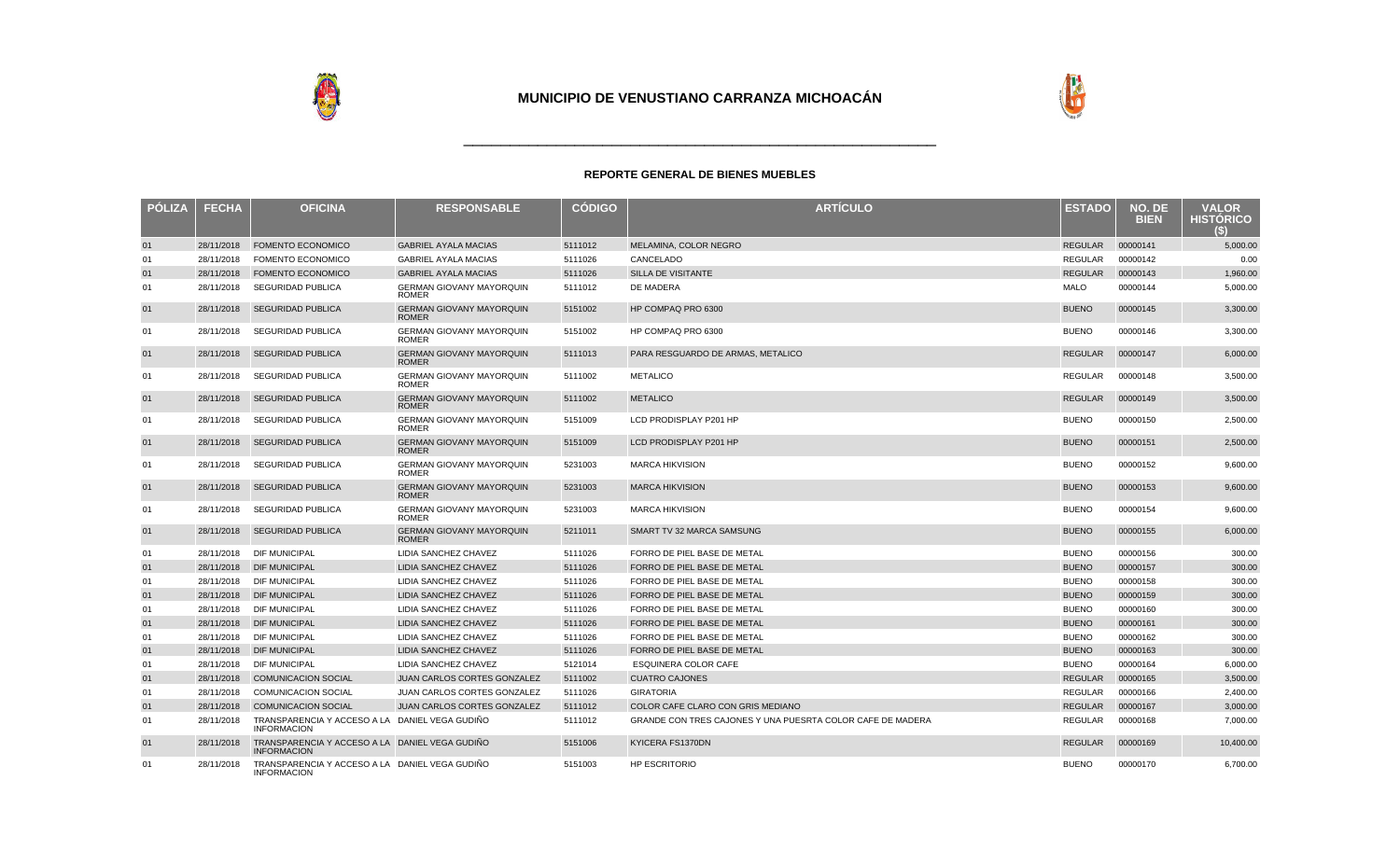| <b>POLIZA</b> | <b>FECHA</b> | <b>OFICINA</b>                                       | <b>RESPONSABLE</b>                     | <b>CODIGO</b> | <b>ARTICULO</b>                                      | <b>ESTADO</b>  | NO. DE<br><b>BIEN</b> | <b>VALOR</b><br><b>HISTORICO</b><br>Θ |
|---------------|--------------|------------------------------------------------------|----------------------------------------|---------------|------------------------------------------------------|----------------|-----------------------|---------------------------------------|
| 01            | 28/11/2018   | DESARROLLO SOCIAL                                    | ARACELI MAGDALENO ESTRADA              | 5151002       | MARCA HP PRO                                         | <b>REGULAR</b> | 00000176              | 3.500.00                              |
| 01            | 28/11/2018   | SECRETARIA MUNICIPAL DE<br><b>JOVENES Y DEPORTES</b> | CHRISTIAN BARUCH ORTIZ NULEZ           | 5111012       | <b>COLOR NEGRO CON DOS CAJONES</b>                   | <b>BUENO</b>   | 00000177              | 5,000.00                              |
| 01            | 28/11/2018   | SECRETARIA MUNICIPAL DE<br><b>JOVENES Y DEPORTES</b> | CHRISTIAN BARUCH ORTIZ NULEZ           | 5111012       | COLOR NEGRO CON DOS CAJONES                          | <b>BUENO</b>   | 00000178              | 5.000.00                              |
| 01            | 28/11/2018   | <b>URBANISMO</b>                                     | KAREN LIZBETH GONZALEZ FIGUERO         | 5111002       | <b>CUATRO CAJONES COLOR NEGRO</b>                    | <b>REGULAR</b> | 00000181              | 3,500.00                              |
| 01            | 28/11/2018   | <b>URBANISMO</b>                                     | KAREN LIZBETH GONZALEZ FIGUERO         | 5111002       | CUATRO CAJONES COLOR NEGRO                           | <b>REGULAR</b> | 00000182              | 3,500.00                              |
| 01            | 28/11/2018   | <b>URBANISMO</b>                                     | KAREN LIZBETH GONZALEZ FIGUERO         | 5111017       | DE TRABAJO, MADERA CON BASE DE METAL                 | <b>REGULAR</b> | 00000183              | 5,000.00                              |
| 01            | 28/11/2018   | <b>URBANISMO</b>                                     | KAREN LIZBETH GONZALEZ FIGUERO         | 5111017       | DE TRABAJO, MADERA CON BASE DE METAL                 | <b>REGULAR</b> | 00000184              | 5,000.00                              |
| 01            | 28/11/2018   | <b>URBANISMO</b>                                     | KAREN LIZBETH GONZALEZ FIGUERO         | 5111012       | SECRETARIAL CUATRO CAJONES FORMICA                   | <b>MALO</b>    | 00000185              | 5,000.00                              |
| 01            | 28/11/2018   | <b>URBANISMO</b>                                     | KAREN LIZBETH GONZALEZ FIGUERO         | 5111012       | DOS CAJONES COLOR NEGRO                              | <b>BUENO</b>   | 00000186              | 4,200.00                              |
| 01            | 28/11/2018   | <b>URBANISMO</b>                                     | KAREN LIZBETH GONZALEZ FIGUERO         | 5111012       | DOS CAJONES COLOR NEGRO                              | <b>BUENO</b>   | 00000187              | 4,200.00                              |
| 01            | 28/11/2018   | <b>URBANISMO</b>                                     | KAREN LIZBETH GONZALEZ FIGUERO         | 5111026       | <b>GIRATORIAS COLOR NEGRO</b>                        | <b>MALO</b>    | 00000188              | 2,000.00                              |
| 01            | 28/11/2018   | <b>URBANISMO</b>                                     | KAREN LIZBETH GONZALEZ FIGUERO         | 5111026       | <b>GIRATORIAS COLOR NEGRO</b>                        | <b>MALO</b>    | 00000189              | 2,000.00                              |
| 01            | 28/11/2018   | <b>URBANISMO</b>                                     | KAREN LIZBETH GONZALEZ FIGUERO         | 5151006       | MARCA EPSON STYLOUS PHOTO T50                        | <b>REGULAR</b> | 00000190              | 4,300.00                              |
| 01            | 28/11/2018   | <b>URBANISMO</b>                                     | KAREN LIZBETH GONZALEZ FIGUERO         | 5111002       | DE MADERA GRANDE CON CUATRO ENTREPAÑOS Y DOS PUERTAS | <b>REGULAR</b> | 00000191              | 7,500.00                              |
| 01            | 28/11/2018   | <b>BIBLIOTECA MUNICIPAL</b>                          | ANGELICA LIZBETH BUENROSTRO MO         | 5151003       | MARCA SAMSUNG DISPLAY GH17LS                         | <b>REGULAR</b> | 00000192              | 6,000.00                              |
| 01            | 28/11/2018   | <b>BIBLIOTECA MUNICIPAL</b>                          | ANGELICA LIZBETH BUENROSTRO MO 5111002 |               | <b>CUATRO CAJONES COLOR NEGRO</b>                    | <b>REGULAR</b> | 00000193              | 3,500.00                              |
| 01            | 28/11/2018   | <b>BIBLIOTECA MUNICIPAL</b>                          | ANGELICA LIZBETH BUENROSTRO MO         | 5111002       | <b>COLOR NEGRO UNA PUERTA</b>                        | <b>MALO</b>    | 00000194              | 2,000.00                              |
| 01            | 28/11/2018   | <b>TESORERIA MUNICIPAL</b>                           | <b>SALVADOR GUZMAN GODINEZ</b>         | 5111002       | CUATRO CAJONES FORMAICA COLOR CAFE                   | <b>MALO</b>    | 00000195              | 4,000.00                              |
| 01            | 28/11/2018   | <b>TESORERIA MUNICIPAL</b>                           | SALVADOR GUZMAN GODINEZ                | 5111012       | CON PORTA TECLADO DE 2.30X50CM                       | <b>BUENO</b>   | 00000196              | 4,200.00                              |
| 01            | 28/11/2018   | <b>TESORERIA MUNICIPAL</b>                           | <b>SALVADOR GUZMAN GODINEZ</b>         | 5111002       | DIEZ ENTREPAÑOS COLOR CAFE                           | <b>BUENO</b>   | 00000197              | 7,000.00                              |
| 01            | 28/11/2018   | <b>TESORERIA MUNICIPAL</b>                           | SALVADOR GUZMAN GODINEZ                | 5111026       | <b>GIRATORIA COLOR VERDE</b>                         | <b>REGULAR</b> | 00000198              | 2,000.00                              |
| 01            | 28/11/2018   | <b>TESORERIA MUNICIPAL</b>                           | <b>SALVADOR GUZMAN GODINEZ</b>         | 5111026       | <b>GIRATORIA COLOR AZUL</b>                          | <b>REGULAR</b> | 00000199              | 2,000.00                              |
| 01            | 28/11/2018   | <b>TESORERIA MUNICIPAL</b>                           | SALVADOR GUZMAN GODINEZ                | 5191033       | SHARP MOD EL-1801V                                   | <b>REGULAR</b> | 00000200              | 3,000.00                              |
| 01            | 28/11/2018   | <b>TESORERIA MUNICIPAL</b>                           | <b>SALVADOR GUZMAN GODINEZ</b>         | 5111002       | <b>CUATRO CAJONES COLOR MADERA</b>                   | <b>REGULAR</b> | 00000201              | 4,000.00                              |
| 01            | 28/11/2018   | <b>TESORERIA MUNICIPAL</b>                           | SALVADOR GUZMAN GODINEZ                | 5111012       | DOS CAJONES Y PORTA TECLADO                          | <b>REGULAR</b> | 00000202              | 4,300.00                              |
| 01            | 28/11/2018   | <b>TESORERIA MUNICIPAL</b>                           | <b>SALVADOR GUZMAN GODINEZ</b>         | 5111015       | TIPO CLOSET CON CUATRO APARTADOS                     | <b>BUENO</b>   | 00000203              | 7,000.00                              |
| 01            | 28/11/2018   | <b>TESORERIA MUNICIPAL</b>                           | SALVADOR GUZMAN GODINEZ                | 5111015       | TIPO CLOSET CON CUATRO APARTADOS                     | <b>BUENO</b>   | 00000204              | 7,000.00                              |
| 01            | 28/11/2018   | <b>TESORERIA MUNICIPAL</b>                           | SALVADOR GUZMAN GODINEZ                | 5111026       | SECRETARIAL COLOR NEGRO GIRATORIA                    | <b>REGULAR</b> | 00000205              | 2,000.00                              |
| 01            | 28/11/2018   | <b>TESORERIA MUNICIPAL</b>                           | SALVADOR GUZMAN GODINEZ                | 5111012       | <b>COLOR MADERA</b>                                  | <b>BUENO</b>   | 00000206              | 4,200.00                              |
| 01            | 28/11/2018   | <b>TESORERIA MUNICIPAL</b>                           | SALVADOR GUZMAN GODINEZ                | 5111012       | DOS CAJONES CON PORTA TECLADO COLOR MADERA           | <b>BUENO</b>   | 00000207              | 5,200.00                              |
| 01            | 28/11/2018   | <b>TESORERIA MUNICIPAL</b>                           | SALVADOR GUZMAN GODINEZ                | 5111012       | <b>COLOR MADERA</b>                                  | <b>BUENO</b>   | 00000208              | 4,200.00                              |
| 01            | 28/11/2018   | <b>TESORERIA MUNICIPAL</b>                           | <b>SALVADOR GUZMAN GODINEZ</b>         | 5151006       | MULTIFUNCIONAL KYOCERA KM 2810                       | <b>REGULAR</b> | 00000209              | 7,000.00                              |



### 01 28/11/2018 DESARROLLO SOCIAL ARACELI MAGDALENO ESTRADA <sup>5111001</sup> CON CINCO ENTREPAÑOS REGULAR <sup>00000171</sup> 1,500.00 01 28/11/2018 DESARROLLO SOCIAL ARACELI MAGDALENO ESTRADA5211025 MARCA RADSON<br>5111012 DE METAL CON V/ REGULAR 00000172 4,000.00 0128/11/2018 DESARROLLO SOCIAL<br>28/11/2018 DESARROLLO SOCIAL 5111012 DE METAL CON VARIOS CAJONES DE LA CONSTRUITION DE LA CONSTRUITION DE LA CONSTRUITION DE LA CONSTRUITIO<br>1999 - LA CONSTRUITION DE LA CONSTRUITION DE LA CONSTRUITION DE LA CONSTRUITION DE LA CONSTRUITION DE LA CONST<br> 00000173 5,000.00<br>00000174 2,000.00 01ARACELI MAGDALENO ESTRADA A 5111002 DOS CAJONES REGULAR <sup>00000174</sup> 2,000.00 01 28/11/2018 DESARROLLO SOCIAL ARACELI MAGDALENO ESTRADA <sup>5151009</sup> MARCA LGREGULAR <sup>00000175</sup> 2,500.00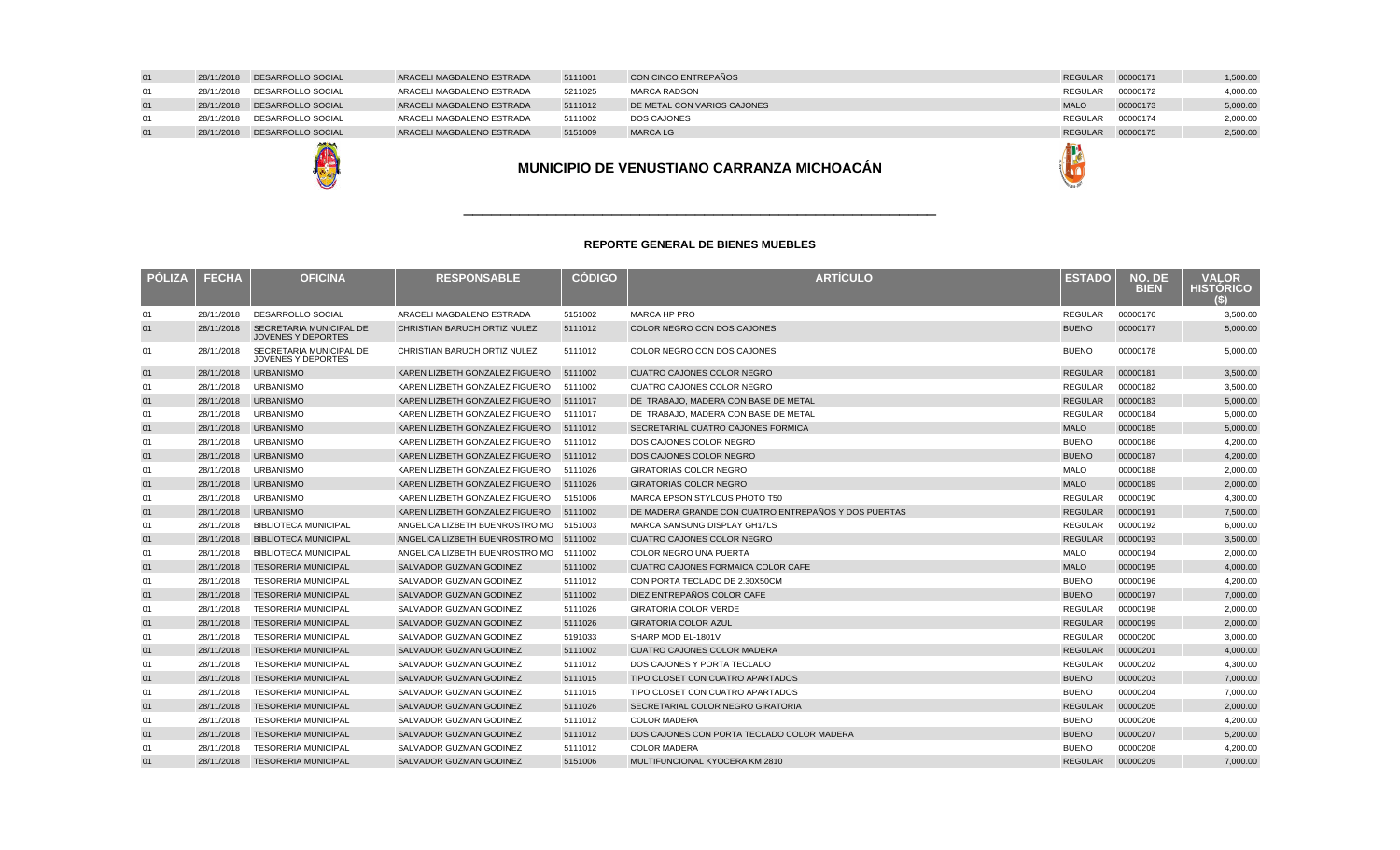| <b>POLIZA</b> | <b>FECHA</b> | <b>OFICINA</b>                         | <b>RESPONSABLE</b>                     | <b>CÓDIGO</b> | <b>ARTÍCULO</b>                                | <b>ESTADO</b>  | NO. DE<br><b>BIEN</b> | <b>VALOR</b><br><b>HISTORICO</b><br>(\$) |
|---------------|--------------|----------------------------------------|----------------------------------------|---------------|------------------------------------------------|----------------|-----------------------|------------------------------------------|
| 01            | 28/11/2018   | <b>TESORERIA MUNICIPAL</b>             | SALVADOR GUZMAN GODINEZ                | 5111027       | VISITANTE COLOR NEGRO DE PIEL                  | <b>BUENO</b>   | 00000213              | 3.700.00                                 |
| 01            | 28/11/2018   | <b>TESORERIA MUNICIPAL</b>             | SALVADOR GUZMAN GODINEZ                | 5111027       | VISITANTE COLOR NEGRO DE PIEL                  | <b>BUENO</b>   | 00000214              | 3.700.00                                 |
| 01            | 28/11/2018   | <b>TESORERIA MUNICIPAL</b>             | <b>SALVADOR GUZMAN GODINEZ</b>         | 5111007       | <b>COLOR NEGRO</b>                             | <b>BUENO</b>   | 00000215              | 10.000.00                                |
| 01            | 28/11/2018   | <b>TESORERIA MUNICIPAL</b>             | SALVADOR GUZMAN GODINEZ                | 5191031       | MARCA LASKO EN TORRE COLOR GRIS                | <b>BUENO</b>   | 00000216              | 2,300.00                                 |
| 01            | 28/11/2018   | <b>TESORERIA MUNICIPAL</b>             | SALVADOR GUZMAN GODINEZ                | 5111002       | FORMAICA COLOR CAFE TRES PUERTAS Y DOS CAJONES | <b>BUENO</b>   | 00000217              | 4,300.00                                 |
| 01            | 28/11/2018   | <b>TESORERIA MUNICIPAL</b>             | SALVADOR GUZMAN GODINEZ                | 5151013       | MARCA HP 435 COLOR GRIS                        | <b>BUENO</b>   | 00000218              | 6,200.00                                 |
| 01            | 28/11/2018   | <b>TESORERIA MUNICIPAL</b>             | <b>SALVADOR GUZMAN GODINEZ</b>         | 5151003       | MARCA LENOVO AIO S200Z INTEL CELERON J3060     | <b>BUENO</b>   | 00000219              | 6,100.00                                 |
| 01            | 28/11/2018   | <b>TESORERIA MUNICIPAL</b>             | SALVADOR GUZMAN GODINEZ                | 5151003       | MARCA LENOVO AIO S200Z INTEL CELERON J3060     | <b>BUENO</b>   | 00000220              | 6.100.00                                 |
| 01            | 28/11/2018   | <b>TESORERIA MUNICIPAL</b>             | SALVADOR GUZMAN GODINEZ                | 5151003       | MARCA LENOVO AIO S200Z INTEL CELERON J3060     | <b>BUENO</b>   | 00000221              | 6,100.00                                 |
| 01            | 28/11/2018   | <b>TESORERIA MUNICIPAL</b>             | SALVADOR GUZMAN GODINEZ                | 5151003       | MARCA HP ALL IN ONE HP 205 G2                  | <b>BUENO</b>   | 00000222              | 6,600.00                                 |
| 01            | 28/11/2018   | <b>TESORERIA MUNICIPAL</b>             | SALVADOR GUZMAN GODINEZ                | 5151006       | MARCA KYOCERA COLOR NEGRO CON GRIS FS-1020MFP  | <b>BUENO</b>   | 00000223              | 6,000.00                                 |
| 01            | 28/11/2018   | <b>TESORERIA MUNICIPAL</b>             | SALVADOR GUZMAN GODINEZ                | 5111035       | ROYAL 1600MX                                   | <b>BUENO</b>   | 00000224              | 3,500.00                                 |
| 01            | 28/11/2018   | DESARROLLO AGROPECUARIO                | J. JESUS LOPEZ PEREZ                   | 5111012       | COLOR CAFE CON DOS CAJONES                     | <b>REGULAR</b> | 00000225              | 5,000.00                                 |
| 01            | 28/11/2018   | DESARROLLO AGROPECUARIO                | J. JESUS LOPEZ PEREZ                   | 5191038       | <b>CUATRO CAJONES COLOR CAFE</b>               | <b>MALO</b>    | 00000226              | 4,000.00                                 |
| 01            | 28/11/2018   | DESARROLLO AGROPECUARIO                | J. JESUS LOPEZ PEREZ                   | 5111012       | UN CAJON COLOR TINTO CON NEGRO                 | <b>REGULAR</b> | 00000227              | 4,200.00                                 |
| 01            | 28/11/2018   | CULTURA, EDUCACIÓN Y<br><b>TURISMO</b> | LUISA FERNANDA GONZALEZ FERNAN         | 5111026       | TIPO VISITA DE METAL FORRADAS COLOR NEGRO      | <b>BUENO</b>   | 00000228              | 600.00                                   |
| 01            | 28/11/2018   | CULTURA, EDUCACIÓN Y<br><b>TURISMO</b> | LUISA FERNANDA GONZALEZ FERNAN 5111026 |               | TIPO VISITA DE METAL FORRADAS COLOR NEGRO      | <b>BUENO</b>   | 00000229              | 600.00                                   |
| 01            | 28/11/2018   | CULTURA. EDUCACIÓN Y<br><b>TURISMO</b> | LUISA FERNANDA GONZALEZ FERNAN 5111026 |               | TIPO VISITA DE METAL FORRADAS COLOR NEGRO      | <b>BUENO</b>   | 00000230              | 600.00                                   |
| 01            | 28/11/2018   | CULTURA, EDUCACIÓN Y<br><b>TURISMO</b> | LUISA FERNANDA GONZALEZ FERNAN 5111026 |               | TIPO VISITA DE METAL FORRADAS COLOR NEGRO      | <b>BUENO</b>   | 00000231              | 600.00                                   |
| 01            | 28/11/2018   | CULTURA. EDUCACIÓN Y<br><b>TURISMO</b> | LUISA FERNANDA GONZALEZ FERNAN 5111026 |               | TIPO VISITA DE METAL FORRADAS COLOR NEGRO      | <b>BUENO</b>   | 00000232              | 600.00                                   |
| 01            | 28/11/2018   | CULTURA, EDUCACIÓN Y<br><b>TURISMO</b> | LUISA FERNANDA GONZALEZ FERNAN 5111026 |               | TIPO VISITA DE METAL FORRADAS COLOR NEGRO      | <b>BUENO</b>   | 00000233              | 600.00                                   |
| 01            | 28/11/2018   | CULTURA, EDUCACIÓN Y<br><b>TURISMO</b> | LUISA FERNANDA GONZALEZ FERNAN 5111026 |               | TIPO VISITA DE METAL FORRADAS COLOR NEGRO      | <b>BUENO</b>   | 00000234              | 600.00                                   |
| 01            | 28/11/2018   | CULTURA. EDUCACIÓN Y<br><b>TURISMO</b> | LUISA FERNANDA GONZALEZ FERNAN 5111026 |               | TIPO VISITA DE METAL FORRADAS COLOR NEGRO      | <b>BUENO</b>   | 00000235              | 600.00                                   |
| 01            | 28/11/2018   | CULTURA. EDUCACIÓN Y<br><b>TURISMO</b> | LUISA FERNANDA GONZALEZ FERNAN 5111026 |               | TIPO VISITA DE METAL FORRADAS COLOR NEGRO      | <b>BUENO</b>   | 00000236              | 600.00                                   |
| 01            | 28/11/2018   | CULTURA. EDUCACIÓN Y<br><b>TURISMO</b> | LUISA FERNANDA GONZALEZ FERNAN 5111026 |               | TIPO VISITA DE METAL FORRADAS COLOR NEGRO      | <b>BUENO</b>   | 00000237              | 600.00                                   |
| 01            | 28/11/2018   | CULTURA, EDUCACIÓN Y<br><b>TURISMO</b> | LUISA FERNANDA GONZALEZ FERNAN 5111026 |               | TIPO VISITA DE METAL FORRADAS COLOR NEGRO      | <b>BUENO</b>   | 00000238              | 600.00                                   |
| 01            | 28/11/2018   | CULTURA, EDUCACIÓN Y<br><b>TURISMO</b> | LUISA FERNANDA GONZALEZ FERNAN 5111026 |               | TIPO VISITA DE METAL FORRADAS COLOR NEGRO      | <b>BUENO</b>   | 00000239              | 600.00                                   |
| 01            | 28/11/2018   | CULTURA, EDUCACIÓN Y<br><b>TURISMO</b> | LUISA FERNANDA GONZALEZ FERNAN 5111026 |               | TIPO VISITA DE METAL FORRADAS COLOR NEGRO      | <b>BUENO</b>   | 00000240              | 600.00                                   |

**MUNICIPIO DE VENUSTIANO CARRANZA MICHOACÁN**

# 28/11/2018 TESORERIA MUNICIPAL 28/11/2018 TESORERIA MUNICIPAL -4

28/11/2018 TESORERIA MUNICIPAL

01

01

01

| SALVADOR GUZMAN GODINEZ |
|-------------------------|
| SALVADOR GUZMAN GODINEZ |
| SALVADOR GUZMAN GODINEZ |

### <sup>5111002</sup> METAL CUATRO GAVETAS COLOR GRISS<sub>i</sub> BUENO DE L'Albert (1995) est al construction de la proposition de la proposition de la proposition de la proposition de la proposition de la proposition de la proposition de la proposition de la proposition de la prop 5111012 CUATRO C/<br>5111027 PRESIDENC Z 5111027 PRESIDENCIAL COLOR NEGRO PIEL **BUENO** BUENO BUENO



| ATRO GAVETAS COLOR GRIS                |  |
|----------------------------------------|--|
| AJONES EJECUTIVOS FORMAICA COLOR CAFE: |  |
| ICIAL COLOR NEGRO PIEL                 |  |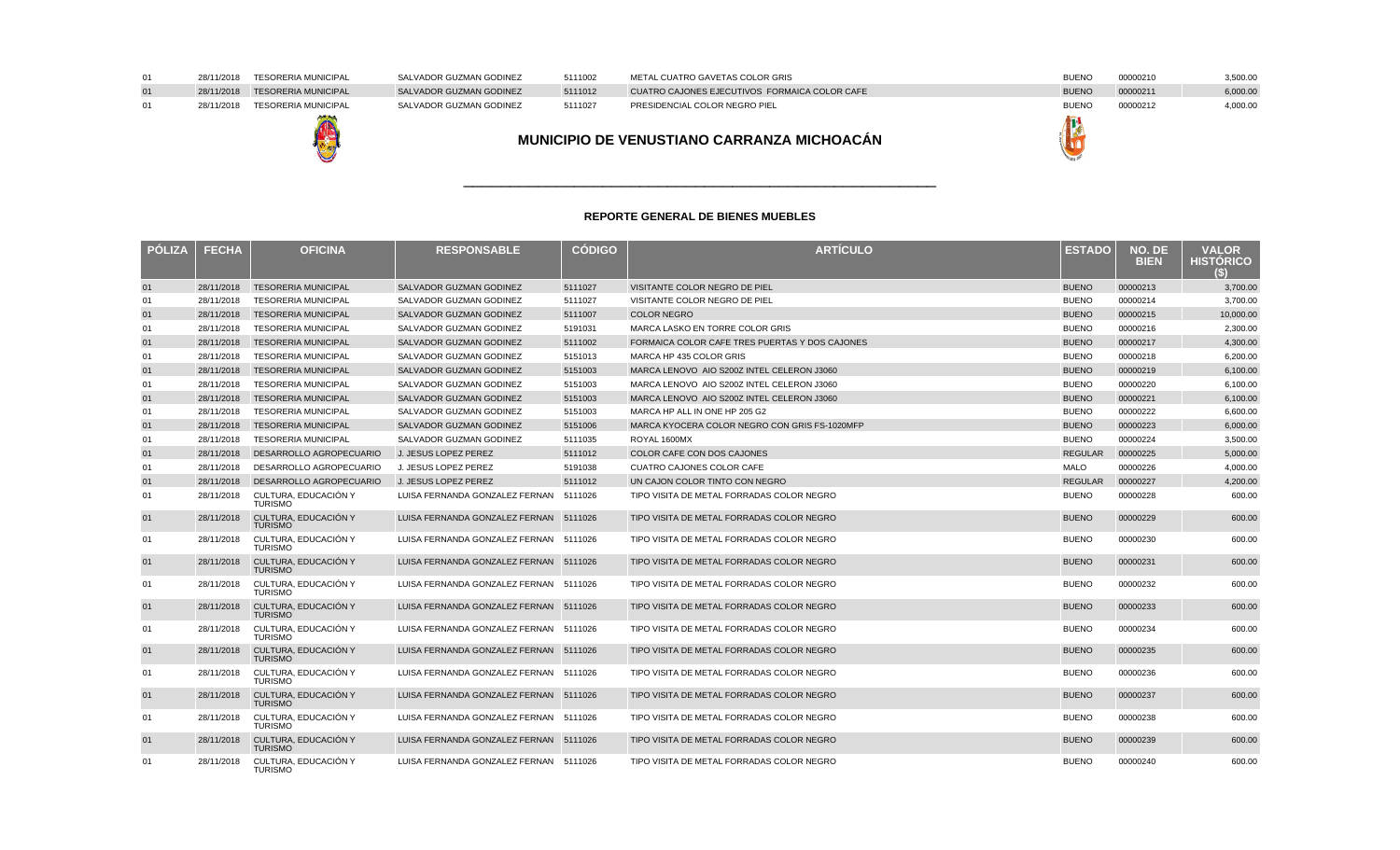| 01 | 28/11/2018 | CULTURA, EDUCACIÓN Y<br><b>TURISMO</b> | LUISA FERNANDA GONZALEZ FERNAN 5111026 | TIPO VISITA DE METAL FORRADAS COLOR NEGRO | <b>BUENO</b> | 00000241 | 600.00 |
|----|------------|----------------------------------------|----------------------------------------|-------------------------------------------|--------------|----------|--------|
| 01 | 28/11/2018 | CULTURA. EDUCACIÓN Y<br><b>TURISMO</b> | LUISA FERNANDA GONZALEZ FERNAN 5111026 | TIPO VISITA DE METAL FORRADAS COLOR NEGRO | <b>BUENO</b> | 00000242 | 600.00 |
| 01 | 28/11/2018 | CULTURA, EDUCACIÓN Y<br><b>TURISMO</b> | LUISA FERNANDA GONZALEZ FERNAN 5111026 | TIPO VISITA DE METAL FORRADAS COLOR NEGRO | <b>BUENO</b> | 00000243 | 600.00 |
| 01 | 28/11/2018 | CULTURA. EDUCACIÓN Y<br><b>TURISMO</b> | LUISA FERNANDA GONZALEZ FERNAN 5111026 | TIPO VISITA DE METAL FORRADAS COLOR NEGRO | <b>BUENO</b> | 00000244 | 600.00 |
| 01 | 28/11/2018 | CULTURA. EDUCACIÓN Y<br><b>TURISMO</b> | LUISA FERNANDA GONZALEZ FERNAN 5111026 | TIPO VISITA DE METAL FORRADAS COLOR NEGRO | <b>BUENO</b> | 00000245 | 600.00 |
| 01 | 28/11/2018 | CULTURA. EDUCACIÓN Y<br><b>TURISMO</b> | LUISA FERNANDA GONZALEZ FERNAN 5111026 | TIPO VISITA DE METAL FORRADAS COLOR NEGRO | <b>BUENO</b> | 00000246 | 600.00 |
| 01 | 28/11/2018 | CULTURA, EDUCACIÓN Y<br><b>TURISMO</b> | LUISA FERNANDA GONZALEZ FERNAN 5111026 | TIPO VISITA DE METAL FORRADAS COLOR NEGRO | <b>BUENO</b> | 00000247 | 600.00 |
|    |            | <b>ANTI PLA</b>                        |                                        |                                           | $\sim$       |          |        |





### **REPORTE GENERAL DE BIENES MUEBLES**

\_\_\_\_\_\_\_\_\_\_\_\_\_\_\_\_\_\_\_\_\_\_\_\_\_\_\_\_\_\_\_\_\_\_\_\_\_\_\_\_\_\_\_\_\_\_\_\_\_\_\_

| <b>PÓLIZA</b> | <b>FECHA</b> | <b>OFICINA</b>                         | <b>RESPONSABLE</b>                     | <b>CÓDIGO</b> | <b>ARTÍCULO</b>                           | <b>ESTADO</b> | NO. DE<br><b>BIEN</b> | <b>VALOR</b><br><b>HISTÓRICO</b> |
|---------------|--------------|----------------------------------------|----------------------------------------|---------------|-------------------------------------------|---------------|-----------------------|----------------------------------|
| 01            | 28/11/2018   | CULTURA. EDUCACIÓN Y<br><b>TURISMO</b> | LUISA FERNANDA GONZALEZ FERNAN 5111026 |               | TIPO VISITA DE METAL FORRADAS COLOR NEGRO | <b>BUENO</b>  | 00000248              | 600.00                           |
| 01            | 28/11/2018   | CULTURA, EDUCACIÓN Y<br><b>TURISMO</b> | LUISA FERNANDA GONZALEZ FERNAN 5111026 |               | TIPO VISITA DE METAL FORRADAS COLOR NEGRO | <b>BUENO</b>  | 00000249              | 600.00                           |
| 01            | 28/11/2018   | CULTURA. EDUCACIÓN Y<br><b>TURISMO</b> | LUISA FERNANDA GONZALEZ FERNAN 5111026 |               | TIPO VISITA DE METAL FORRADAS COLOR NEGRO | <b>BUENO</b>  | 00000250              | 600.00                           |
| 01            | 28/11/2018   | CULTURA, EDUCACIÓN Y<br><b>TURISMO</b> | LUISA FERNANDA GONZALEZ FERNAN 5111026 |               | TIPO VISITA DE METAL FORRADAS COLOR NEGRO | <b>BUENO</b>  | 00000251              | 600.00                           |
| 01            | 28/11/2018   | CULTURA. EDUCACIÓN Y<br><b>TURISMO</b> | LUISA FERNANDA GONZALEZ FERNAN 5111026 |               | TIPO VISITA DE METAL FORRADAS COLOR NEGRO | <b>BUENO</b>  | 00000252              | 600.00                           |
| 01            | 28/11/2018   | CULTURA, EDUCACIÓN Y<br><b>TURISMO</b> | LUISA FERNANDA GONZALEZ FERNAN 5111026 |               | TIPO VISITA DE METAL FORRADAS COLOR NEGRO | <b>BUENO</b>  | 00000253              | 600.00                           |
| 01            | 28/11/2018   | CULTURA. EDUCACIÓN Y<br><b>TURISMO</b> | LUISA FERNANDA GONZALEZ FERNAN 5111026 |               | TIPO VISITA DE METAL FORRADAS COLOR NEGRO | <b>BUENO</b>  | 00000254              | 600.00                           |
| 01            | 28/11/2018   | CULTURA, EDUCACIÓN Y<br><b>TURISMO</b> | LUISA FERNANDA GONZALEZ FERNAN 5111026 |               | TIPO VISITA DE METAL FORRADAS COLOR NEGRO | <b>BUENO</b>  | 00000255              | 600.00                           |
| 01            | 28/11/2018   | CULTURA. EDUCACIÓN Y<br><b>TURISMO</b> | LUISA FERNANDA GONZALEZ FERNAN 5111026 |               | TIPO VISITA DE METAL FORRADAS COLOR NEGRO | <b>BUENO</b>  | 00000256              | 600.00                           |
| 01            | 28/11/2018   | CULTURA, EDUCACIÓN Y<br><b>TURISMO</b> | LUISA FERNANDA GONZALEZ FERNAN 5111026 |               | COLOR AMARILLO CON LOGO DEL MUNICIPIO     | <b>BUENO</b>  | 00000257              | 650.00                           |
| 01            | 28/11/2018   | CULTURA. EDUCACIÓN Y<br><b>TURISMO</b> | LUISA FERNANDA GONZALEZ FERNAN 5111026 |               | COLOR AMARILLO CON LOGO DEL MUNICIPIO     | <b>BUENO</b>  | 00000258              | 650.00                           |
| 01            | 28/11/2018   | CULTURA, EDUCACIÓN Y<br><b>TURISMO</b> | LUISA FERNANDA GONZALEZ FERNAN 5111026 |               | COLOR AMARILLO CON LOGO DEL MUNICIPIO     | <b>BUENO</b>  | 00000259              | 650.00                           |
| 01            | 28/11/2018   | CULTURA. EDUCACIÓN Y<br><b>TURISMO</b> | LUISA FERNANDA GONZALEZ FERNAN 5111026 |               | COLOR AMARILLO CON LOGO DEL MUNICIPIO     | <b>BUENO</b>  | 00000260              | 650.00                           |
| 01            | 28/11/2018   | CULTURA, EDUCACIÓN Y<br><b>TURISMO</b> | LUISA FERNANDA GONZALEZ FERNAN 5111026 |               | COLOR AMARILLO CON LOGO DEL MUNICIPIO     | <b>BUENO</b>  | 00000261              | 650.00                           |
| 01            | 28/11/2018   | CULTURA. EDUCACIÓN Y<br><b>TURISMO</b> | LUISA FERNANDA GONZALEZ FERNAN 5111026 |               | COLOR AMARILLO CON LOGO DEL MUNICIPIO     | <b>BUENO</b>  | 00000262              | 650.00                           |
| 01            | 28/11/2018   | CULTURA, EDUCACIÓN Y<br><b>TURISMO</b> | LUISA FERNANDA GONZALEZ FERNAN 5111026 |               | COLOR AMARILLO CON LOGO DEL MUNICIPIO     | <b>BUENO</b>  | 00000263              | 650.00                           |
| 01            | 28/11/2018   | CULTURA, EDUCACIÓN Y<br><b>TURISMO</b> | LUISA FERNANDA GONZALEZ FERNAN 5111026 |               | COLOR AMARILLO CON LOGO DEL MUNICIPIO     | <b>BUENO</b>  | 00000264              | 650.00                           |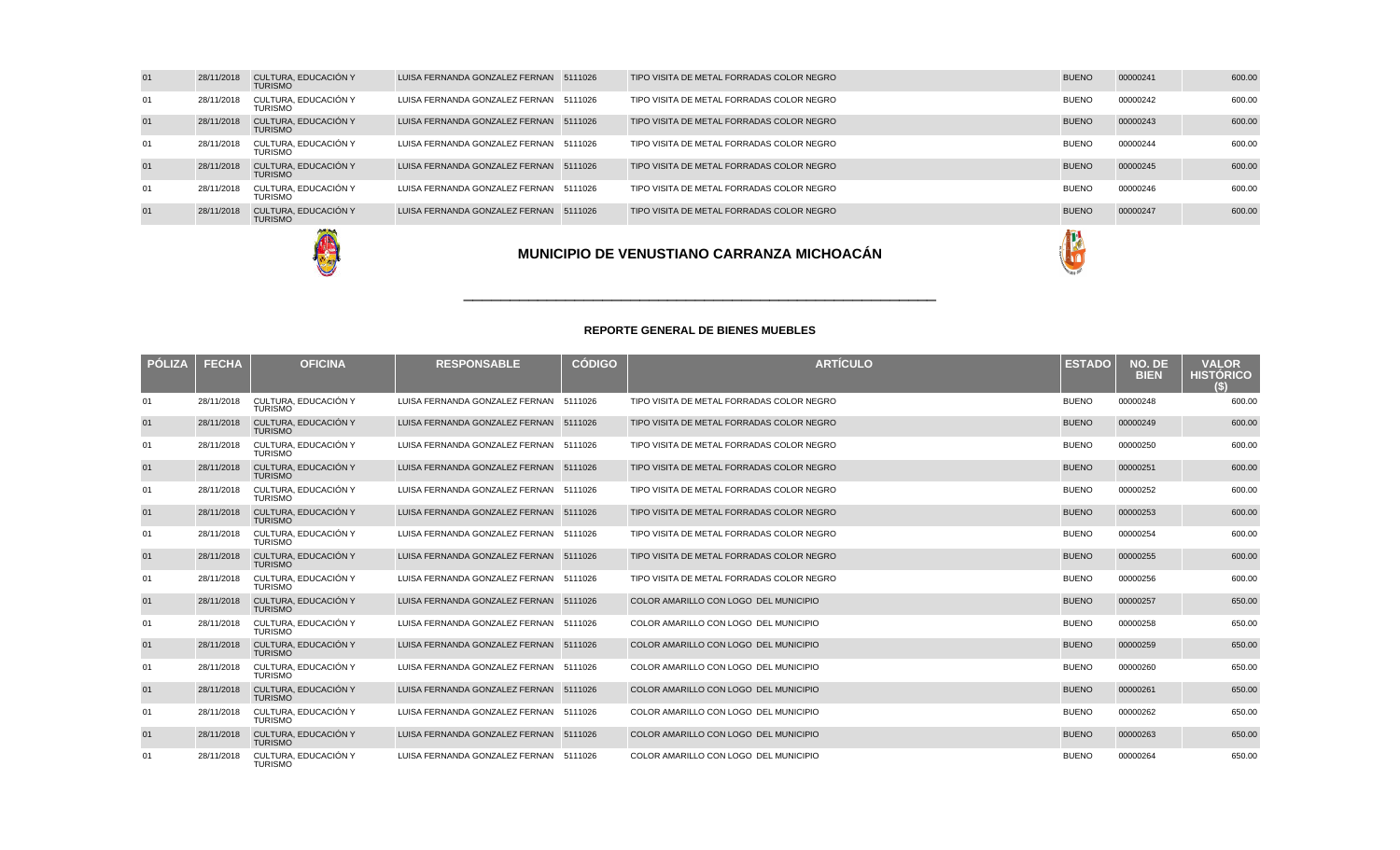| 01 | 28/11/2018 | CULTURA, EDUCACIÓN Y<br><b>TURISMO</b> | LUISA FERNANDA GONZALEZ FERNAN 5111026 |         | COLOR AMARILLO CON LOGO DEL MUNICIPIO | <b>BUENO</b> | 00000265 | 650.00 |
|----|------------|----------------------------------------|----------------------------------------|---------|---------------------------------------|--------------|----------|--------|
| 01 | 28/11/2018 | CULTURA, EDUCACIÓN Y<br><b>TURISMO</b> | LUISA FERNANDA GONZALEZ FERNAN 5111026 |         | COLOR AMARILLO CON LOGO DEL MUNICIPIO | <b>BUENO</b> | 00000266 | 650.00 |
| 01 | 28/11/2018 | CULTURA, EDUCACIÓN Y<br><b>TURISMO</b> | LUISA FERNANDA GONZALEZ FERNAN 5111026 |         | COLOR AMARILLO CON LOGO DEL MUNICIPIO | <b>BUENO</b> | 00000267 | 650.00 |
| 01 | 28/11/2018 | CULTURA. EDUCACIÓN Y<br><b>TURISMO</b> | LUISA FERNANDA GONZALEZ FERNAN 5111026 |         | COLOR AMARILLO CON LOGO DEL MUNICIPIO | <b>BUENO</b> | 00000268 | 650.00 |
| 01 | 28/11/2018 | CULTURA, EDUCACIÓN Y<br><b>TURISMO</b> | LUISA FERNANDA GONZALEZ FERNAN 5111026 |         | COLOR AMARILLO CON LOGO DEL MUNICIPIO | <b>BUENO</b> | 00000269 | 650.00 |
| 01 | 28/11/2018 | CULTURA. EDUCACIÓN Y<br><b>TURISMO</b> | LUISA FERNANDA GONZALEZ FERNAN 5111026 |         | COLOR AMARILLO CON LOGO DEL MUNICIPIO | <b>BUENO</b> | 00000270 | 650.00 |
| 01 | 28/11/2018 | CULTURA, EDUCACIÓN Y<br><b>TURISMO</b> | LUISA FERNANDA GONZALEZ FERNAN 5111026 |         | COLOR AMARILLO CON LOGO DEL MUNICIPIO | <b>BUENO</b> | 00000271 | 650.00 |
| 01 | 28/11/2018 | CULTURA, EDUCACIÓN Y<br><b>TURISMO</b> | LUISA FERNANDA GONZALEZ FERNAN 5111026 |         | COLOR AMARILLO CON LOGO DEL MUNICIPIO | <b>BUENO</b> | 00000272 | 650.00 |
| 01 | 28/11/2018 | CULTURA, EDUCACIÓN Y<br><b>TURISMO</b> | LUISA FERNANDA GONZALEZ FERNAN 5111026 |         | COLOR AMARILLO CON LOGO DEL MUNICIPIO | <b>BUENO</b> | 00000273 | 650.00 |
| 01 | 28/11/2018 | CULTURA. EDUCACIÓN Y<br><b>TURISMO</b> | LUISA FERNANDA GONZALEZ FERNAN 5111026 |         | COLOR AMARILLO CON LOGO DEL MUNICIPIO | <b>BUENO</b> | 00000274 | 650.00 |
| 01 | 28/11/2018 | CULTURA, EDUCACIÓN Y<br><b>TURISMO</b> | LUISA FERNANDA GONZALEZ FERNAN 5111026 |         | COLOR AMARILLO CON LOGO DEL MUNICIPIO | <b>BUENO</b> | 00000275 | 650.00 |
| 01 | 28/11/2018 | CULTURA, EDUCACIÓN Y<br><b>TURISMO</b> | LUISA FERNANDA GONZALEZ FERNAN 5111026 |         | COLOR AMARILLO CON LOGO DEL MUNICIPIO | <b>BUENO</b> | 00000276 | 650.00 |
| 01 | 28/11/2018 | CULTURA, EDUCACIÓN Y<br><b>TURISMO</b> | LUISA FERNANDA GONZALEZ FERNAN 5111026 |         | COLOR AMARILLO CON LOGO DEL MUNICIPIO | <b>BUENO</b> | 00000277 | 650.00 |
| 01 | 28/11/2018 | CULTURA, EDUCACIÓN Y<br><b>TURISMO</b> | LUISA FERNANDA GONZALEZ FERNAN 5111026 |         | COLOR AMARILLO CON LOGO DEL MUNICIPIO | <b>BUENO</b> | 00000278 | 650.00 |
| 01 | 28/11/2018 | CULTURA, EDUCACIÓN Y<br><b>TURISMO</b> | LUISA FERNANDA GONZALEZ FERNAN 5111026 |         | COLOR AMARILLO CON LOGO DEL MUNICIPIO | <b>BUENO</b> | 00000279 | 650.00 |
| 01 | 28/11/2018 | CULTURA. EDUCACIÓN Y<br><b>TURISMO</b> | LUISA FERNANDA GONZALEZ FERNAN 5111026 |         | COLOR AMARILLO CON LOGO DEL MUNICIPIO | <b>BUENO</b> | 00000280 | 650.00 |
| 01 | 28/11/2018 | CULTURA, EDUCACIÓN Y<br><b>TURISMO</b> | LUISA FERNANDA GONZALEZ FERNAN 5111026 |         | COLOR AMARILLO CON LOGO DEL MUNICIPIO | <b>BUENO</b> | 00000281 | 650.00 |
| 01 | 28/11/2018 | CULTURA. EDUCACIÓN Y<br><b>TURISMO</b> | LUISA FERNANDA GONZALEZ FERNAN         | 5111026 | COLOR AMARILLO CON LOGO DEL MUNICIPIO | <b>BUENO</b> | 00000282 | 650.00 |





| <b>PÓLIZA</b> | <b>FECHA</b> | <b>OFICINA</b>                         | <b>RESPONSABLE</b>                     | <b>CÓDIGO</b> | <b>ARTICULO</b>                       | <b>ESTADO</b> | NO. DE<br><b>BIEN</b> | <b>VALOR</b><br><b>HISTORICO</b><br>(S) |
|---------------|--------------|----------------------------------------|----------------------------------------|---------------|---------------------------------------|---------------|-----------------------|-----------------------------------------|
| 01            | 28/11/2018   | CULTURA, EDUCACIÓN Y<br><b>TURISMO</b> | LUISA FERNANDA GONZALEZ FERNAN 5111026 |               | COLOR AMARILLO CON LOGO DEL MUNICIPIO | <b>BUENO</b>  | 00000283              | 650.00                                  |
| 01            | 28/11/2018   | CULTURA. EDUCACIÓN Y<br><b>TURISMO</b> | LUISA FERNANDA GONZALEZ FERNAN 5111026 |               | COLOR AMARILLO CON LOGO DEL MUNICIPIO | <b>BUENO</b>  | 00000284              | 650.00                                  |
| 01            | 28/11/2018   | CULTURA, EDUCACIÓN Y<br><b>TURISMO</b> | LUISA FERNANDA GONZALEZ FERNAN 5111026 |               | COLOR AMARILLO CON LOGO DEL MUNICIPIO | <b>BUENO</b>  | 00000285              | 650.00                                  |
| 01            | 28/11/2018   | CULTURA. EDUCACIÓN Y<br><b>TURISMO</b> | LUISA FERNANDA GONZALEZ FERNAN 5111026 |               | COLOR AMARILLO CON LOGO DEL MUNICIPIO | <b>BUENO</b>  | 00000286              | 650.00                                  |
| 01            | 28/11/2018   | CULTURA, EDUCACIÓN Y<br><b>TURISMO</b> | LUISA FERNANDA GONZALEZ FERNAN 5111026 |               | COLOR AMARILLO CON LOGO DEL MUNICIPIO | <b>BUENO</b>  | 00000287              | 650.00                                  |
| 01            | 28/11/2018   | CULTURA. EDUCACIÓN Y<br><b>TURISMO</b> | LUISA FERNANDA GONZALEZ FERNAN 5111026 |               | COLOR AMARILLO CON LOGO DEL MUNICIPIO | <b>BUENO</b>  | 00000288              | 650.00                                  |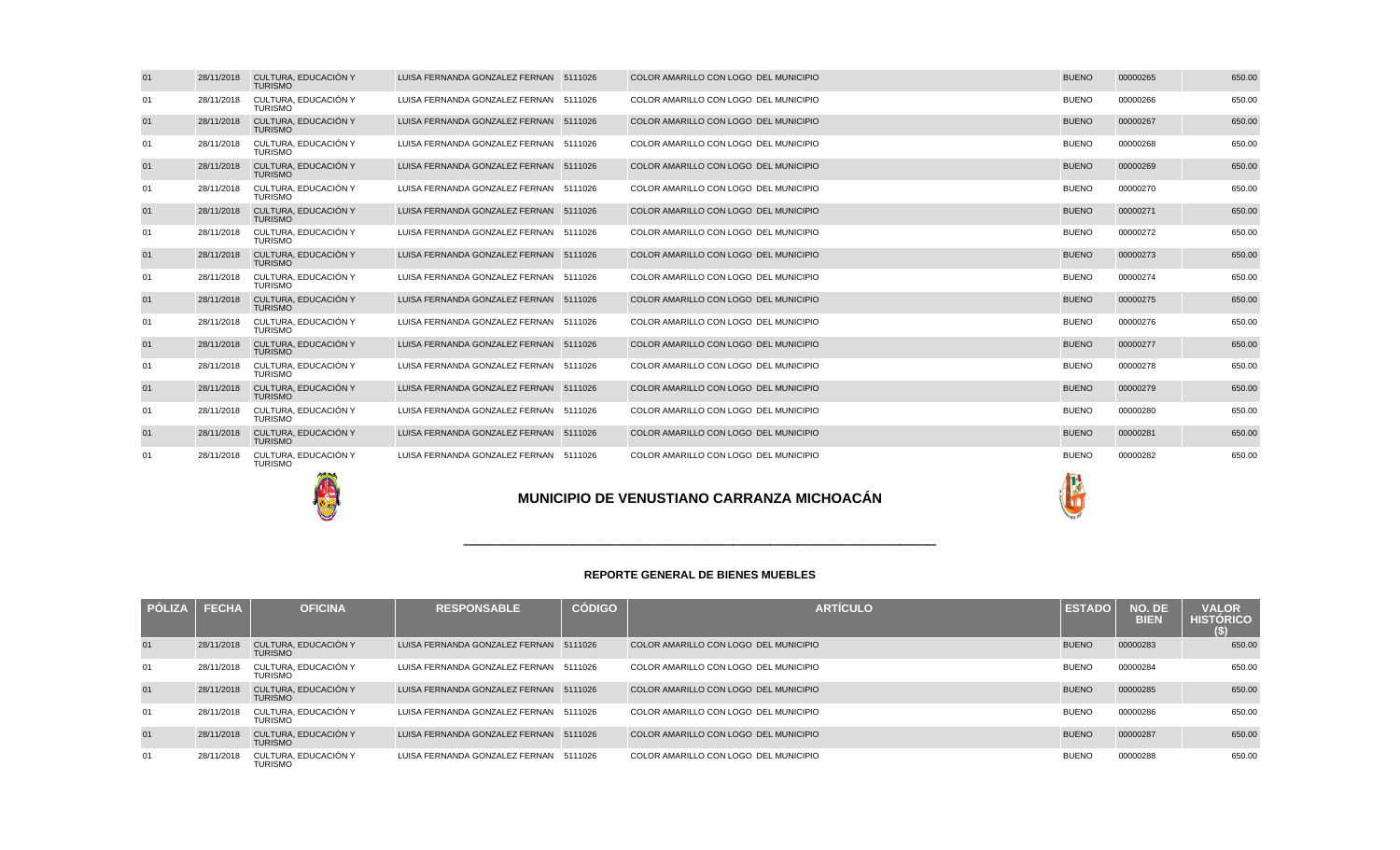| 01 | 28/11/2018 | CULTURA, EDUCACIÓN Y<br><b>TURISMO</b> | LUISA FERNANDA GONZALEZ FERNAN 5111026 | COLOR AMARILLO CON LOGO DEL MUNICIPIO | <b>BUENO</b> | 00000289 | 650.00 |
|----|------------|----------------------------------------|----------------------------------------|---------------------------------------|--------------|----------|--------|
| 01 | 28/11/2018 | CULTURA, EDUCACIÓN Y<br><b>TURISMO</b> | LUISA FERNANDA GONZALEZ FERNAN 5111026 | COLOR AMARILLO CON LOGO DEL MUNICIPIO | <b>BUENO</b> | 00000290 | 650.00 |
| 01 | 28/11/2018 | CULTURA, EDUCACIÓN Y<br><b>TURISMO</b> | LUISA FERNANDA GONZALEZ FERNAN 5111026 | COLOR AMARILLO CON LOGO DEL MUNICIPIO | <b>BUENO</b> | 00000291 | 650.00 |
| 01 | 28/11/2018 | CULTURA, EDUCACIÓN Y<br><b>TURISMO</b> | LUISA FERNANDA GONZALEZ FERNAN 5111026 | COLOR AMARILLO CON LOGO DEL MUNICIPIO | <b>BUENO</b> | 00000292 | 650.00 |
| 01 | 28/11/2018 | CULTURA, EDUCACIÓN Y<br><b>TURISMO</b> | LUISA FERNANDA GONZALEZ FERNAN 5111026 | COLOR AMARILLO CON LOGO DEL MUNICIPIO | <b>BUENO</b> | 00000293 | 650.00 |
| 01 | 28/11/2018 | CULTURA, EDUCACIÓN Y<br><b>TURISMO</b> | LUISA FERNANDA GONZALEZ FERNAN 5111026 | COLOR AMARILLO CON LOGO DEL MUNICIPIO | <b>BUENO</b> | 00000294 | 650.00 |
| 01 | 28/11/2018 | CULTURA, EDUCACIÓN Y<br><b>TURISMO</b> | LUISA FERNANDA GONZALEZ FERNAN 5111026 | COLOR AMARILLO CON LOGO DEL MUNICIPIO | <b>BUENO</b> | 00000295 | 650.00 |
| 01 | 28/11/2018 | CULTURA, EDUCACIÓN Y<br><b>TURISMO</b> | LUISA FERNANDA GONZALEZ FERNAN 5111026 | COLOR AMARILLO CON LOGO DEL MUNICIPIO | <b>BUENO</b> | 00000296 | 650.00 |
| 01 | 28/11/2018 | CULTURA, EDUCACIÓN Y<br><b>TURISMO</b> | LUISA FERNANDA GONZALEZ FERNAN 5111026 | COLOR AMARILLO CON LOGO DEL MUNICIPIO | <b>BUENO</b> | 00000297 | 650.00 |
| 01 | 28/11/2018 | CULTURA, EDUCACIÓN Y<br><b>TURISMO</b> | LUISA FERNANDA GONZALEZ FERNAN 5111026 | COLOR AMARILLO CON LOGO DEL MUNICIPIO | <b>BUENO</b> | 00000298 | 650.00 |
| 01 | 28/11/2018 | CULTURA, EDUCACIÓN Y<br><b>TURISMO</b> | LUISA FERNANDA GONZALEZ FERNAN 5111026 | COLOR AMARILLO CON LOGO DEL MUNICIPIO | <b>BUENO</b> | 00000299 | 650.00 |
| 01 | 28/11/2018 | CULTURA, EDUCACIÓN Y<br><b>TURISMO</b> | LUISA FERNANDA GONZALEZ FERNAN 5111026 | COLOR AMARILLO CON LOGO DEL MUNICIPIO | <b>BUENO</b> | 00000300 | 650.00 |
| 01 | 28/11/2018 | CULTURA, EDUCACIÓN Y<br><b>TURISMO</b> | LUISA FERNANDA GONZALEZ FERNAN 5111026 | COLOR AMARILLO CON LOGO DEL MUNICIPIO | <b>BUENO</b> | 00000301 | 650.00 |
| 01 | 28/11/2018 | CULTURA, EDUCACIÓN Y<br><b>TURISMO</b> | LUISA FERNANDA GONZALEZ FERNAN 5111026 | COLOR AMARILLO CON LOGO DEL MUNICIPIO | <b>BUENO</b> | 00000302 | 650.00 |
| 01 | 28/11/2018 | CULTURA, EDUCACIÓN Y<br><b>TURISMO</b> | LUISA FERNANDA GONZALEZ FERNAN 5111026 | COLOR AMARILLO CON LOGO DEL MUNICIPIO | <b>BUENO</b> | 00000303 | 650.00 |
| 01 | 28/11/2018 | CULTURA, EDUCACIÓN Y<br><b>TURISMO</b> | LUISA FERNANDA GONZALEZ FERNAN 5111026 | COLOR AMARILLO CON LOGO DEL MUNICIPIO | <b>BUENO</b> | 00000304 | 650.00 |
| 01 | 28/11/2018 | CULTURA, EDUCACIÓN Y<br><b>TURISMO</b> | LUISA FERNANDA GONZALEZ FERNAN 5111026 | COLOR AMARILLO CON LOGO DEL MUNICIPIO | <b>BUENO</b> | 00000305 | 650.00 |
| 01 | 28/11/2018 | CULTURA, EDUCACIÓN Y<br><b>TURISMO</b> | LUISA FERNANDA GONZALEZ FERNAN 5111026 | COLOR AMARILLO CON LOGO DEL MUNICIPIO | <b>BUENO</b> | 00000306 | 650.00 |
| 01 | 28/11/2018 | CULTURA, EDUCACIÓN Y<br><b>TURISMO</b> | LUISA FERNANDA GONZALEZ FERNAN 5111026 | COLOR AMARILLO CON LOGO DEL MUNICIPIO | <b>BUENO</b> | 00000307 | 650.00 |
| 01 | 28/11/2018 | CULTURA, EDUCACIÓN Y<br>TURISMO        | LUISA FERNANDA GONZALEZ FERNAN 5111026 | COLOR AMARILLO CON LOGO DEL MUNICIPIO | <b>BUENO</b> | 00000308 | 650.00 |
| 01 | 28/11/2018 | CULTURA, EDUCACIÓN Y<br><b>TURISMO</b> | LUISA FERNANDA GONZALEZ FERNAN 5111026 | COLOR AMARILLO CON LOGO DEL MUNICIPIO | <b>BUENO</b> | 00000309 | 650.00 |
| 01 | 28/11/2018 | CULTURA, EDUCACIÓN Y<br><b>TURISMO</b> | LUISA FERNANDA GONZALEZ FERNAN 5111026 | COLOR AMARILLO CON LOGO DEL MUNICIPIO | <b>BUENO</b> | 00000310 | 650.00 |
| 01 | 28/11/2018 | CULTURA, EDUCACIÓN Y<br><b>TURISMO</b> | LUISA FERNANDA GONZALEZ FERNAN 5111026 | COLOR AMARILLO CON LOGO DEL MUNICIPIO | <b>BUENO</b> | 00000311 | 650.00 |
| 01 | 28/11/2018 | CULTURA, EDUCACIÓN Y<br><b>TURISMO</b> | LUISA FERNANDA GONZALEZ FERNAN 5111026 | COLOR AMARILLO CON LOGO DEL MUNICIPIO | <b>BUENO</b> | 00000312 | 650.00 |
| 01 | 28/11/2018 | CULTURA, EDUCACIÓN Y<br><b>TURISMO</b> | LUISA FERNANDA GONZALEZ FERNAN 5111026 | COLOR AMARILLO CON LOGO DEL MUNICIPIO | <b>BUENO</b> | 00000313 | 650.00 |
| 01 | 28/11/2018 | CULTURA, EDUCACIÓN Y<br><b>TURISMO</b> | LUISA FERNANDA GONZALEZ FERNAN 5111026 | COLOR AMARILLO CON LOGO DEL MUNICIPIO | <b>BUENO</b> | 00000314 | 650.00 |
| 01 | 28/11/2018 | CULTURA, EDUCACIÓN Y<br><b>TURISMO</b> | LUISA FERNANDA GONZALEZ FERNAN 5111026 | COLOR AMARILLO CON LOGO DEL MUNICIPIO | <b>BUENO</b> | 00000315 | 650.00 |
| 01 | 28/11/2018 | CULTURA, EDUCACIÓN Y<br><b>TURISMO</b> | LUISA FERNANDA GONZALEZ FERNAN 5111026 | COLOR AMARILLO CON LOGO DEL MUNICIPIO | <b>BUENO</b> | 00000316 | 650.00 |
| 01 | 28/11/2018 | CULTURA, EDUCACIÓN Y<br><b>TURISMO</b> | LUISA FERNANDA GONZALEZ FERNAN 5111026 | COLOR AMARILLO CON LOGO DEL MUNICIPIO | <b>BUENO</b> | 00000317 | 650.00 |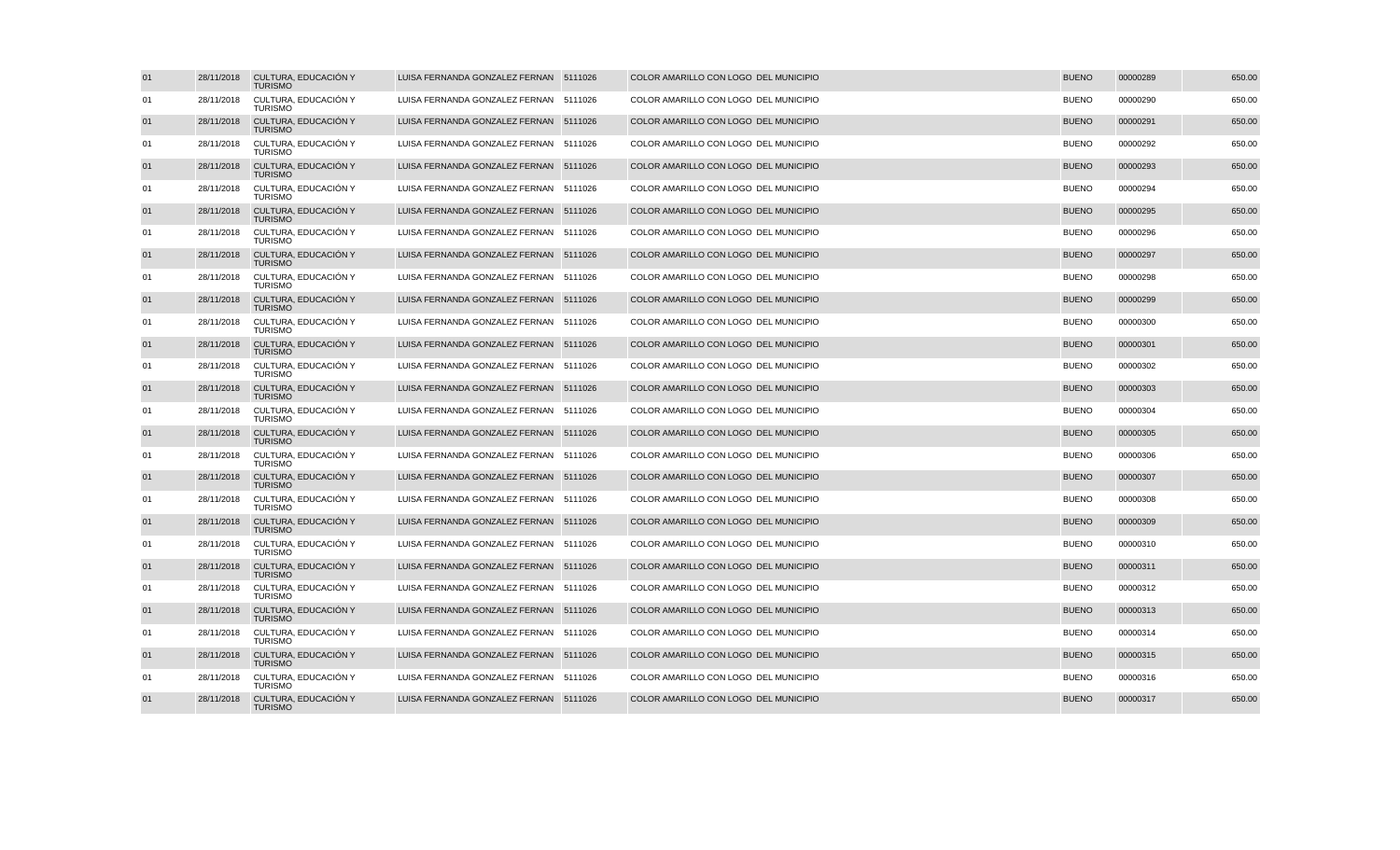



| <b>PÓLIZA</b> | <b>FECHA</b> | <b>OFICINA</b>                         | <b>RESPONSABLE</b>                     | <b>CÓDIGO</b> | <b>ARTÍCULO</b>                       | <b>ESTADO</b> | NO. DE<br><b>BIEN</b> | <b>VALOR</b><br><b>HISTÓRICO</b><br>$\left( \cdot \right)$ |
|---------------|--------------|----------------------------------------|----------------------------------------|---------------|---------------------------------------|---------------|-----------------------|------------------------------------------------------------|
| 01            | 28/11/2018   | CULTURA, EDUCACIÓN Y<br><b>TURISMO</b> | LUISA FERNANDA GONZALEZ FERNAN 5111026 |               | COLOR AMARILLO CON LOGO DEL MUNICIPIO | <b>BUENO</b>  | 00000318              | 650.00                                                     |
| 01            | 28/11/2018   | CULTURA, EDUCACIÓN Y<br><b>TURISMO</b> | LUISA FERNANDA GONZALEZ FERNAN 5111026 |               | COLOR AMARILLO CON LOGO DEL MUNICIPIO | <b>BUENO</b>  | 00000319              | 650.00                                                     |
| 01            | 28/11/2018   | CULTURA, EDUCACIÓN Y<br><b>TURISMO</b> | LUISA FERNANDA GONZALEZ FERNAN 5111026 |               | COLOR AMARILLO CON LOGO DEL MUNICIPIO | <b>BUENO</b>  | 00000320              | 650.00                                                     |
| 01            | 28/11/2018   | CULTURA, EDUCACIÓN Y<br><b>TURISMO</b> | LUISA FERNANDA GONZALEZ FERNAN 5111026 |               | COLOR AMARILLO CON LOGO DEL MUNICIPIO | <b>BUENO</b>  | 00000321              | 650.00                                                     |
| 01            | 28/11/2018   | CULTURA, EDUCACIÓN Y<br><b>TURISMO</b> | LUISA FERNANDA GONZALEZ FERNAN 5111026 |               | COLOR AMARILLO CON LOGO DEL MUNICIPIO | <b>BUENO</b>  | 00000322              | 650.00                                                     |
| 01            | 28/11/2018   | CULTURA, EDUCACIÓN Y<br><b>TURISMO</b> | LUISA FERNANDA GONZALEZ FERNAN 5111026 |               | COLOR AMARILLO CON LOGO DEL MUNICIPIO | <b>BUENO</b>  | 00000323              | 650.00                                                     |
| 01            | 28/11/2018   | CULTURA, EDUCACIÓN Y<br><b>TURISMO</b> | LUISA FERNANDA GONZALEZ FERNAN 5111026 |               | COLOR AMARILLO CON LOGO DEL MUNICIPIO | <b>BUENO</b>  | 00000324              | 650.00                                                     |
| 01            | 28/11/2018   | CULTURA, EDUCACIÓN Y<br><b>TURISMO</b> | LUISA FERNANDA GONZALEZ FERNAN 5111026 |               | COLOR AMARILLO CON LOGO DEL MUNICIPIO | <b>BUENO</b>  | 00000325              | 650.00                                                     |
| 01            | 28/11/2018   | CULTURA, EDUCACIÓN Y<br><b>TURISMO</b> | LUISA FERNANDA GONZALEZ FERNAN 5111026 |               | COLOR AMARILLO CON LOGO DEL MUNICIPIO | <b>BUENO</b>  | 00000326              | 650.00                                                     |
| 01            | 28/11/2018   | CULTURA. EDUCACIÓN Y<br><b>TURISMO</b> | LUISA FERNANDA GONZALEZ FERNAN 5111026 |               | COLOR AMARILLO CON LOGO DEL MUNICIPIO | <b>BUENO</b>  | 00000327              | 650.00                                                     |
| 01            | 28/11/2018   | CULTURA, EDUCACIÓN Y<br><b>TURISMO</b> | LUISA FERNANDA GONZALEZ FERNAN 5111026 |               | COLOR AMARILLO CON LOGO DEL MUNICIPIO | <b>BUENO</b>  | 00000328              | 650.00                                                     |
| 01            | 28/11/2018   | CULTURA. EDUCACIÓN Y<br><b>TURISMO</b> | LUISA FERNANDA GONZALEZ FERNAN 5111026 |               | COLOR AMARILLO CON LOGO DEL MUNICIPIO | <b>BUENO</b>  | 00000329              | 650.00                                                     |
| 01            | 28/11/2018   | CULTURA, EDUCACIÓN Y<br><b>TURISMO</b> | LUISA FERNANDA GONZALEZ FERNAN 5111026 |               | COLOR AMARILLO CON LOGO DEL MUNICIPIO | <b>BUENO</b>  | 00000330              | 650.00                                                     |
| 01            | 28/11/2018   | CULTURA, EDUCACIÓN Y<br><b>TURISMO</b> | LUISA FERNANDA GONZALEZ FERNAN 5111026 |               | COLOR AMARILLO CON LOGO DEL MUNICIPIO | <b>BUENO</b>  | 00000331              | 650.00                                                     |
| 01            | 28/11/2018   | CULTURA, EDUCACIÓN Y<br><b>TURISMO</b> | LUISA FERNANDA GONZALEZ FERNAN 5111026 |               | COLOR AMARILLO CON LOGO DEL MUNICIPIO | <b>BUENO</b>  | 00000332              | 650.00                                                     |
| 01            | 28/11/2018   | CULTURA, EDUCACIÓN Y<br><b>TURISMO</b> | LUISA FERNANDA GONZALEZ FERNAN 5111026 |               | COLOR AMARILLO CON LOGO DEL MUNICIPIO | <b>BUENO</b>  | 00000333              | 650.00                                                     |
| 01            | 28/11/2018   | CULTURA, EDUCACIÓN Y<br><b>TURISMO</b> | LUISA FERNANDA GONZALEZ FERNAN 5111026 |               | COLOR AMARILLO CON LOGO DEL MUNICIPIO | <b>BUENO</b>  | 00000334              | 650.00                                                     |
| 01            | 28/11/2018   | CULTURA, EDUCACIÓN Y<br><b>TURISMO</b> | LUISA FERNANDA GONZALEZ FERNAN 5111026 |               | COLOR AMARILLO CON LOGO DEL MUNICIPIO | <b>BUENO</b>  | 00000335              | 650.00                                                     |
| 01            | 28/11/2018   | CULTURA, EDUCACIÓN Y<br><b>TURISMO</b> | LUISA FERNANDA GONZALEZ FERNAN 5111026 |               | COLOR AMARILLO CON LOGO DEL MUNICIPIO | <b>BUENO</b>  | 00000336              | 650.00                                                     |
| 01            | 28/11/2018   | CULTURA, EDUCACIÓN Y<br><b>TURISMO</b> | LUISA FERNANDA GONZALEZ FERNAN 5111026 |               | COLOR AMARILLO CON LOGO DEL MUNICIPIO | <b>BUENO</b>  | 00000337              | 650.00                                                     |
| 01            | 28/11/2018   | CULTURA, EDUCACIÓN Y<br><b>TURISMO</b> | LUISA FERNANDA GONZALEZ FERNAN 5111026 |               | COLOR AMARILLO CON LOGO DEL MUNICIPIO | <b>BUENO</b>  | 00000338              | 650.00                                                     |
| 01            | 28/11/2018   | CULTURA, EDUCACIÓN Y<br><b>TURISMO</b> | LUISA FERNANDA GONZALEZ FERNAN 5111026 |               | COLOR AMARILLO CON LOGO DEL MUNICIPIO | <b>BUENO</b>  | 00000339              | 650.00                                                     |
| 01            | 28/11/2018   | CULTURA, EDUCACIÓN Y<br><b>TURISMO</b> | LUISA FERNANDA GONZALEZ FERNAN 5111026 |               | COLOR AMARILLO CON LOGO DEL MUNICIPIO | <b>BUENO</b>  | 00000340              | 650.00                                                     |
| 01            | 28/11/2018   | CULTURA, EDUCACIÓN Y<br><b>TURISMO</b> | LUISA FERNANDA GONZALEZ FERNAN 5111026 |               | COLOR AMARILLO CON LOGO DEL MUNICIPIO | <b>BUENO</b>  | 00000341              | 650.00                                                     |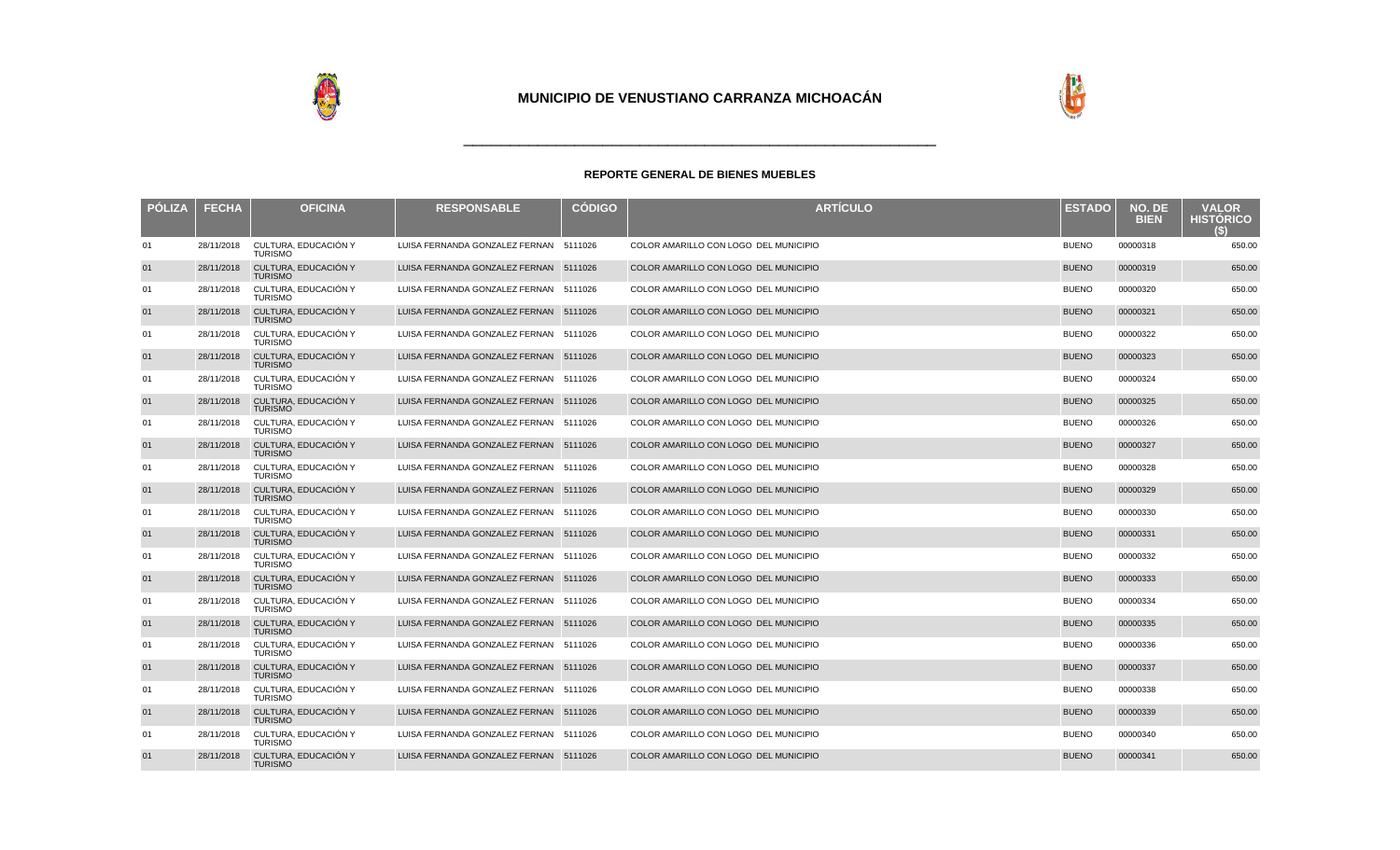|    |            |                                        |                                        | <b>MUNICIPIO DE VENUSTIANO CARRANZA MICHOACÁN</b> |              |          |        |
|----|------------|----------------------------------------|----------------------------------------|---------------------------------------------------|--------------|----------|--------|
| 01 | 28/11/2018 | CULTURA, EDUCACIÓN Y<br><b>TURISMO</b> | LUISA FERNANDA GONZALEZ FERNAN 5111026 | COLOR AMARILLO CON LOGO DEL MUNICIPIO             | <b>BUENO</b> | 00000352 | 650.00 |
| 01 | 28/11/2018 | CULTURA, EDUCACIÓN Y<br><b>TURISMO</b> | LUISA FERNANDA GONZALEZ FERNAN 5111026 | COLOR AMARILLO CON LOGO DEL MUNICIPIO             | <b>BUENO</b> | 00000351 | 650.00 |
| 01 | 28/11/2018 | CULTURA, EDUCACIÓN Y<br><b>TURISMO</b> | LUISA FERNANDA GONZALEZ FERNAN 5111026 | COLOR AMARILLO CON LOGO DEL MUNICIPIO             | <b>BUENO</b> | 00000350 | 650.00 |
| 01 | 28/11/2018 | CULTURA. EDUCACIÓN Y<br><b>TURISMO</b> | LUISA FERNANDA GONZALEZ FERNAN 5111026 | COLOR AMARILLO CON LOGO DEL MUNICIPIO             | <b>BUENO</b> | 00000349 | 650.00 |
| 01 | 28/11/2018 | CULTURA, EDUCACIÓN Y<br><b>TURISMO</b> | LUISA FERNANDA GONZALEZ FERNAN 5111026 | COLOR AMARILLO CON LOGO DEL MUNICIPIO             | <b>BUENO</b> | 00000348 | 650.00 |
| 01 | 28/11/2018 | CULTURA, EDUCACIÓN Y<br><b>TURISMO</b> | LUISA FERNANDA GONZALEZ FERNAN 5111026 | COLOR AMARILLO CON LOGO DEL MUNICIPIO             | <b>BUENO</b> | 00000347 | 650.00 |
| 01 | 28/11/2018 | CULTURA. EDUCACIÓN Y<br><b>TURISMO</b> | LUISA FERNANDA GONZALEZ FERNAN 5111026 | COLOR AMARILLO CON LOGO DEL MUNICIPIO             | <b>BUENO</b> | 00000346 | 650.00 |
| 01 | 28/11/2018 | CULTURA, EDUCACIÓN Y<br><b>TURISMO</b> | LUISA FERNANDA GONZALEZ FERNAN 5111026 | COLOR AMARILLO CON LOGO DEL MUNICIPIO             | <b>BUENO</b> | 00000345 | 650.00 |
| 01 | 28/11/2018 | CULTURA. EDUCACIÓN Y<br><b>TURISMO</b> | LUISA FERNANDA GONZALEZ FERNAN 5111026 | COLOR AMARILLO CON LOGO DEL MUNICIPIO             | <b>BUENO</b> | 00000344 | 650.00 |
| 01 | 28/11/2018 | CULTURA, EDUCACIÓN Y<br><b>TURISMO</b> | LUISA FERNANDA GONZALEZ FERNAN 5111026 | COLOR AMARILLO CON LOGO DEL MUNICIPIO             | <b>BUENO</b> | 00000343 | 650.00 |
| 01 | 28/11/2018 | CULTURA. EDUCACIÓN Y<br><b>TURISMO</b> | LUISA FERNANDA GONZALEZ FERNAN 5111026 | COLOR AMARILLO CON LOGO DEL MUNICIPIO             | <b>BUENO</b> | 00000342 | 650.00 |
|    |            |                                        |                                        |                                                   |              |          |        |

| <b>PÓLIZA</b> | <b>FECHA</b> | <b>OFICINA</b>                         | <b>RESPONSABLE</b>                     | <b>CÓDIGO</b> | <b>ARTÍCULO</b>                       | <b>ESTADO</b> | NO. DE<br><b>BIEN</b> | <b>VALOR</b><br><b>HISTÓRICO</b><br>(S) |
|---------------|--------------|----------------------------------------|----------------------------------------|---------------|---------------------------------------|---------------|-----------------------|-----------------------------------------|
| 01            | 28/11/2018   | CULTURA. EDUCACIÓN Y<br><b>TURISMO</b> | LUISA FERNANDA GONZALEZ FERNAN         | 5111026       | COLOR AMARILLO CON LOGO DEL MUNICIPIO | <b>BUENO</b>  | 00000353              | 650.00                                  |
| 01            | 28/11/2018   | CULTURA, EDUCACIÓN Y<br><b>TURISMO</b> | LUISA FERNANDA GONZALEZ FERNAN 5111026 |               | COLOR AMARILLO CON LOGO DEL MUNICIPIO | <b>BUENO</b>  | 00000354              | 650.00                                  |
| 01            | 28/11/2018   | CULTURA, EDUCACIÓN Y<br><b>TURISMO</b> | LUISA FERNANDA GONZALEZ FERNAN 5111026 |               | COLOR AMARILLO CON LOGO DEL MUNICIPIO | <b>BUENO</b>  | 00000355              | 650.00                                  |
| 01            | 28/11/2018   | CULTURA, EDUCACIÓN Y<br><b>TURISMO</b> | LUISA FERNANDA GONZALEZ FERNAN         | 5111026       | COLOR AMARILLO CON LOGO DEL MUNICIPIO | <b>BUENO</b>  | 00000356              | 650.00                                  |
| 01            | 28/11/2018   | CULTURA, EDUCACIÓN Y<br><b>TURISMO</b> | LUISA FERNANDA GONZALEZ FERNAN 5111026 |               | COLOR AMARILLO CON LOGO DEL MUNICIPIO | <b>BUENO</b>  | 00000357              | 650.00                                  |
| 01            | 28/11/2018   | CULTURA, EDUCACIÓN Y<br><b>TURISMO</b> | LUISA FERNANDA GONZALEZ FERNAN         | 5111026       | COLOR AMARILLO CON LOGO DEL MUNICIPIO | <b>BUENO</b>  | 00000358              | 650.00                                  |
| 01            | 28/11/2018   | CULTURA, EDUCACIÓN Y<br><b>TURISMO</b> | LUISA FERNANDA GONZALEZ FERNAN 5111026 |               | COLOR AMARILLO CON LOGO DEL MUNICIPIO | <b>BUENO</b>  | 00000359              | 650.00                                  |
| 01            | 28/11/2018   | CULTURA. EDUCACIÓN Y<br><b>TURISMO</b> | LUISA FERNANDA GONZALEZ FERNAN         | 5111026       | COLOR AMARILLO CON LOGO DEL MUNICIPIO | <b>BUENO</b>  | 00000360              | 650.00                                  |
| 01            | 28/11/2018   | CULTURA, EDUCACIÓN Y<br><b>TURISMO</b> | LUISA FERNANDA GONZALEZ FERNAN 5111026 |               | COLOR AMARILLO CON LOGO DEL MUNICIPIO | <b>BUENO</b>  | 00000361              | 650.00                                  |
| 01            | 28/11/2018   | CULTURA, EDUCACIÓN Y<br><b>TURISMO</b> | LUISA FERNANDA GONZALEZ FERNAN 5111026 |               | COLOR AMARILLO CON LOGO DEL MUNICIPIO | <b>BUENO</b>  | 00000362              | 650.00                                  |
| 01            | 28/11/2018   | CULTURA, EDUCACIÓN Y<br><b>TURISMO</b> | LUISA FERNANDA GONZALEZ FERNAN 5111026 |               | COLOR AMARILLO CON LOGO DEL MUNICIPIO | <b>BUENO</b>  | 00000363              | 650.00                                  |
| 01            | 28/11/2018   | CULTURA, EDUCACIÓN Y<br><b>TURISMO</b> | LUISA FERNANDA GONZALEZ FERNAN 5111026 |               | COLOR AMARILLO CON LOGO DEL MUNICIPIO | <b>BUENO</b>  | 00000364              | 650.00                                  |
| 01            | 28/11/2018   | CULTURA, EDUCACIÓN Y<br><b>TURISMO</b> | LUISA FERNANDA GONZALEZ FERNAN 5111026 |               | COLOR AMARILLO CON LOGO DEL MUNICIPIO | <b>BUENO</b>  | 00000365              | 650.00                                  |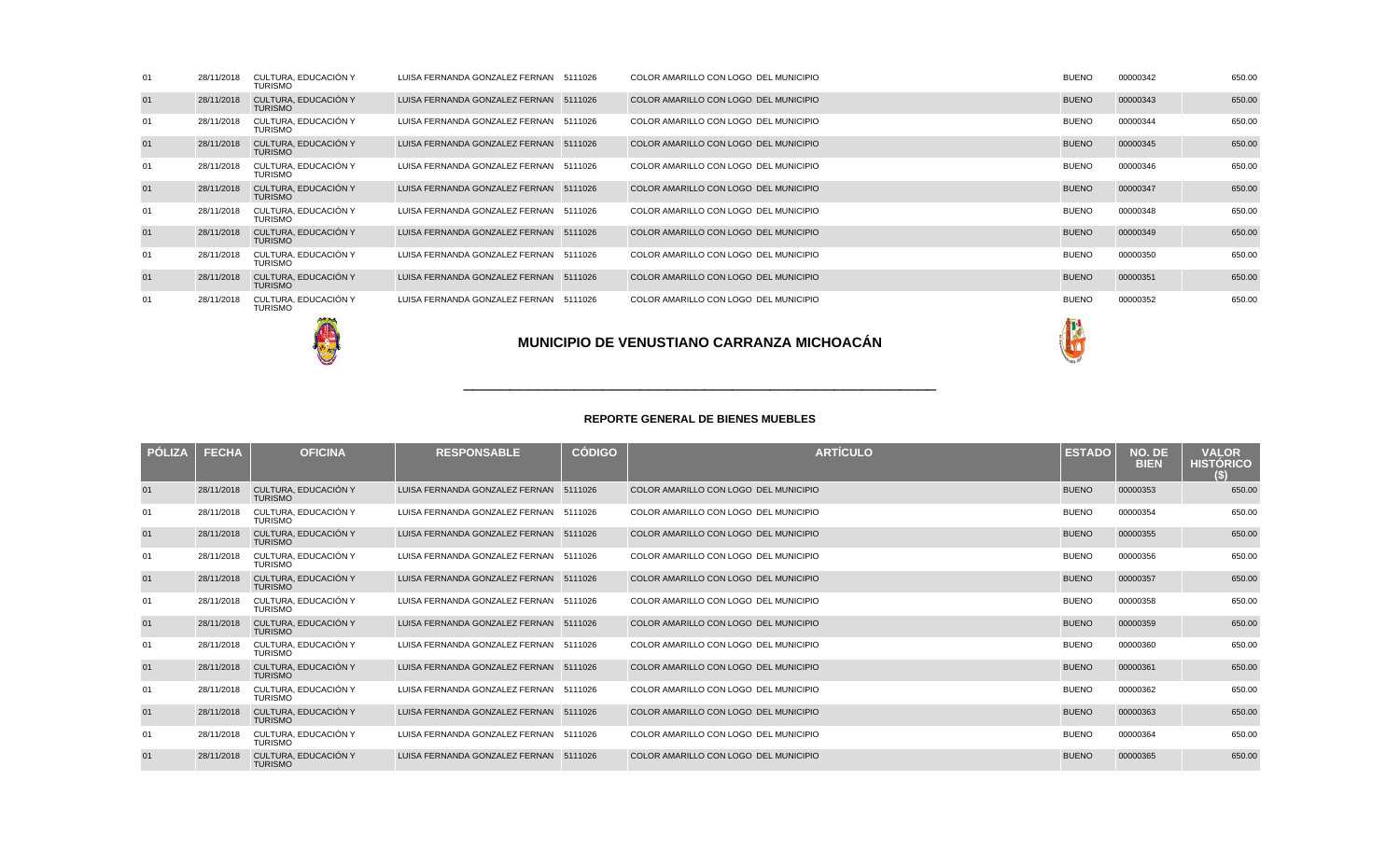|    | <b>FECHA</b> | <b>OFICINA</b>          | <b>RESPONSABLE</b>                    | <b>CÓDIGO</b> | <b>ARTICULO</b>           | <b>ESTADO</b>  | NO. DE<br>BIEN | <b>VALOR</b><br><b>HISTÓRICO</b><br>(\$) |
|----|--------------|-------------------------|---------------------------------------|---------------|---------------------------|----------------|----------------|------------------------------------------|
| 01 | 28/11/2018   | <b>SALUD MUNICIPAL</b>  | VIRGINIA GONZALEZ RAMIREZ             | 5321028       | DE MADERA                 | REGULAR        | 00000388       | 3,600.00                                 |
| 01 | 28/11/2018   | <b>PROTECCION CIVIL</b> | JUAN RAMON CERVANTES BELMONTE 5321026 |               | DE REMOLINO PARA MIEMBROS | <b>REGULAR</b> | 00000389       | 68,000.00                                |
| 01 | 28/11/2018   | <b>PROTECCION CIVIL</b> | JUAN RAMON CERVANTES BELMONTE 5321027 |               | <b>CUATRO COMPRESAS</b>   | REGULAR        | 00000390       | 9,000.00                                 |
| 01 | 28/11/2018   | <b>PROTECCION CIVIL</b> | JUAN RAMON CERVANTES BELMONTE 5321028 |               | <b>DE MADERA</b>          | <b>REGULAR</b> | 00000391       | 3,600.00                                 |
| 01 | 28/11/2018   | PROTECCION CIVIL        | JUAN RAMON CERVANTES BELMONTE 5321028 |               | DE MADERA                 | <b>REGULAR</b> | 00000392       | 3,600.00                                 |

\_\_\_\_\_\_\_\_\_\_\_\_\_\_\_\_\_\_\_\_\_\_\_\_\_\_\_\_\_\_\_\_\_\_\_\_\_\_\_\_\_\_\_\_\_\_\_\_\_\_\_

| 01 | 28/11/2018 | CULTURA, EDUCACIÓN Y<br><b>TURISMO</b> | LUISA FERNANDA GONZALEZ FERNAN 5111026 |         | COLOR AMARILLO CON LOGO DEL MUNICIPIO             | <b>BUENO</b>   | 00000366 | 650.00   |
|----|------------|----------------------------------------|----------------------------------------|---------|---------------------------------------------------|----------------|----------|----------|
| 01 | 28/11/2018 | CULTURA, EDUCACIÓN Y<br><b>TURISMO</b> | LUISA FERNANDA GONZALEZ FERNAN 5111026 |         | COLOR AMARILLO CON LOGO DEL MUNICIPIO             | <b>BUENO</b>   | 00000367 | 650.00   |
| 01 | 28/11/2018 | CULTURA. EDUCACIÓN Y<br>TURISMO        | LUISA FERNANDA GONZALEZ FERNAN 5111026 |         | COLOR AMARILLO CON LOGO DEL MUNICIPIO             | <b>BUENO</b>   | 00000368 | 650.00   |
| 01 | 28/11/2018 | CULTURA. EDUCACIÓN Y<br><b>TURISMO</b> | LUISA FERNANDA GONZALEZ FERNAN 5111026 |         | COLOR AMARILLO CON LOGO DEL MUNICIPIO             | <b>BUENO</b>   | 00000369 | 650.00   |
| 01 | 28/11/2018 | CULTURA. EDUCACIÓN Y<br><b>TURISMO</b> | LUISA FERNANDA GONZALEZ FERNAN 5111026 |         | COLOR AMARILLO CON LOGO DEL MUNICIPIO             | <b>BUENO</b>   | 00000370 | 650.00   |
| 01 | 28/11/2018 | CULTURA, EDUCACIÓN Y<br><b>TURISMO</b> | LUISA FERNANDA GONZALEZ FERNAN 5111026 |         | COLOR AMARILLO CON LOGO DEL MUNICIPIO             | <b>BUENO</b>   | 00000371 | 650.00   |
| 01 | 28/11/2018 | CULTURA, EDUCACIÓN Y<br><b>TURISMO</b> | LUISA FERNANDA GONZALEZ FERNAN 5111026 |         | COLOR AMARILLO CON LOGO DEL MUNICIPIO             | <b>BUENO</b>   | 00000372 | 650.00   |
| 01 | 28/11/2018 | CULTURA, EDUCACIÓN Y<br><b>TURISMO</b> | LUISA FERNANDA GONZALEZ FERNAN 5111026 |         | COLOR AMARILLO CON LOGO DEL MUNICIPIO             | <b>BUENO</b>   | 00000373 | 650.00   |
| 01 | 28/11/2018 | CULTURA, EDUCACIÓN Y<br><b>TURISMO</b> | LUISA FERNANDA GONZALEZ FERNAN 5111026 |         | COLOR AMARILLO CON LOGO DEL MUNICIPIO             | <b>BUENO</b>   | 00000374 | 650.00   |
| 01 | 28/11/2018 | CULTURA, EDUCACIÓN Y<br><b>TURISMO</b> | LUISA FERNANDA GONZALEZ FERNAN 5111026 |         | COLOR AMARILLO CON LOGO DEL MUNICIPIO             | <b>BUENO</b>   | 00000375 | 650.00   |
| 01 | 28/11/2018 | CULTURA. EDUCACIÓN Y<br>TURISMO        | LUISA FERNANDA GONZALEZ FERNAN 5111026 |         | COLOR AMARILLO CON LOGO DEL MUNICIPIO             | <b>BUENO</b>   | 00000376 | 650.00   |
| 01 | 28/11/2018 | CULTURA, EDUCACIÓN Y<br><b>TURISMO</b> | LUISA FERNANDA GONZALEZ FERNAN 5111026 |         | COLOR AMARILLO CON LOGO DEL MUNICIPIO             | <b>BUENO</b>   | 00000377 | 650.00   |
| 01 | 28/11/2018 | CULTURA, EDUCACIÓN Y<br><b>TURISMO</b> | LUISA FERNANDA GONZALEZ FERNAN 5111026 |         | COLOR AMARILLO CON LOGO DEL MUNICIPIO             | <b>BUENO</b>   | 00000378 | 650.00   |
| 01 | 28/11/2018 | CULTURA, EDUCACIÓN Y<br><b>TURISMO</b> | LUISA FERNANDA GONZALEZ FERNAN 5111026 |         | COLOR AMARILLO CON LOGO DEL MUNICIPIO             | <b>BUENO</b>   | 00000379 | 650.00   |
| 01 | 28/11/2018 | CULTURA. EDUCACIÓN Y<br><b>TURISMO</b> | LUISA FERNANDA GONZALEZ FERNAN 5111026 |         | COLOR AMARILLO CON LOGO DEL MUNICIPIO             | <b>BUENO</b>   | 00000380 | 650.00   |
| 01 | 28/11/2018 | CULTURA, EDUCACIÓN Y<br><b>TURISMO</b> | LUISA FERNANDA GONZALEZ FERNAN 5111017 |         | MESA DE MADERA SIN CUBIERTA                       | <b>BUENO</b>   | 00000381 | 2,000.00 |
| 01 | 28/11/2018 | CULTURA. EDUCACIÓN Y<br><b>TURISMO</b> | LUISA FERNANDA GONZALEZ FERNAN 5111017 |         | DE METAL ENCUBIERTA NEGRO DE COLOR BLANCO         | <b>BUENO</b>   | 00000382 | 3,000.00 |
| 01 | 28/11/2018 | CULTURA. EDUCACIÓN Y<br><b>TURISMO</b> | LUISA FERNANDA GONZALEZ FERNAN 5111017 |         | DE METAL PLEGABLE                                 | <b>BUENO</b>   | 00000383 | 2,000.00 |
| 01 | 28/11/2018 | CULTURA. EDUCACIÓN Y<br><b>TURISMO</b> | LUISA FERNANDA GONZALEZ FERNAN 5131046 |         | <b>COLOR BEIGE AMARILLO</b>                       | <b>BUENO</b>   | 00000384 | 5.700.00 |
| 01 | 28/11/2018 | <b>SALUD MUNICIPAL</b>                 | VIRGINIA GONZALEZ RAMIREZ              | 5111012 | <b>COLOR NEGRO</b>                                | <b>REGULAR</b> | 00000385 | 4,000.00 |
| 01 | 28/11/2018 | <b>SALUD MUNICIPAL</b>                 | VIRGINIA GONZALEZ RAMIREZ              | 5151006 | HP DESKJET F4180                                  | <b>REGULAR</b> | 00000386 | 5,000.00 |
| 01 | 28/11/2018 | <b>SALUD MUNICIPAL</b>                 | VIRGINIA GONZALEZ RAMIREZ              | 5321041 | DOS PELDAÑOS MOVIL                                | <b>REGULAR</b> | 00000387 | 1,500.00 |
|    |            |                                        |                                        |         | <b>MUNICIPIO DE VENUSTIANO CARRANZA MICHOACÁN</b> |                |          |          |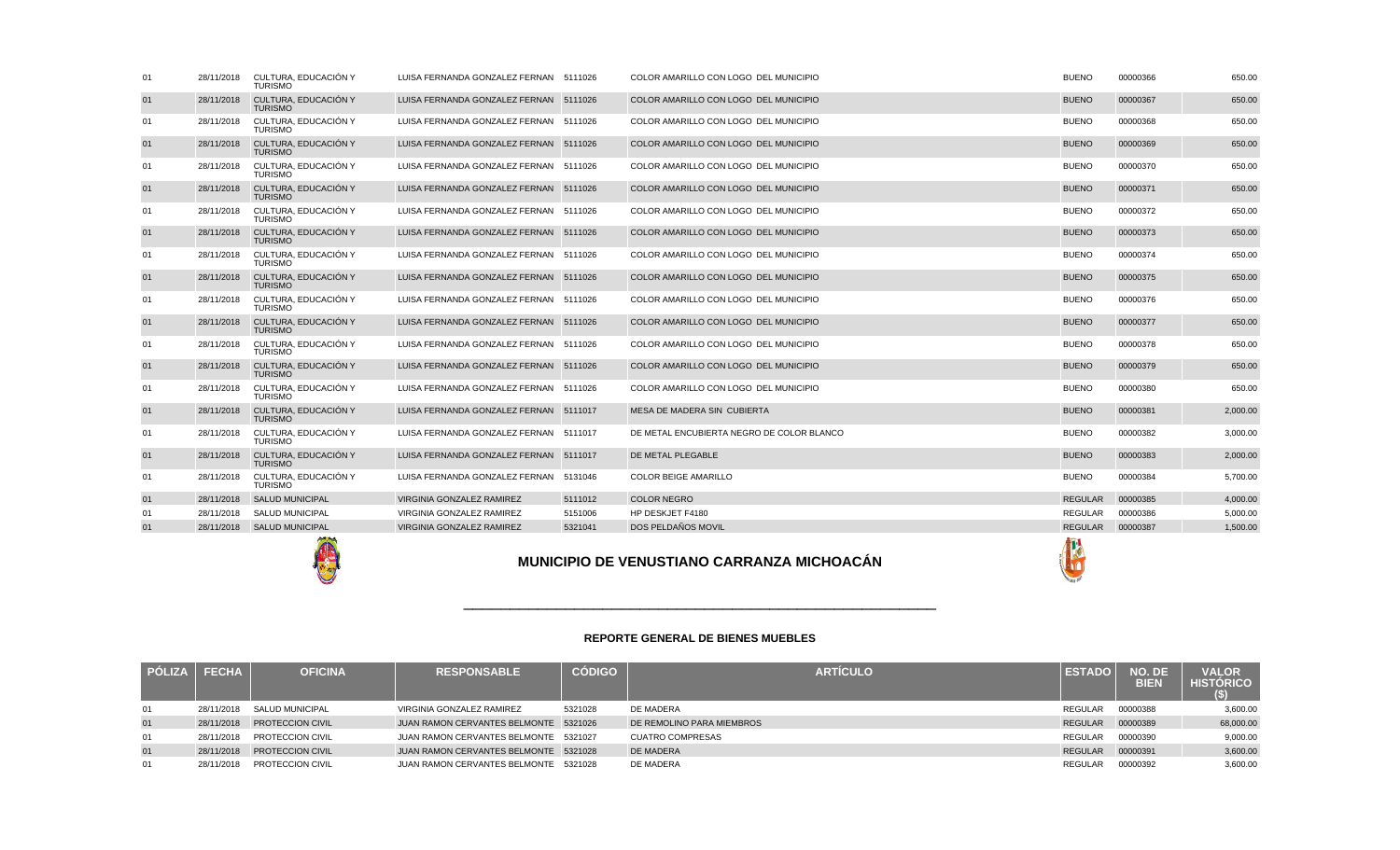| 01 | 28/11/2018 | <b>PROTECCION CIVIL</b> | JUAN RAMON CERVANTES BELMONTE 5321029 |         | DE MADERA                                                              | <b>REGULAR</b> | 00000393 | 5,000.00  |
|----|------------|-------------------------|---------------------------------------|---------|------------------------------------------------------------------------|----------------|----------|-----------|
| 01 | 28/11/2018 | PROTECCION CIVIL        | JUAN RAMON CERVANTES BELMONTE 5311016 |         | <b>EQUIPO TENS DOS CANALES</b>                                         | <b>REGULAR</b> | 00000394 | 2.700.00  |
| 01 | 28/11/2018 | <b>PROTECCION CIVIL</b> | JUAN RAMON CERVANTES BELMONTE 5321031 |         | <b>LAMPARA DE INFRARROJOS</b>                                          | <b>REGULAR</b> | 00000395 | 3,400.00  |
| 01 | 28/11/2018 | <b>PROTECCION CIVIL</b> | JUAN RAMON CERVANTES BELMONTE 5321032 |         | DE MADERA                                                              | <b>REGULAR</b> | 00000396 | 2.000.00  |
| 01 | 28/11/2018 | <b>PROTECCION CIVIL</b> | JUAN RAMON CERVANTES BELMONTE 5321033 |         | <b>PARA TERAPIA CROMADAS</b>                                           | <b>REGULAR</b> | 00000397 | 8,000.00  |
| 01 | 28/11/2018 | PROTECCION CIVIL        | JUAN RAMON CERVANTES BELMONTE 5321034 |         | PARA REHABILITACION                                                    | <b>REGULAR</b> | 00000398 | 6,500.00  |
| 01 | 28/11/2018 | <b>PROTECCION CIVIL</b> | JUAN RAMON CERVANTES BELMONTE 5321035 |         | PARA TERAPIA                                                           | <b>REGULAR</b> | 00000399 | 3,000.00  |
| 01 | 28/11/2018 | PROTECCION CIVIL        | JUAN RAMON CERVANTES BELMONTE 5321036 |         | CON RUEDAS PARA FÁCIL DESPLAZAMIENTO Y BASE SOPORTE DE MANERA DE PINO. | REGULAR        | 00000400 | 4,000.00  |
| 01 | 28/11/2018 | <b>PROTECCION CIVIL</b> | JUAN RAMON CERVANTES BELMONTE 5321039 |         | ANTIREFLUJO PARA ADULTO                                                | <b>REGULAR</b> | 00000401 | 2,000.00  |
| 01 | 28/11/2018 | PROTECCION CIVIL        | JUAN RAMON CERVANTES BELMONTE 5321040 |         | DE LUZ ELECTRICA                                                       | REGULAR        | 00000402 | 5,200.00  |
| 01 | 28/11/2018 | <b>PROTECCION CIVIL</b> | JUAN RAMON CERVANTES BELMONTE 5321041 |         | DOS PELDAÑOS MOVIL                                                     | <b>REGULAR</b> | 00000403 | 1,500.00  |
| 01 | 28/11/2018 | <b>PROTECCION CIVIL</b> | JUAN RAMON CERVANTES BELMONTE 5321041 |         | DOS PELDAÑOS MOVIL                                                     | REGULAR        | 00000404 | 1,500.00  |
| 01 | 28/11/2018 | <b>PROTECCION CIVIL</b> | JUAN RAMON CERVANTES BELMONTE 5321042 |         | <b>SILLA FIJA</b>                                                      | <b>REGULAR</b> | 00000405 | 20,000.00 |
| 01 | 28/11/2018 | PROTECCION CIVIL        | JUAN RAMON CERVANTES BELMONTE 5111026 |         | <b>GIRATORIA</b>                                                       | REGULAR        | 00000406 | 2.000.00  |
| 01 | 28/11/2018 | <b>PROTECCION CIVIL</b> | JUAN RAMON CERVANTES BELMONTE 5111012 |         | <b>COLOR NEGRO</b>                                                     | <b>REGULAR</b> | 00000407 | 4,000.00  |
| 01 | 28/11/2018 | APOYO AL MIGRANTE       | ALFREDO ABEL RAMIREZ BAEZA            | 5111012 | ESCUADRA DOS CAJONES COLOR NEGRO                                       | <b>BUENO</b>   | 00000408 | 6,000.00  |
| 01 | 28/11/2018 | APOYO AL MIGRANTE       | ALFREDO ABEL RAMIREZ BAEZA            | 5111026 | SECRETARIAL DOLFI GIRATORIA COLOR NEGRO                                | <b>REGULAR</b> | 00000409 | 2,500.00  |
| 01 | 28/11/2018 | APOYO AL MIGRANTE       | ALFREDO ABEL RAMIREZ BAEZA            | 5111026 | <b>TAPIZADA SIN CODERA</b>                                             | <b>BUENO</b>   | 00000410 | 1,500.00  |
| 01 | 28/11/2018 | APOYO AL MIGRANTE       | ALFREDO ABEL RAMIREZ BAEZA            | 5111026 | <b>TAPIZADA SIN CODERA</b>                                             | <b>BUENO</b>   | 00000411 | 1,500.00  |
| 01 | 28/11/2018 | <b>REGIDORES</b>        | MARIANA MAGALLON BENITES              | 5111012 | COLOR TINTO CON NEGRO                                                  | REGULAR        | 00000412 | 5,000.00  |
| 01 | 28/11/2018 | <b>REGIDORES</b>        | <b>MARIANA MAGALLON BENITES</b>       | 5111026 | SECRETARIAL COLOR NEGRO                                                | <b>REGULAR</b> | 00000413 | 3,000.00  |
| 01 | 28/11/2018 | <b>REGIDORES</b>        | <b>MARIANA MAGALLON BENITES</b>       | 5151006 | HP DESKJET 3050                                                        | <b>REGULAR</b> | 00000414 | 5,000.00  |
| 01 | 28/11/2018 | <b>REGIDORES</b>        | <b>MARIANA MAGALLON BENITES</b>       | 5151003 | <b>HP COLOR NEGRO</b>                                                  | <b>BUENO</b>   | 00000415 | 7.000.00  |
| 01 | 28/11/2018 | <b>REGIDORES</b>        | <b>MARIANA MAGALLON BENITES</b>       | 5111017 | TAMAÑO GRANDE COLOR NEGRO                                              | REGULAR        | 00000416 | 8,000.00  |
| 01 | 28/11/2018 | <b>REGIDORES</b>        | <b>MARIANA MAGALLON BENITES</b>       | 5111026 | <b>COLOR NEGRO</b>                                                     | <b>REGULAR</b> | 00000417 | 500.00    |
| 01 | 28/11/2018 | <b>REGIDORES</b>        | MARIANA MAGALLON BENITES              | 5111026 | <b>COLOR NEGRO</b>                                                     | REGULAR        | 00000418 | 500.00    |
| 01 | 28/11/2018 | <b>REGIDORES</b>        | <b>MARIANA MAGALLON BENITES</b>       | 5111026 | <b>COLOR NEGRO</b>                                                     | <b>REGULAR</b> | 00000419 | 500.00    |
| 01 | 28/11/2018 | <b>REGIDORES</b>        | <b>MARIANA MAGALLON BENITES</b>       | 5111026 | <b>COLOR NEGRO</b>                                                     | REGULAR        | 00000420 | 500.00    |
| 01 | 28/11/2018 | <b>REGIDORES</b>        | <b>MARIANA MAGALLON BENITES</b>       | 5111026 | <b>COLOR NEGRO</b>                                                     | <b>REGULAR</b> | 00000421 | 500.00    |
| 01 | 28/11/2018 | <b>REGIDORES</b>        | <b>MARIANA MAGALLON BENITES</b>       | 5111026 | <b>GIRATORIA</b>                                                       | REGULAR        | 00000422 | 3,000.00  |
|    |            |                         |                                       |         |                                                                        |                |          |           |

**REPORTE GENERAL DE BIENES MUEBLES**



### **PÓLIZA FECHA OFICINA RESPONSABLE CÓDIGO ARTÍCULO ESTADO NO. DE BIENVALOR HISTÓRICO(\$)**7,000.00 01 28/11/2018 REGIDORESMARIANA MAGALLON BENITES 5111015 COLOR NEGRO<br>BRENDA EDITH MANZO GARCIA 5151009 MARCA LG 0 REGULAR 00000423 7,000.00 01 28/11/2018 OBRAS PUBLICAS BRENDA EDITH MANZO GARCIA <sup>5151009</sup> MARCA LG REGULAR <sup>00000424</sup> 4,000.00 01 28/11/2018 OBRAS PUBLICASe and the set of the set of the set of the set of the set of the set of the set of the set of the set of the set of the set of the set of the set of the set of the set of the set of the set of the set of the set of the set 00000425 4,000.00<br>00000426 6,000.00 01 28/11/2018 OBRAS PUBLICASBRENDA EDITH MANZO GARCIA 5151006 DCP-J100<br>BRENDA EDITH MANZO GARCIA 5151003 HP COLOR NEGRO AND REGULARE REGULARE REGULARE REGULARE REGULARE REGULARE REGULARE REGULARE REGULARE REGULARE REGULARE REGULARE REGULARE REGULARE 00000426 6,000.00<br>00000427 7,000.00 01 28/11/2018 OBRAS PUBLICASBRENDA EDITH MANZO GARCIA 5151003 HP COLOR NEGI<br>BRENDA EDITH MANZO GARCIA 5151006 HP B2L57-64001 O BUENO 00000427 7,000.00 01 28/11/2018 OBRAS PUBLICASBRENDA EDITH MANZO GARCIA 5151006 HP B2L57-64001<br>BRENDA EDITH MANZO GARCIA 5151006 BROTHER MFC-J6920DW REGULAR REGULAR REGULAR BRENDA BREND 00000428 6,000.00<br>00000429 7,400.00 01 28/11/2018 OBRAS PUBLICASBRENDA EDITH MANZO GARCIA 5151006 BROTHER MF<br>BRENDA EDITH MANZO GARCIA 5111012 ESCRITORIO BUENO <sup>00000429</sup> 7,400.00 01 28/11/2018 OBRAS PUBLICAS BRENDA EDITH MANZO GARCIA <sup>5111012</sup> ESCRITORIO REGULAR <sup>00000430</sup> 4,000.00 01 28/11/2018 OBRAS PUBLICASBRENDA EDITH MANZO GARCIA REGULAR <sup>00000431</sup> 4,000.00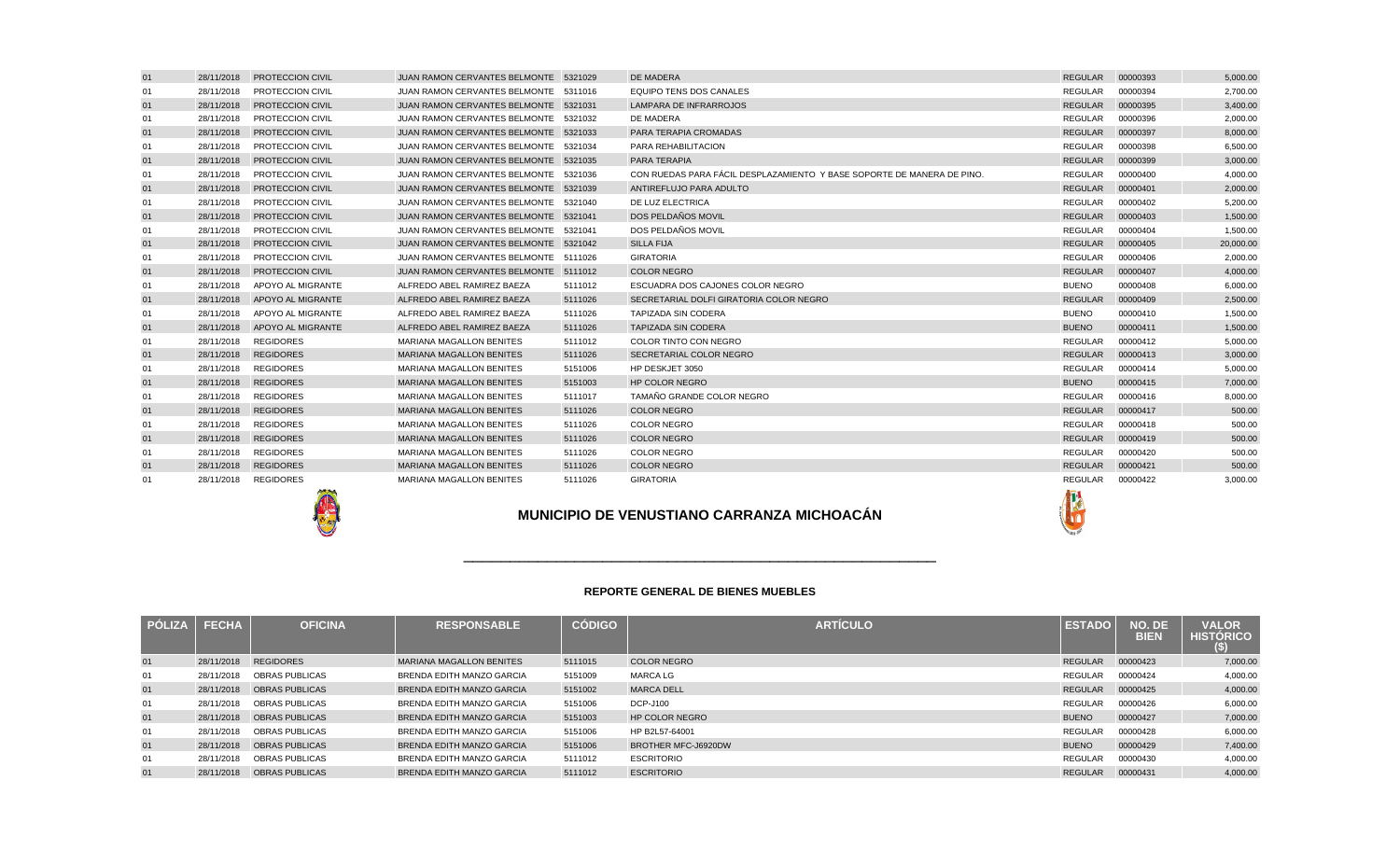|    | <b>FECHA</b> | <b>OFICINA</b>               | <b>RESPONSABLE</b>            | <b>CÓDIGO</b> | <b>ARTICULO</b>                 | <b>LESTADO</b>   | NO. DE<br><b>BIEN</b> | <b>VALOR</b><br><b>HISTORICO</b> |
|----|--------------|------------------------------|-------------------------------|---------------|---------------------------------|------------------|-----------------------|----------------------------------|
| 01 | 28/11/2018   | CONTRALORIA MUNICIPAL        | SANDRA PATRICIA GOMEZ BRISEÑO | 5111002       | <b>COLOR GRIS</b>               | REGULAR          | 00000458              | 3,500.00                         |
| 01 | 28/11/2018   | CONTRALORIA MUNICIPAL        | SANDRA PATRICIA GOMEZ BRISEÑO | 5111012       | METALICO COLOR CAFE             | <b>REGULAR</b>   | 00000459              | 6,300.00                         |
| 01 | 28/11/2018   | <b>CONTRALORIA MUNICIPAL</b> | SANDRA PATRICIA GOMEZ BRISEÑO | 5111026       | SECRETARIAL GIRATORIA DE TELA   | <b>REGULAR</b>   | 00000460              | 2,000.00                         |
| 01 | 28/11/2018   | CONTRALORIA MUNICIPAL        | SANDRA PATRICIA GOMEZ BRISEÑO | 5111002       | <b>FIJO DE MADERA</b>           | REGULAR 00000461 |                       | 4,500.00                         |
| 01 | 28/11/2018   | <b>CONTRALORIA MUNICIPAL</b> | SANDRA PATRICIA GOMEZ BRISEÑO | 5111013       | <b>COLOR NEGRO</b>              | <b>REGULAR</b>   | 00000462              | 5,000.00                         |
| 01 | 28/11/2018   | CONTRALORIA MUNICIPAL        | SANDRA PATRICIA GOMEZ BRISEÑO | 5111013       | DE MADERA RECTANGULAR           | <b>REGULAR</b>   | 00000463              | 4,000.00                         |
| 01 | 28/11/2018   | <b>CONTRALORIA MUNICIPAL</b> | SANDRA PATRICIA GOMEZ BRISEÑO | 5111012       | COLOR GRIS CON SEIS CAJONCILLOS | <b>REGULAR</b>   | 00000464              | 5,400.00                         |
| 01 | 28/11/2018   | CONTRALORIA MUNICIPAL        | SANDRA PATRICIA GOMEZ BRISEÑO | 5151003       | <b>HP COLOR NEGRO</b>           | <b>BUENO</b>     | 00000465              | 6,000.00                         |

|    |            |                            |                                                 |         | <b>MUNICIPIO DE VENUSTIANO CARRANZA MICHOACÁN</b> |                |          |           |
|----|------------|----------------------------|-------------------------------------------------|---------|---------------------------------------------------|----------------|----------|-----------|
| 01 | 28/11/2018 | <b>DIRECCION JURIDICA</b>  | MONICA GUADALUPE AVALOS DIAZ                    | 5111026 | SECRETARIAL COLOR NEGRO                           | <b>REGULAR</b> | 00000457 | 2,000.00  |
| 01 | 28/11/2018 | <b>DIRECCION JURIDICA</b>  | MONICA GUADALUPE AVALOS DIAZ                    | 5151003 | HP COLOR NEGRO                                    | <b>BUENO</b>   | 00000456 | 6.500.00  |
| 01 | 28/11/2018 | <b>DIRECCION JURIDICA</b>  | MONICA GUADALUPE AVALOS DIAZ                    | 5111012 | <b>COLOR TINTO CON NEGRO</b>                      | <b>REGULAR</b> | 00000455 | 5,000.00  |
| 01 | 28/11/2018 | <b>SINDICATURA</b>         | DORA IRMA MACIAS SILVA                          | 5111013 | COLOR NEGRO HORIZONTAL                            | <b>REGULAR</b> | 00000454 | 4,000.00  |
| 01 | 28/11/2018 | <b>SINDICATURA</b>         | DORA IRMA MACIAS SILVA                          | 5121014 | DE TERCIOPELO COLOR CAFE                          | <b>MALO</b>    | 00000453 | 25,000.00 |
| 01 | 28/11/2018 | <b>SINDICATURA</b>         | DORA IRMA MACIAS SILVA                          | 5121014 | <b>COLOR NARANJA DE PIEL</b>                      | <b>BUENO</b>   | 00000452 | 10,000.00 |
| 01 | 28/11/2018 | <b>SEGURIDAD PUBLICA</b>   | <b>GERMAN GIOVANY MAYORQUIN</b><br><b>ROMER</b> | 5651008 | RADIO REPETIDORA SM50 MOTOROLA                    | <b>MALO</b>    | 00000451 | 5,000.00  |
| 01 | 28/11/2018 | <b>SEGURIDAD PUBLICA</b>   | <b>GERMAN GIOVANY MAYORQUIN</b><br><b>ROMER</b> | 5651008 | RADIOCOMUNICACION MARCA KENWOOD                   | <b>MALO</b>    | 00000450 | 4,700.00  |
| 01 | 28/11/2018 | <b>SEGURIDAD PUBLICA</b>   | <b>GERMAN GIOVANY MAYORQUIN</b><br><b>ROMER</b> | 5651008 | RADIOCOMUNICACION MARCA KENWOOD                   | <b>MALO</b>    | 00000449 | 4,700.00  |
| 01 | 28/11/2018 | <b>SEGURIDAD PUBLICA</b>   | <b>GERMAN GIOVANY MAYORQUIN</b><br><b>ROMER</b> | 5651008 | RADIOCOMUNICACION MARCA KENWOOD                   | <b>MALO</b>    | 00000448 | 4,700.00  |
| 01 | 28/11/2018 | <b>SEGURIDAD PUBLICA</b>   | <b>GERMAN GIOVANY MAYORQUIN</b><br><b>ROMER</b> | 5651008 | RADIOCOMUNICACION MARCA KENWOOD                   | <b>MALO</b>    | 00000447 | 4,700.00  |
| 01 | 28/11/2018 | <b>SEGURIDAD PUBLICA</b>   | <b>GERMAN GIOVANY MAYORQUIN</b><br><b>ROMER</b> | 5651008 | RADIOCOMUNICACION MARCA KENWOOD                   | <b>MALO</b>    | 00000446 | 4,700.00  |
| 01 | 28/11/2018 | <b>SEGURIDAD PUBLICA</b>   | <b>GERMAN GIOVANY MAYORQUIN</b><br><b>ROMER</b> | 5651008 | RADIOCOMUNICACION MARCA KENWOOD                   | <b>MALO</b>    | 00000445 | 4,700.00  |
| 01 | 28/11/2018 | <b>SEGURIDAD PUBLICA</b>   | <b>GERMAN GIOVANY MAYOROUIN</b><br><b>ROMER</b> | 5651008 | RADIOCOMUNICACION MARCA KENWOOD                   | <b>MALO</b>    | 00000444 | 4,700.00  |
| 01 | 28/11/2018 | <b>OBRAS PUBLICAS</b>      | <b>BRENDA EDITH MANZO GARCIA</b>                | 5111017 | DE TRABAJO                                        | <b>REGULAR</b> | 00000443 | 5,800.00  |
| 01 | 28/11/2018 | <b>OBRAS PUBLICAS</b>      | BRENDA EDITH MANZO GARCIA                       | 5151006 | EPSON L200                                        | <b>REGULAR</b> | 00000442 | 5.000.00  |
| 01 | 28/11/2018 | <b>OBRAS PUBLICAS</b>      | <b>BRENDA EDITH MANZO GARCIA</b>                | 5111012 | <b>ESCRITORIO</b>                                 | <b>REGULAR</b> | 00000441 | 4,500.00  |
| 01 | 28/11/2018 | <b>OBRAS PUBLICAS</b>      | <b>BRENDA EDITH MANZO GARCIA</b>                | 5151003 | <b>MARCA SAMSUNG</b>                              | <b>REGULAR</b> | 00000440 | 5,000.00  |
| 01 | 28/11/2018 | <b>TESORERIA MUNICIPAL</b> | SALVADOR GUZMAN GODINEZ                         | 5151020 | MARCA HP DE 6GB PROCESADOR INTEL                  | <b>BUENO</b>   | 00000439 | 7.000.00  |
| 01 | 28/11/2018 | <b>OBRAS PUBLICAS</b>      | <b>BRENDA EDITH MANZO GARCIA</b>                | 5151006 | HP OFFICEJET 7110                                 | <b>BUENO</b>   | 00000438 | 4,500.00  |
| 01 | 28/11/2018 | <b>OBRAS PUBLICAS</b>      | BRENDA EDITH MANZO GARCIA                       | 5111026 | COJINABLES COLOR NEGRO                            | REGULAR        | 00000437 | 2.000.00  |
| 01 | 28/11/2018 | <b>OBRAS PUBLICAS</b>      | BRENDA EDITH MANZO GARCIA                       | 5111026 | <b>COJINABLES COLOR NEGRO</b>                     | <b>REGULAR</b> | 00000436 | 2,000.00  |
| 01 | 28/11/2018 | <b>OBRAS PUBLICAS</b>      | BRENDA EDITH MANZO GARCIA                       | 5111026 | COJINABLES COLOR NEGRO                            | <b>REGULAR</b> | 00000435 | 2,000.00  |
| 01 | 28/11/2018 | <b>OBRAS PUBLICAS</b>      | BRENDA EDITH MANZO GARCIA                       | 5111026 | <b>COJINABLES COLOR NEGRO</b>                     | <b>REGULAR</b> | 00000434 | 2,000.00  |
| 01 | 28/11/2018 | <b>OBRAS PUBLICAS</b>      | <b>BRENDA EDITH MANZO GARCIA</b>                | 5111012 | <b>GRANDE</b>                                     | <b>REGULAR</b> | 00000433 | 6,500.00  |
| 01 | 28/11/2018 | <b>OBRAS PUBLICAS</b>      | BRENDA EDITH MANZO GARCIA                       | 5111012 | <b>ESCRITORIO</b>                                 | <b>REGULAR</b> | 00000432 | 4,000.00  |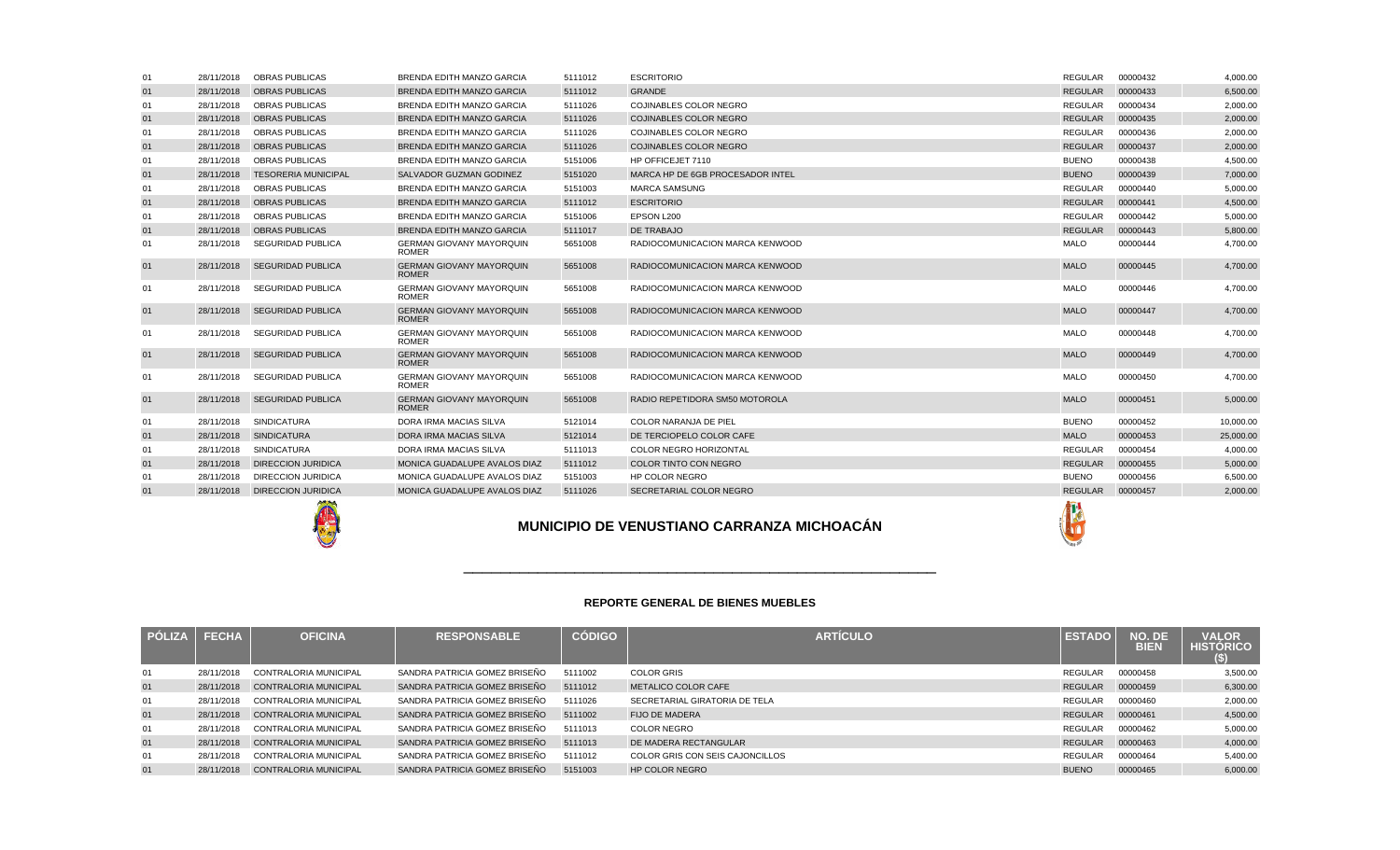|               |              |                                        |                                        |               | <b>REPORTE GENERAL DE BIENES MUEBLES</b> |                |                       |                                        |
|---------------|--------------|----------------------------------------|----------------------------------------|---------------|------------------------------------------|----------------|-----------------------|----------------------------------------|
| <b>PÓLIZA</b> | <b>FECHA</b> | <b>OFICINA</b>                         | <b>RESPONSABLE</b>                     | <b>CÓDIGO</b> | <b>ARTÍCULO</b>                          | <b>ESTADO</b>  | NO. DE<br><b>BIEN</b> | <b>VALOR</b><br><b>HISTORICO</b><br>S) |
| 01            | 28/11/2018   | <b>OFICIALIA MAYOR</b>                 | <b>JORGE LUIS VALENCIA MADRIGAL</b>    | 5671018       | DE TIJERA SEIS PIES                      | <b>REGULAR</b> | 00000493              | 3,000.00                               |
| 01            | 28/11/2018   | OFICIALIA MAYOR                        | JORGE LUIS VALENCIA MADRIGAL           | 5111001       | METALICO SEIS NIVELES                    | <b>REGULAR</b> | 00000494              | 2,000.00                               |
| 01            | 28/11/2018   | <b>OFICIALIA MAYOR</b>                 | <b>JORGE LUIS VALENCIA MADRIGAL</b>    | 5111002       | <b>METALICO CUATRO CAJONES</b>           | <b>REGULAR</b> | 00000495              | 3,500.00                               |
| 01            | 28/11/2018   | OFICIALIA MAYOR                        | JORGE LUIS VALENCIA MADRIGAL           | 5671018       | FIBRA DE VIDRIO                          | REGULAR        | 00000496              | 7,600.00                               |
| 01            | 28/11/2018   | CULTURA, EDUCACIÓN Y<br><b>TURISMO</b> | LUISA FERNANDA GONZALEZ FERNAN         | 5211016       | MARCA DAEWOO COLOR GRIS                  | <b>REGULAR</b> | 00000497              | 5,700.00                               |
| 01            | 28/11/2018   | <b>PRESIDENCIA</b>                     | ING HUGO MEJIA ZEPEDA                  | 5211011       | AOC COLOR NEGRO                          | <b>REGULAR</b> | 00000498              | 6,200.00                               |
| 01            | 28/11/2018   | CULTURA. EDUCACIÓN Y<br><b>TURISMO</b> | LUISA FERNANDA GONZALEZ FERNAN         | 5111026       | SECRETARIAL COLOR NEGRO                  | <b>REGULAR</b> | 00000499              | 3,000.00                               |
| 01            | 28/11/2018   | CULTURA. EDUCACIÓN Y<br><b>TURISMO</b> | LUISA FERNANDA GONZALEZ FERNAN 5111026 |               | SECRETARIAL COLOR MORADO                 | <b>REGULAR</b> | 00000500              | 3,000.00                               |
| 01            | 28/11/2018   | CULTURA, EDUCACIÓN Y<br><b>TURISMO</b> | LUISA FERNANDA GONZALEZ FERNAN 5211025 |               | <b>MARCA KRACK</b>                       | <b>REGULAR</b> | 00000501              | 4,000.00                               |

| 01 | 28/11/2018                                        | <b>CONTRALORIA MUNICIPAL</b> | SANDRA PATRICIA GOMEZ BRISEÑO         | 5111012 | <b>DE MADERA</b>                                                                | <b>REGULAR</b> | 00000466 | 4,100.00   |
|----|---------------------------------------------------|------------------------------|---------------------------------------|---------|---------------------------------------------------------------------------------|----------------|----------|------------|
| 01 | 28/11/2018                                        | CONTRALORIA MUNICIPAL        | SANDRA PATRICIA GOMEZ BRISEÑO         | 5151002 | <b>DELL</b>                                                                     | <b>REGULAR</b> | 00000467 | 5,300.00   |
| 01 | 28/11/2018                                        | CONTRALORIA MUNICIPAL        | SANDRA PATRICIA GOMEZ BRISEÑO         | 5151009 | <b>SAMSUMG</b>                                                                  | <b>REGULAR</b> | 00000468 | 3.500.00   |
| 01 | 28/11/2018                                        | <b>CONTRALORIA MUNICIPAL</b> | SANDRA PATRICIA GOMEZ BRISEÑO         | 5111026 | ACOJINADA GIRATORIA COLOR NEGRO                                                 | <b>REGULAR</b> | 00000469 | 2,000.00   |
| 01 | 28/11/2018                                        | <b>CONTRALORIA MUNICIPAL</b> | SANDRA PATRICIA GOMEZ BRISEÑO         | 5111026 | <b>GIRATORIA COLOR GRIS</b>                                                     | <b>REGULAR</b> | 00000470 | 2,000.00   |
| 01 | 28/11/2018                                        | PRESIDENCIA                  | ING HUGO MEJIA ZEPEDA                 | 5411004 | MODELO: 2012 MARCA: NISSAN TIPO: PATHFINDER SENSE COLOR: GRIS OXFORD            | <b>BUENO</b>   | 00000471 | 456,100.00 |
| 01 | 28/11/2018                                        | <b>DIF MUNICIPAL</b>         | LIDIA SANCHEZ CHAVEZ                  | 5411004 | MARCA: FORD TIPO: COMERCIAL COLOR: BLANCO OXFORD / GRIS                         | <b>REGULAR</b> | 00000472 | 163,900.00 |
| 01 | 28/11/2018                                        | <b>PROTECCION CIVIL</b>      | JUAN RAMON CERVANTES BELMONTE 5411012 |         | MARCA: FORD QEUIPADA CON : CAMILLA, EQUIPO DE OXIGENO, SIRENA, RADIO DE COMUNIC | <b>REGULAR</b> | 00000473 | 21.760.00  |
| 01 | 28/11/2018                                        | PROTECCION CIVIL             | JUAN RAMON CERVANTES BELMONTE 5411012 |         | MARCA: FORD TIPO: E150 ECONOLINE VAN                                            | REGULAR        | 00000474 | 293.250.00 |
| 01 | 28/11/2018                                        | <b>PROTECCION CIVIL</b>      | JUAN RAMON CERVANTES BELMONTE 5411012 |         | <b>MARCA: FORD</b>                                                              | <b>REGULAR</b> | 00000475 | 57,653.00  |
| 01 | 28/11/2018                                        | OFICIALIA MAYOR              | JORGE LUIS VALENCIA MADRIGAL          | 5411004 | LUV DOBLE CABINA                                                                | <b>REGULAR</b> | 00000476 | 135,000.00 |
| 01 | 28/11/2018                                        | <b>OFICIALIA MAYOR</b>       | JORGE LUIS VALENCIA MADRIGAL          | 5411003 | DESTINADO PARA ASEO PUBLICO                                                     | <b>REGULAR</b> | 00000477 | 32,000.00  |
| 01 | 28/11/2018                                        | <b>OBRAS PUBLICAS</b>        | <b>BRENDA EDITH MANZO GARCIA</b>      | 5411004 | COLOR AZUL Y BLANCO PICK UP                                                     | <b>REGULAR</b> | 00000478 | 263.122.00 |
| 01 | 28/11/2018                                        | <b>OFICIALIA MAYOR</b>       | JORGE LUIS VALENCIA MADRIGAL          | 5411004 | MARCA: FORD COLOR: BLANCO OXFORD                                                | <b>REGULAR</b> | 00000479 | 143,800.00 |
| 01 | 28/11/2018                                        | OFICIALIA MAYOR              | JORGE LUIS VALENCIA MADRIGAL          | 5111012 | <b>COLOR MADERA</b>                                                             | <b>REGULAR</b> | 00000480 | 5.000.00   |
| 01 | 28/11/2018                                        | <b>OFICIALIA MAYOR</b>       | JORGE LUIS VALENCIA MADRIGAL          | 5151002 | HP RK283AAYCNN7460CDO COLOR NEGRO/GRIS                                          | <b>REGULAR</b> | 00000481 | 3,000.00   |
| 01 | 28/11/2018                                        | OFICIALIA MAYOR              | JORGE LUIS VALENCIA MADRIGAL          | 5151009 | HP A6200LA COLOR NEGRO/GRIS                                                     | <b>REGULAR</b> | 00000482 | 3,200.00   |
| 01 | 28/11/2018                                        | <b>OFICIALIA MAYOR</b>       | <b>JORGE LUIS VALENCIA MADRIGAL</b>   | 5111026 | EJECUTIVA COLOR NEGRO                                                           | <b>REGULAR</b> | 00000483 | 3,000.00   |
| 01 | 28/11/2018                                        | OFICIALIA MAYOR              | JORGE LUIS VALENCIA MADRIGAL          | 5111026 | SECRETARIAL COLOR CAFE/NEGRO                                                    | <b>REGULAR</b> | 00000484 | 2,000.00   |
| 01 | 28/11/2018                                        | <b>OFICIALIA MAYOR</b>       | <b>JORGE LUIS VALENCIA MADRIGAL</b>   | 5111012 | <b>COLOOR MADERA</b>                                                            | <b>MALO</b>    | 00000485 | 4,000.00   |
| 01 | 28/11/2018                                        | OFICIALIA MAYOR              | JORGE LUIS VALENCIA MADRIGAL          | 5671006 | 7 PULGADAS MARCA TRUPER                                                         | <b>REGULAR</b> | 00000486 | 5,600.00   |
| 01 | 28/11/2018                                        | <b>OFICIALIA MAYOR</b>       | <b>JORGE LUIS VALENCIA MADRIGAL</b>   | 5671023 | <b>SOLDADORA</b>                                                                | <b>REGULAR</b> | 00000487 | 195,000.00 |
| 01 | 28/11/2018                                        | OFICIALIA MAYOR              | JORGE LUIS VALENCIA MADRIGAL          | 5671010 | <b>PROFESIONAL</b>                                                              | <b>REGULAR</b> | 00000488 | 5.669.00   |
| 01 | 28/11/2018                                        | <b>OFICIALIA MAYOR</b>       | JORGE LUIS VALENCIA MADRIGAL          | 5671020 | <b>MARCA TRUPER</b>                                                             | <b>REGULAR</b> | 00000489 | 9,200.00   |
| 01 | 28/11/2018                                        | <b>OFICIALIA MAYOR</b>       | JORGE LUIS VALENCIA MADRIGAL          | 5671018 | EXTENCION DE ALUMINIO 7.3 METROS                                                | <b>REGULAR</b> | 00000490 | 3,500.00   |
| 01 | 28/11/2018                                        | <b>OFICIALIA MAYOR</b>       | JORGE LUIS VALENCIA MADRIGAL          | 5671018 | DE TIJERA OCHO PIES                                                             | <b>REGULAR</b> | 00000491 | 3,800.00   |
| 01 | 28/11/2018                                        | OFICIALIA MAYOR              | JORGE LUIS VALENCIA MADRIGAL          | 5671018 | DE TIJERA DIEZ PIES                                                             | <b>REGULAR</b> | 00000492 | 4,000.00   |
|    | <b>MUNICIPIO DE VENUSTIANO CARRANZA MICHOACÁN</b> |                              |                                       |         |                                                                                 |                |          |            |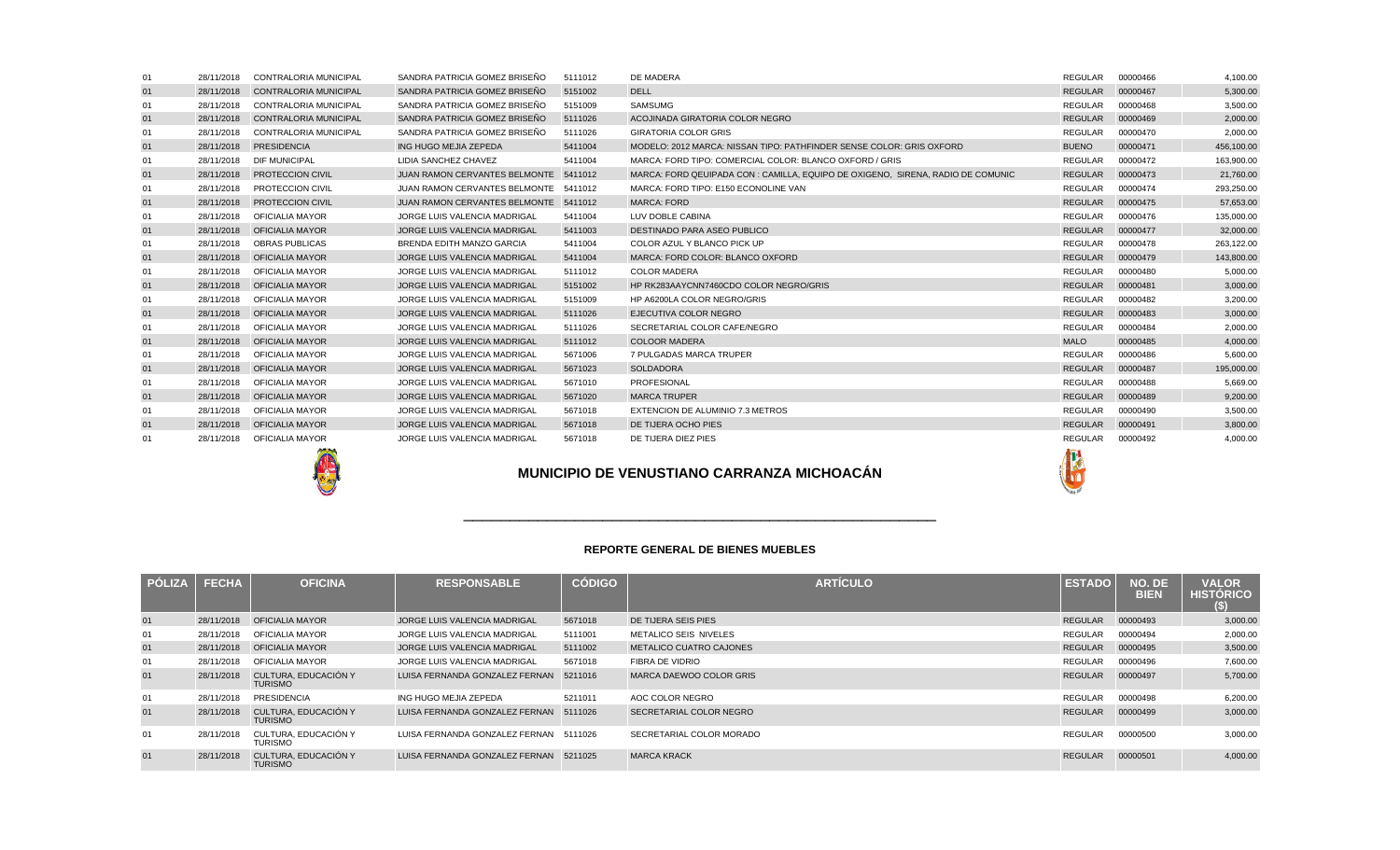



| 01 | 28/11/2018 | CULTURA, EDUCACIÓN Y<br><b>TURISMO</b>           | LUISA FERNANDA GONZALEZ FERNAN 5211008 | <b>MARCA YAMAHA</b>            | REGULAR        | 00000502 | 15,800.00 |
|----|------------|--------------------------------------------------|----------------------------------------|--------------------------------|----------------|----------|-----------|
| 01 | 28/11/2018 | CULTURA, EDUCACIÓN Y<br><b>TURISMO</b>           | LUISA FERNANDA GONZALEZ FERNAN 5211012 | <b>MARCA BENQ</b>              | <b>REGULAR</b> | 00000503 | 11,400.00 |
| 01 | 28/11/2018 | CULTURA, EDUCACIÓN Y<br><b>TURISMO</b>           | LUISA FERNANDA GONZALEZ FERNAN 5151019 | <b>MARCA HP</b>                | <b>REGULAR</b> | 00000504 | 5,800.00  |
| 01 | 28/11/2018 | CULTURA, EDUCACIÓN Y<br><b>TURISMO</b>           | LUISA FERNANDA GONZALEZ FERNAN 5111017 | DE METAL COLOR NEGRO           | <b>REGULAR</b> | 00000505 | 3,000.00  |
| 01 | 28/11/2018 | CULTURA. EDUCACIÓN Y<br><b>TURISMO</b>           | LUISA FERNANDA GONZALEZ FERNAN 5151006 | <b>MARCA HP</b>                | <b>REGULAR</b> | 00000506 | 4,300.00  |
| 01 | 28/11/2018 | CULTURA, EDUCACIÓN Y<br><b>TURISMO</b>           | LUISA FERNANDA GONZALEZ FERNAN 5151002 | <b>MARCA HP</b>                | <b>REGULAR</b> | 00000507 | 3,200.00  |
| 01 | 28/11/2018 | CULTURA, EDUCACIÓN Y<br><b>TURISMO</b>           | LUISA FERNANDA GONZALEZ FERNAN 5151009 | <b>MARCA HP</b>                | <b>REGULAR</b> | 00000508 | 3,000.00  |
| 01 | 28/11/2018 | CULTURA, EDUCACIÓN Y<br><b>TURISMO</b>           | LUISA FERNANDA GONZALEZ FERNAN 5641002 | <b>CON CONTROLES</b>           | <b>BUENO</b>   | 00000509 | 5,900.00  |
| 01 | 28/11/2018 | CULTURA, EDUCACIÓN Y<br><b>TURISMO</b>           | LUISA FERNANDA GONZALEZ FERNAN 5641002 | <b>CON CONTROLES</b>           | <b>BUENO</b>   | 00000510 | 5,900.00  |
| 01 | 28/11/2018 | CULTURA, EDUCACIÓN Y<br><b>TURISMO</b>           | LUISA FERNANDA GONZALEZ FERNAN 5641002 | <b>CON CONTROLES</b>           | <b>BUENO</b>   | 00000511 | 5,900.00  |
| 01 | 28/11/2018 | CULTURA, EDUCACIÓN Y<br><b>TURISMO</b>           | LUISA FERNANDA GONZALEZ FERNAN 5641002 | <b>CON CONTROLES</b>           | <b>BUENO</b>   | 00000512 | 5,900.00  |
| 01 | 28/11/2018 | CULTURA, EDUCACIÓN Y<br><b>TURISMO</b>           | LUISA FERNANDA GONZALEZ FERNAN 5641002 | <b>CON CONTROLES</b>           | <b>BUENO</b>   | 00000513 | 5,900.00  |
| 01 | 28/11/2018 | CULTURA. EDUCACIÓN Y<br><b>TURISMO</b>           | LUISA FERNANDA GONZALEZ FERNAN 5151013 | <b>MARCA HP</b>                | <b>REGULAR</b> | 00000514 | 5,800.00  |
| 01 | 28/11/2018 | CULTURA, EDUCACIÓN Y<br><b>TURISMO</b>           | LUISA FERNANDA GONZALEZ FERNAN 5111002 | TRES CAJONES COLOR NEGRO       | <b>REGULAR</b> | 00000515 | 3,500.00  |
| 01 | 28/11/2018 | BIBLIOTECA TENENCIA DE LA<br><b>PALMA</b>        | ANGELICA LIZBETH BUENROSTRO MO 5191024 | PORTATIL OLIVERTI              | <b>REGULAR</b> | 00000516 | 2,500.00  |
| 01 | 28/11/2018 | <b>BIBLIOTECA TENENCIA DE LA</b><br><b>PALMA</b> | ANGELICA LIZBETH BUENROSTRO MO 5111036 | <b>CON PORTA TECLADO</b>       | <b>REGULAR</b> | 00000517 | 4,000.00  |
| 01 | 28/11/2018 | BIBLIOTECA TENENCIA DE LA<br><b>PALMA</b>        | ANGELICA LIZBETH BUENROSTRO MO 5111017 | PORTA TARJETEROS               | REGULAR        | 00000518 | 3,000.00  |
| 01 | 28/11/2018 | <b>BIBLIOTECA TENENCIA DE LA</b><br><b>PALMA</b> | ANGELICA LIZBETH BUENROSTRO MO 5111026 | <b>DE MADERA</b>               | <b>REGULAR</b> | 00000519 | 350.00    |
| 01 | 28/11/2018 | BIBLIOTECA TENENCIA DE LA<br><b>PALMA</b>        | ANGELICA LIZBETH BUENROSTRO MO 5111026 | DE MADERA                      | <b>REGULAR</b> | 00000520 | 350.00    |
| 01 | 28/11/2018 | <b>BIBLIOTECA TENENCIA DE LA</b><br><b>PALMA</b> | ANGELICA LIZBETH BUENROSTRO MO 5111026 | <b>DE MADERA</b>               | <b>REGULAR</b> | 00000521 | 350.00    |
| 01 | 28/11/2018 | BIBLIOTECA TENENCIA DE LA<br><b>PALMA</b>        | ANGELICA LIZBETH BUENROSTRO MO 5111026 | DE MADERA                      | REGULAR        | 00000522 | 350.00    |
| 01 | 28/11/2018 | <b>BIBLIOTECA TENENCIA DE LA</b><br><b>PALMA</b> | ANGELICA LIZBETH BUENROSTRO MO 5111026 | <b>DE MADERA</b>               | <b>REGULAR</b> | 00000523 | 350.00    |
| 01 | 28/11/2018 | BIBLIOTECA TENENCIA DE LA<br><b>PALMA</b>        | ANGELICA LIZBETH BUENROSTRO MO 5111026 | <b>DE MADERA</b>               | REGULAR        | 00000524 | 350.00    |
| 01 | 28/11/2018 | <b>BIBLIOTECA TENENCIA DE LA</b><br><b>PALMA</b> | ANGELICA LIZBETH BUENROSTRO MO 5111026 | <b>DE MADERA</b>               | <b>REGULAR</b> | 00000525 | 350.00    |
| 01 | 28/11/2018 | BIBLIOTECA TENENCIA DE LA<br><b>PALMA</b>        | ANGELICA LIZBETH BUENROSTRO MO 5111013 | METALICO COLOR AMARILLO        | <b>REGULAR</b> | 00000526 | 3,200.00  |
| 01 | 28/11/2018 | <b>BIBLIOTECA TENENCIA DE LA</b><br><b>PALMA</b> | ANGELICA LIZBETH BUENROSTRO MO 5111013 | <b>METALICO COLOR AMARILLO</b> | REGULAR        | 00000527 | 3,200.00  |
|    |            |                                                  |                                        |                                |                |          |           |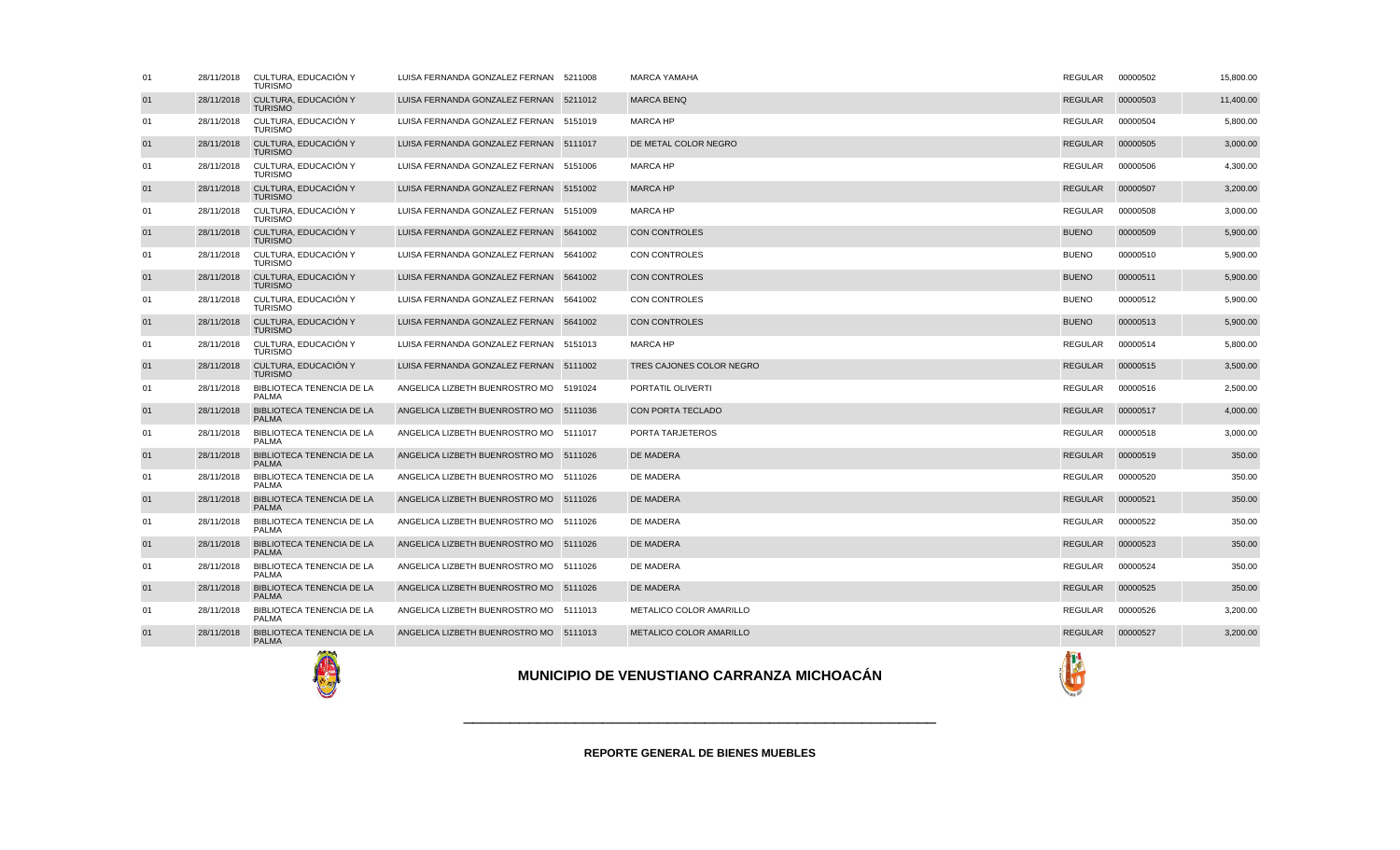| <b>PÓLIZA</b> | <b>FECHA</b> | <b>OFICINA</b>                                   | <b>RESPONSABLE</b>                       | <b>CODIGO</b> | <b>ARTICULO</b>                                  | <b>ESTADO</b>  | NO. DE<br><b>BIEN</b> | <b>VALOR</b><br><b>HISTORICO</b> |
|---------------|--------------|--------------------------------------------------|------------------------------------------|---------------|--------------------------------------------------|----------------|-----------------------|----------------------------------|
| 01            | 28/11/2018   | BIBLIOTECA TENENCIA DE LA<br><b>PALMA</b>        | ANGELICA LIZBETH BUENROSTRO MO 5111013   |               | METALICO COLOR AMARILLO                          | REGULAR        | 00000528              | 3,200.00                         |
| 01            | 28/11/2018   | BIBLIOTECA TENENCIA DE LA<br><b>PALMA</b>        | ANGELICA LIZBETH BUENROSTRO MO 5111013   |               | METALICO COLOR AMARILLO                          | REGULAR        | 00000529              | 3,200.00                         |
| 01            | 28/11/2018   | BIBLIOTECA TENENCIA DE LA<br><b>PALMA</b>        | ANGELICA LIZBETH BUENROSTRO MO 5111013   |               | METALICO COLOR AMARILLO                          | REGULAR        | 00000530              | 3,200.00                         |
| 01            | 28/11/2018   | BIBLIOTECA TENENCIA DE LA<br><b>PALMA</b>        | ANGELICA LIZBETH BUENROSTRO MO 5111013   |               | METALICO COLOR AMARILLO                          | <b>REGULAR</b> | 00000531              | 3,200.00                         |
| 01            | 28/11/2018   | BIBLIOTECA TENENCIA DE LA<br><b>PALMA</b>        | ANGELICA LIZBETH BUENROSTRO MO 5111013   |               | METALICO COLOR AMARILLO                          | REGULAR        | 00000532              | 3,200.00                         |
| 01            | 28/11/2018   | <b>BIBLIOTECA TENENCIA DE LA</b><br><b>PALMA</b> | ANGELICA LIZBETH BUENROSTRO MO 5111013   |               | <b>METALICO COLOR AMARILLO</b>                   | REGULAR        | 00000533              | 3,200.00                         |
| 01            | 28/11/2018   | BIBLIOTECA TENENCIA DE LA<br><b>PALMA</b>        | ANGELICA LIZBETH BUENROSTRO MO 5111013   |               | METALICO COLOR AMARILLO                          | REGULAR        | 00000534              | 3,200.00                         |
| 01            | 28/11/2018   | <b>BIBLIOTECA TENENCIA DE LA</b><br><b>PALMA</b> | ANGELICA LIZBETH BUENROSTRO MO 5111013   |               | <b>METALICO COLOR AMARILLO</b>                   | <b>REGULAR</b> | 00000535              | 3,200.00                         |
| 01            | 28/11/2018   | BIBLIOTECA TENENCIA DE LA<br><b>PALMA</b>        | ANGELICA LIZBETH BUENROSTRO MO 5111013   |               | METALICO COLOR AMARILLO                          | REGULAR        | 00000536              | 3,200.00                         |
| 01            | 28/11/2018   | <b>BIBLIOTECA TENENCIA DE LA</b><br><b>PALMA</b> | ANGELICA LIZBETH BUENROSTRO MO 5111013   |               | <b>METALICO COLOR GRIS</b>                       | REGULAR        | 00000537              | 3,200.00                         |
| 01            | 28/11/2018   | BIBLIOTECA TENENCIA DE LA<br><b>PALMA</b>        | ANGELICA LIZBETH BUENROSTRO MO 5111013   |               | METALICO COLOR GRIS                              | REGULAR        | 00000538              | 3,200.00                         |
| 01            | 28/11/2018   | <b>BIBLIOTECA TENENCIA DE LA</b><br><b>PALMA</b> | ANGELICA LIZBETH BUENROSTRO MO 5111013   |               | <b>METALICO COLOR GRIS</b>                       | REGULAR        | 00000539              | 3,200.00                         |
| 01            | 28/11/2018   | <b>BIBLIOTECA TENENCIA DE LA</b><br><b>PALMA</b> | ANGELICA LIZBETH BUENROSTRO MO 5111013   |               | METALICO COLOR GRIS CLARO                        | REGULAR        | 00000540              | 3,200.00                         |
| 01            | 28/11/2018   | BIBLIOTECA TENENCIA DE LA<br><b>PALMA</b>        | ANGELICA LIZBETH BUENROSTRO MO 5111017   |               | INFANTIL DE MADERA                               | <b>REGULAR</b> | 00000541              | 2,800.00                         |
| 01            | 28/11/2018   | BIBLIOTECA TENENCIA DE LA<br><b>PALMA</b>        | ANGELICA LIZBETH BUENROSTRO MO 5111017   |               | INFANTIL DE MADERA                               | REGULAR        | 00000542              | 2,800.00                         |
| 01            | 28/11/2018   | BIBLIOTECA TENENCIA DE LA<br><b>PALMA</b>        | ANGELICA LIZBETH BUENROSTRO MO 5111017   |               | <b>INFANTIL DE MADERA</b>                        | <b>REGULAR</b> | 00000543              | 2,800.00                         |
| 01            | 28/11/2018   | BIBLIOTECA TENENCIA DE LA<br><b>PALMA</b>        | ANGELICA LIZBETH BUENROSTRO MO 5111017   |               | PARA ADULTO DE MADERA                            | REGULAR        | 00000544              | 3,600.00                         |
| 01            | 28/11/2018   | BIBLIOTECA TENENCIA DE LA<br><b>PALMA</b>        | ANGELICA LIZBETH BUENROSTRO MO 5111017   |               | PARA ADULTO DE MADERA                            | REGULAR        | 00000545              | 3,600.00                         |
| 01            | 28/11/2018   | BIBLIOTECA TENENCIA DE LA<br><b>PALMA</b>        | ANGELICA LIZBETH BUENROSTRO MO 5111017   |               | PARA ADULTO DE MADERA                            | REGULAR        | 00000546              | 3,600.00                         |
| 01            | 28/11/2018   | <b>BIBLIOTECA TENENCIA DE LA</b><br><b>PALMA</b> | ANGELICA LIZBETH BUENROSTRO MO 5111012   |               | <b>DE MADERA</b>                                 | <b>BUENO</b>   | 00000547              | 4,000.00                         |
| 01            | 28/11/2018   | BIBLIOTECA TENENCIA DE LA<br><b>PALMA</b>        | ANGELICA LIZBETH BUENROSTRO MO 5111017   |               | DE MADERA                                        | <b>MALO</b>    | 00000548              | 2,000.00                         |
| 01            | 28/11/2018   | <b>BIBLIOTECA TENENCIA DE LA</b><br><b>PALMA</b> | ANGELICA LIZBETH BUENROSTRO MO 5111017   |               | <b>DE MADERA</b>                                 | <b>MALO</b>    | 00000549              | 2,000.00                         |
| 01            | 28/11/2018   | JEFATURA DE TENENCIA LA<br><b>PALMA</b>          | FRANCISCO JESUS MONTES AYALA             | 5111002       | CUATRO CAJONES COLOR ROJO                        | REGULAR        | 00000550              | 3,500.00                         |
| 01            | 28/11/2018   | JEFATURA DE TENENCIA LA<br><b>PALMA</b>          | <b>FRANCISCO JESUS MONTES AYALA</b>      | 5111012       | DOS CAJONES COLOR ROJO                           | <b>REGULAR</b> | 00000551              | 5,000.00                         |
| 01            | 28/11/2018   | JEFATURA DE TENENCIA LA<br><b>PALMA</b>          | FRANCISCO JESUS MONTES AYALA             | 5111012       | DE MADERA CON CINCO CAJONES DE MADERA COLOR CAFE | REGULAR        | 00000552              | 6,000.00                         |
| 01            | 28/11/2018   | <b>BIBLIOTECA TENENCIA DE LA</b><br><b>PALMA</b> | ANGELICA LIZBETH BUENROSTRO MO           | 5111017       | DE MADERA                                        | REGULAR        | 00000553              | 3,000.00                         |
| 01            | 28/11/2018   | <b>GESTORIA MUNICIPAL</b>                        | CARMEN GUADALUPE SORIA<br><b>HURTADO</b> | 5151003       | MARCA HP MODELO TSA442832W8PRD                   | <b>BUENO</b>   | 00000554              | 6,000.00                         |
| 01            | 28/11/2018   | <b>GESTORIA MUNICIPAL</b>                        | CARMEN GUADALUPE SORIA<br><b>HURTADO</b> | 5111012       | <b>COLOR TITNTO</b>                              | <b>REGULAR</b> | 00000555              | 5,500.00                         |
| 01            | 28/11/2018   | PRESIDENCIA                                      | ING HUGO MEJIA ZEPEDA                    | 5151003       | HP W7NTTHCD7BCCFHB3HRPRVMF3F                     | <b>BUENO</b>   | 00000558              | 6,500.00                         |
| 01            | 28/11/2018   | <b>PRESIDENCIA</b>                               | ING HUGO MEJIA ZEPEDA                    | 5111012       | EN FORMA DE L COLOR CAFE CON NEGRO Y DOA CAJONES | <b>REGULAR</b> | 00000559              | 6,000.00                         |
| 01            | 28/11/2018   | PRESIDENCIA                                      | ING HUGO MEJIA ZEPEDA                    | 5111042       | DOS CAJONES COLOR NEGRO                          | <b>BUENO</b>   | 00000560              | 3,000.00                         |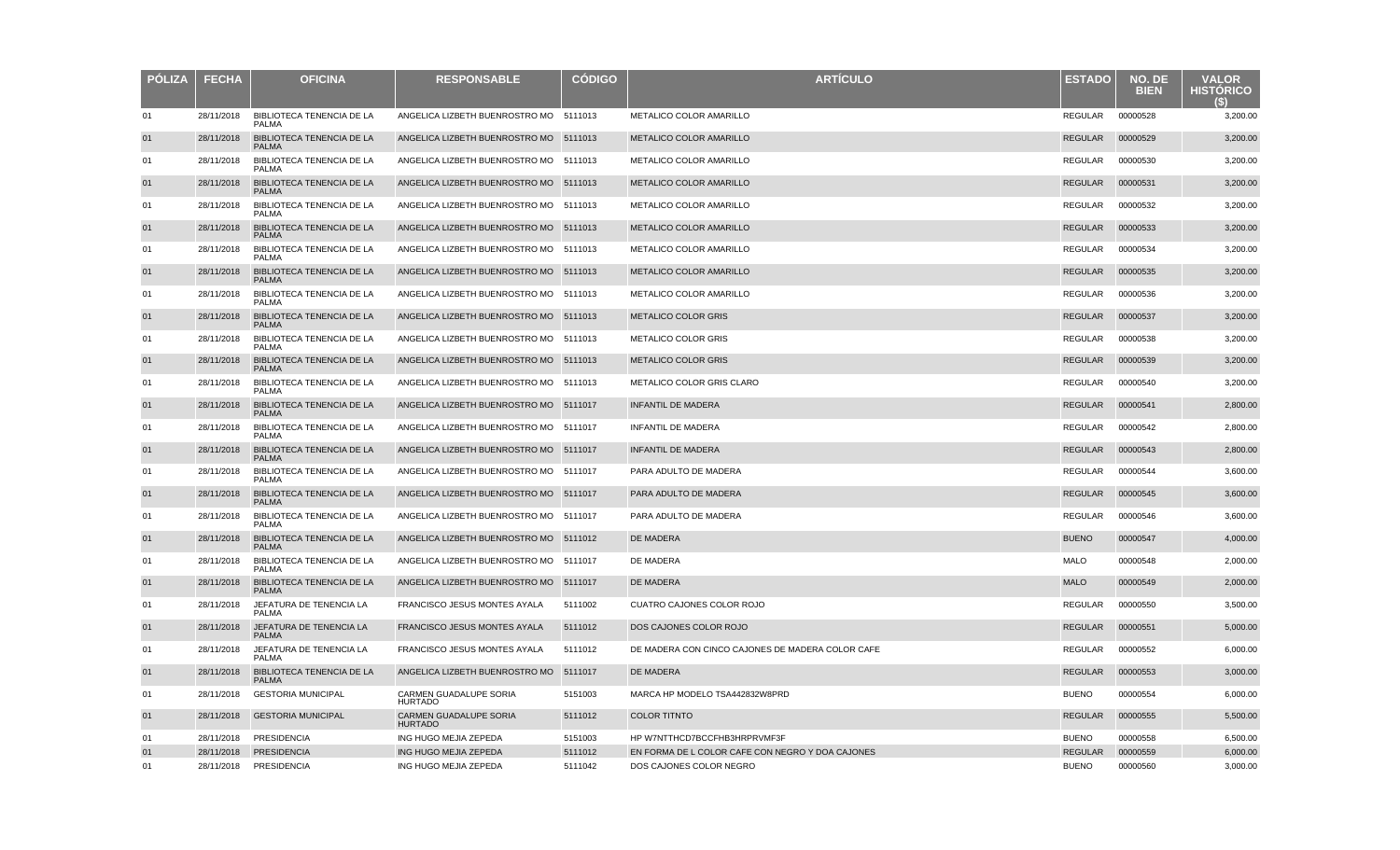|            | 28/11/2018 PRESIDENCIA | ING HUGO MEJIA ZEPEDA | 5111002 | DE MADERA                              | <b>MALO</b>  | 00000561 | 4,000.00  |
|------------|------------------------|-----------------------|---------|----------------------------------------|--------------|----------|-----------|
| 28/11/2018 | PRESIDENCIA            | ING HUGO MEJIA ZEPEDA | 5111017 | PARA REUNIONES DE CABILDO DE MADERA    | <b>BUENO</b> | 00000562 | 21,600.00 |
|            | 28/11/2018 PRESIDENCIA | ING HUGO MEJIA ZEPEDA | 5111026 | PARA REUNIONES DE CABILDO, COLOR NEGRO | <b>BUENO</b> | 00000563 | 3,500.00  |
| 28/11/2018 | PRESIDENCIA            | ING HUGO MEJIA ZEPEDA | 5111026 | PARA REUNIONES DE CABILDO. COLOR NEGRO | <b>BUENO</b> | 00000564 | 3,500.00  |
|            | <b>ANTI SUA</b>        |                       |         |                                        |              |          |           |



| . .<br>ч<br>-                            |
|------------------------------------------|
| <b>All Parks</b><br>ø.<br>$\mathbb{P}^1$ |

### **REPORTE GENERAL DE BIENES MUEBLES**

\_\_\_\_\_\_\_\_\_\_\_\_\_\_\_\_\_\_\_\_\_\_\_\_\_\_\_\_\_\_\_\_\_\_\_\_\_\_\_\_\_\_\_\_\_\_\_\_\_\_\_

| <b>PÓLIZA</b> | <b>FECHA</b> | <b>OFICINA</b>                               | <b>RESPONSABLE</b>               | <b>CÓDIGO</b> | <b>ARTÍCULO</b>                                        | <b>ESTADO</b>  | NO. DE<br><b>BIEN</b> | <b>VALOR</b><br><b>HISTORICO</b> |
|---------------|--------------|----------------------------------------------|----------------------------------|---------------|--------------------------------------------------------|----------------|-----------------------|----------------------------------|
| 01            | 28/11/2018   | <b>PRESIDENCIA</b>                           | ING HUGO MEJIA ZEPEDA            | 5111026       | PARA REUNIONES DE CABILDO, COLOR NEGRO                 | <b>BUENO</b>   | 00000565              | 3,500.00                         |
| 01            | 28/11/2018   | <b>PRESIDENCIA</b>                           | ING HUGO MEJIA ZEPEDA            | 5111026       | PARA REUNIONES DE CABILDO, COLOR NEGRO                 | <b>BUENO</b>   | 00000566              | 3,500.00                         |
| 01            | 28/11/2018   | <b>PRESIDENCIA</b>                           | ING HUGO MEJIA ZEPEDA            | 5111026       | PARA REUNIONES DE CABILDO, COLOR NEGRO                 | <b>BUENO</b>   | 00000567              | 3.500.00                         |
| 01            | 28/11/2018   | <b>PRESIDENCIA</b>                           | ING HUGO MEJIA ZEPEDA            | 5111026       | PARA REUNIONES DE CABILDO, COLOR NEGRO                 | <b>BUENO</b>   | 00000568              | 3,500.00                         |
| 01            | 28/11/2018   | <b>PRESIDENCIA</b>                           | ING HUGO MEJIA ZEPEDA            | 5111026       | PARA REUNIONES DE CABILDO, COLOR NEGRO                 | <b>BUENO</b>   | 00000569              | 3,500.00                         |
| 01            | 28/11/2018   | <b>PRESIDENCIA</b>                           | ING HUGO MEJIA ZEPEDA            | 5111026       | PARA REUNIONES DE CABILDO, COLOR NEGRO                 | <b>BUENO</b>   | 00000570              | 3,500.00                         |
| 01            | 28/11/2018   | <b>PRESIDENCIA</b>                           | ING HUGO MEJIA ZEPEDA            | 5111026       | PARA REUNIONES DE CABILDO, COLOR NEGRO                 | <b>BUENO</b>   | 00000571              | 3,500.00                         |
| 01            | 28/11/2018   | <b>PRESIDENCIA</b>                           | ING HUGO MEJIA ZEPEDA            | 5111026       | PARA REUNIONES DE CABILDO, COLOR NEGRO                 | <b>BUENO</b>   | 00000572              | 3,500.00                         |
| 01            | 28/11/2018   | <b>PRESIDENCIA</b>                           | ING HUGO MEJIA ZEPEDA            | 5111012       | DE MADERA COLOR CAFE OBSCURO                           | <b>BUENO</b>   | 00000573              | 15,000.00                        |
| 01            | 28/11/2018   | <b>PRESIDENCIA</b>                           | ING HUGO MEJIA ZEPEDA            | 5111026       | EJECUTIVA DE PIEL COLOR CAFE                           | <b>BUENO</b>   | 00000574              | 5,900.00                         |
| 01            | 28/11/2018   | <b>PRESIDENCIA</b>                           | ING HUGO MEJIA ZEPEDA            | 5111026       | PARA VISITANTE DE PIEL COLOR CAFE                      | <b>BUENO</b>   | 00000575              | 4,500.00                         |
| 01            | 28/11/2018   | <b>PRESIDENCIA</b>                           | ING HUGO MEJIA ZEPEDA            | 5111026       | PARA VISITANTE DE PIEL COLOR CAFE                      | <b>BUENO</b>   | 00000576              | 4,500.00                         |
| 01            | 28/11/2018   | <b>PRESIDENCIA</b>                           | ING HUGO MEJIA ZEPEDA            | 5191018       | <b>MARCA WHIRLPOOL COLOR GRIS</b>                      | <b>BUENO</b>   | 00000577              | 6,300.00                         |
| 01            | 28/11/2018   | <b>SECRETARIA DEL</b><br>AYUNTAMIENTO        | GABRIELA RODRIGUEZ ZEPEDA        | 5111012       | COLOR TINTO CON NEGRO                                  | <b>REGULAR</b> | 00000585              | 5,000.00                         |
| 01            | 28/11/2018   | <b>SECRETARIA DEL</b><br><b>AYUNTAMIENTO</b> | <b>GABRIELA RODRIGUEZ ZEPEDA</b> | 5111012       | <b>COLOR CAFE DE MADERA</b>                            | <b>BUENO</b>   | 00000586              | 6,000.00                         |
| 01            | 28/11/2018   | <b>SECRETARIA DEL</b><br>AYUNTAMIENTO        | <b>GABRIELA RODRIGUEZ ZEPEDA</b> | 5111013       | COLOR NEGRO CON PUERTAS DE VIDRIO                      | <b>BUENO</b>   | 00000587              | 7.000.00                         |
| 01            | 28/11/2018   | <b>SECRETARIA DEL</b><br><b>AYUNTAMIENTO</b> | <b>GABRIELA RODRIGUEZ ZEPEDA</b> | 5111013       | COLOR NEGRO CON PUERTAS DE VIDRIO                      | <b>BUENO</b>   | 00000588              | 7,000.00                         |
| 01            | 28/11/2018   | <b>SECRETARIA DEL</b><br>AYUNTAMIENTO        | GABRIELA RODRIGUEZ ZEPEDA        | 5111002       | TIPO CLOSET DE MADERA                                  | <b>REGULAR</b> | 00000589              | 17,000.00                        |
| 01            | 28/11/2018   | <b>SECRETARIA DEL</b><br><b>AYUNTAMIENTO</b> | GABRIELA RODRIGUEZ ZEPEDA        | 5111026       | EJECUTIVA DE PIEL COLOR NEGRO                          | <b>REGULAR</b> | 00000590              | 5,100.00                         |
| 01            | 28/11/2018   | <b>SINDICATURA</b>                           | DORA IRMA MACIAS SILVA           | 5111026       | VISITANTE DE TELA COLOR NEGRO                          | <b>MALO</b>    | 00000591              | 500.00                           |
| 01            | 28/11/2018   | <b>SECRETARIA DEL</b><br><b>AYUNTAMIENTO</b> | <b>GABRIELA RODRIGUEZ ZEPEDA</b> | 5111002       | HORIZONTAL DE MADERA COLOR TINTO CON CAJONES Y PUERTAS | <b>REGULAR</b> | 00000592              | 7,000.00                         |
| 01            | 28/11/2018   | <b>SECRETARIA DEL</b><br><b>AYUNTAMIENTO</b> | GABRIELA RODRIGUEZ ZEPEDA        | 5151003       | ALL IN ONE HP                                          | <b>BUENO</b>   | 00000593              | 6,600.00                         |
| 01            | 28/11/2018   | <b>PRESIDENCIA</b>                           | ING HUGO MEJIA ZEPEDA            | 5131007       | BANDERA DE MEXICO CON ASTA                             | <b>BUENO</b>   | 00000594              | 2,970.00                         |
| 01            | 28/11/2018   | <b>PRESIDENCIA</b>                           | ING HUGO MEJIA ZEPEDA            | 5131015       | <b>IMAGENES DEL MUNICIPIO</b>                          | <b>BUENO</b>   | 00000595              | 1,500.00                         |
| 01            | 28/11/2018   | <b>PRESIDENCIA</b>                           | ING HUGO MEJIA ZEPEDA            | 5131015       | <b>IMAGENES DEL MUNICIPIO</b>                          | <b>BUENO</b>   | 00000596              | 1.500.00                         |
| 01            | 28/11/2018   | <b>PRESIDENCIA</b>                           | ING HUGO MEJIA ZEPEDA            | 5131015       | <b>IMAGENES DEL MUNICIPIO</b>                          | <b>BUENO</b>   | 00000597              | 1.500.00                         |
| 01            | 28/11/2018   | <b>PRESIDENCIA</b>                           | ING HUGO MEJIA ZEPEDA            | 5131015       | <b>IMAGENES DEL MUNICIPIO</b>                          | <b>BUENO</b>   | 00000598              | 1.500.00                         |
| 01            | 28/11/2018   | <b>PRESIDENCIA</b>                           | ING HUGO MEJIA ZEPEDA            | 5131015       | <b>IMAGENES DEL MUNICIPIO</b>                          | <b>BUENO</b>   | 00000599              | 1,500.00                         |
| 01            | 28/11/2018   | <b>PRESIDENCIA</b>                           | ING HUGO MEJIA ZEPEDA            | 5131013       | <b>CUADRO EX PRESIDENTE MUNICIPAL</b>                  | <b>BUENO</b>   | 00000600              | 200.00                           |
| 01            | 28/11/2018   | <b>PRESIDENCIA</b>                           | ING HUGO MEJIA ZEPEDA            | 5131013       | <b>CUADRO EX PRESIDENTE MUNICIPAL</b>                  | <b>BUENO</b>   | 00000601              | 200.00                           |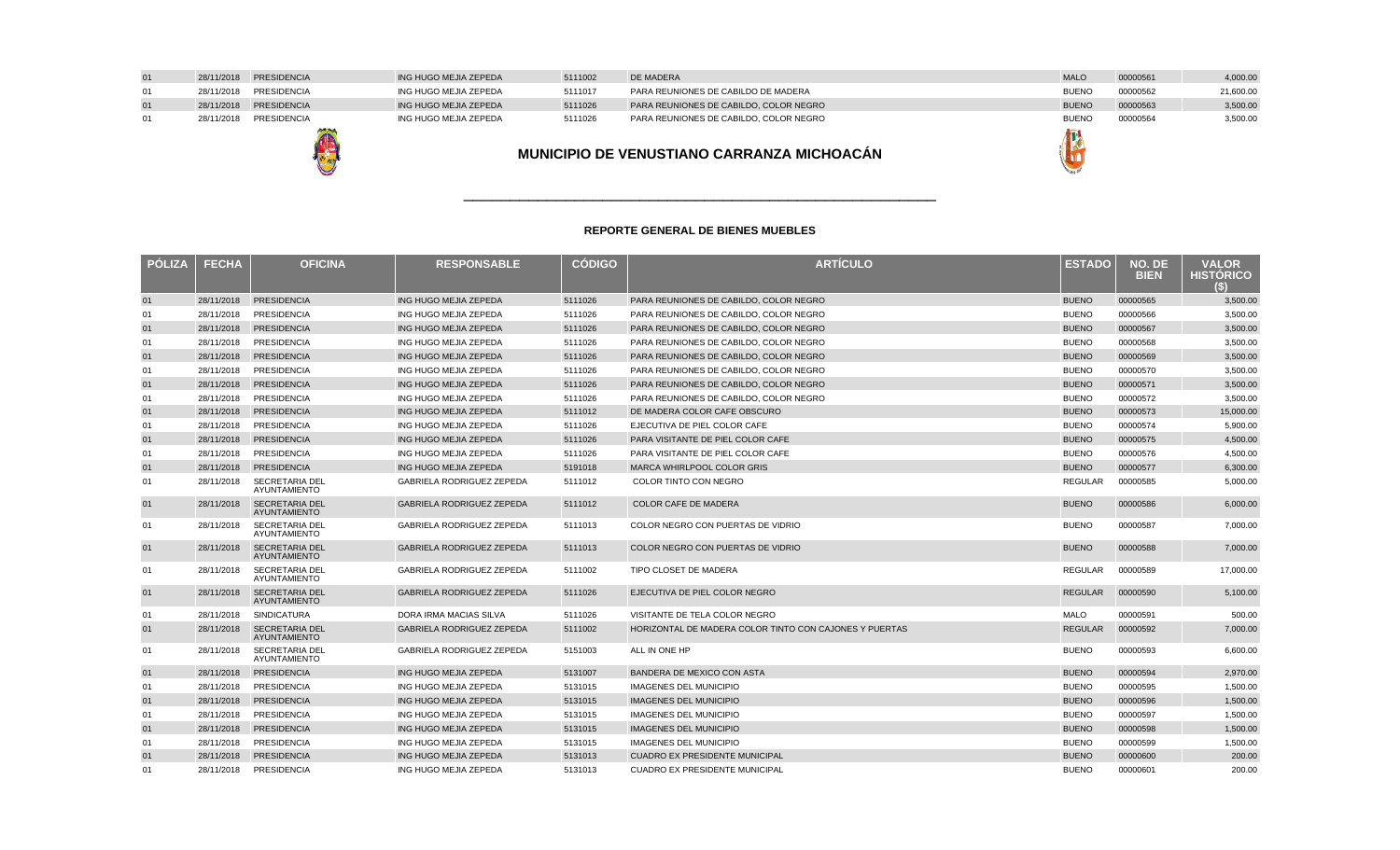| 01 | 28/11/2018 PRESIDENCIA | ING HUGO MEJIA ZEPEDA | 5131013 | CUADRO EX PRESIDENTE MUNICIPAL | <b>BUENO</b> | 00000606 | 200.00 |
|----|------------------------|-----------------------|---------|--------------------------------|--------------|----------|--------|
| 01 | 28/11/2018 PRESIDENCIA | ING HUGO MEJIA ZEPEDA | 5131013 | CUADRO EX PRESIDENTE MUNICIPAL | <b>BUENO</b> | 00000605 | 200.00 |
| 01 | 28/11/2018 PRESIDENCIA | ING HUGO MEJIA ZEPEDA | 5131013 | CUADRO EX PRESIDENTE MUNICIPAL | <b>BUENO</b> | 00000604 | 200.00 |
| 01 | 28/11/2018 PRESIDENCIA | ING HUGO MEJIA ZEPEDA | 5131013 | CUADRO EX PRESIDENTE MUNICIPAL | <b>BUENC</b> | 00000603 | 200.00 |
| 01 | 28/11/2018 PRESIDENCIA | ING HUGO MEJIA ZEPEDA | 5131013 | CUADRO EX PRESIDENTE MUNICIPAL | <b>BUENO</b> | 00000602 | 200.00 |
|    |                        |                       |         |                                |              |          |        |

鳥

| MUNICIPIO DE VENUSTIANO CARRANZA MICHOACÁN |  |
|--------------------------------------------|--|
|                                            |  |

| <b>PÓLIZA</b> | <b>FECHA</b> | <b>OFICINA</b>             | <b>RESPONSABLE</b>             | <b>CÓDIGO</b> | <b>ARTÍCULO</b>                       | <b>ESTADO</b>  | NO. DE<br><b>BIEN</b> | <b>VALOR</b><br><b>HISTÓRICO</b><br>S) |
|---------------|--------------|----------------------------|--------------------------------|---------------|---------------------------------------|----------------|-----------------------|----------------------------------------|
| 01            | 28/11/2018   | <b>PRESIDENCIA</b>         | ING HUGO MEJIA ZEPEDA          | 5131013       | <b>CUADRO EX PRESIDENTE MUNICIPAL</b> | <b>BUENO</b>   | 00000607              | 200.00                                 |
| 01            | 28/11/2018   | <b>PRESIDENCIA</b>         | ING HUGO MEJIA ZEPEDA          | 5131013       | <b>CUADRO EX PRESIDENTE MUNICIPAL</b> | <b>BUENO</b>   | 00000608              | 200.00                                 |
| 01            | 28/11/2018   | <b>PRESIDENCIA</b>         | ING HUGO MEJIA ZEPEDA          | 5131013       | <b>CUADRO EX PRESIDENTE MUNICIPAL</b> | <b>BUENO</b>   | 00000609              | 200.00                                 |
| 01            | 28/11/2018   | <b>PRESIDENCIA</b>         | ING HUGO MEJIA ZEPEDA          | 5131013       | <b>CUADRO EX PRESIDENTE MUNICIPAL</b> | <b>BUENO</b>   | 00000610              | 200.00                                 |
| 01            | 28/11/2018   | <b>PRESIDENCIA</b>         | ING HUGO MEJIA ZEPEDA          | 5131013       | <b>CUADRO EX PRESIDENTE MUNICIPAL</b> | <b>BUENO</b>   | 00000611              | 200.00                                 |
| 01            | 28/11/2018   | <b>PRESIDENCIA</b>         | ING HUGO MEJIA ZEPEDA          | 5131013       | <b>CUADRO EX PRESIDENTE MUNICIPAL</b> | <b>BUENO</b>   | 00000612              | 200.00                                 |
| 01            | 28/11/2018   | <b>PRESIDENCIA</b>         | ING HUGO MEJIA ZEPEDA          | 5131013       | <b>CUADRO EX PRESIDENTE MUNICIPAL</b> | <b>BUENO</b>   | 00000613              | 200.00                                 |
| 01            | 28/11/2018   | <b>PRESIDENCIA</b>         | ING HUGO MEJIA ZEPEDA          | 5131013       | <b>CUADRO EX PRESIDENTE MUNICIPAL</b> | <b>BUENO</b>   | 00000614              | 200.00                                 |
| 01            | 28/11/2018   | <b>PRESIDENCIA</b>         | ING HUGO MEJIA ZEPEDA          | 5131013       | <b>CUADRO EX PRESIDENTE MUNICIPAL</b> | <b>BUENO</b>   | 00000615              | 200.00                                 |
| 01            | 28/11/2018   | <b>PRESIDENCIA</b>         | ING HUGO MEJIA ZEPEDA          | 5131013       | <b>CUADRO EX PRESIDENTE MUNICIPAL</b> | <b>BUENO</b>   | 00000616              | 200.00                                 |
| 01            | 28/11/2018   | <b>PRESIDENCIA</b>         | ING HUGO MEJIA ZEPEDA          | 5131013       | <b>CUADRO EX PRESIDENTE MUNICIPAL</b> | <b>BUENO</b>   | 00000617              | 200.00                                 |
| 01            | 28/11/2018   | <b>PRESIDENCIA</b>         | ING HUGO MEJIA ZEPEDA          | 5131013       | <b>CUADRO EX PRESIDENTE MUNICIPAL</b> | <b>BUENO</b>   | 00000618              | 200.00                                 |
| 01            | 28/11/2018   | <b>PRESIDENCIA</b>         | ING HUGO MEJIA ZEPEDA          | 5131013       | <b>CUADRO EX PRESIDENTE MUNICIPAL</b> | <b>BUENO</b>   | 00000619              | 200.00                                 |
| 01            | 28/11/2018   | <b>PRESIDENCIA</b>         | ING HUGO MEJIA ZEPEDA          | 5131013       | <b>CUADRO EX PRESIDENTE MUNICIPAL</b> | <b>BUENO</b>   | 00000620              | 200.00                                 |
| 01            | 28/11/2018   | <b>PRESIDENCIA</b>         | ING HUGO MEJIA ZEPEDA          | 5131013       | <b>CUADRO EX PRESIDENTE MUNICIPAL</b> | <b>BUENO</b>   | 00000621              | 200.00                                 |
| 01            | 28/11/2018   | <b>PRESIDENCIA</b>         | ING HUGO MEJIA ZEPEDA          | 5131013       | <b>CUADRO EX PRESIDENTE MUNICIPAL</b> | <b>BUENO</b>   | 00000622              | 200.00                                 |
| 01            | 28/11/2018   | <b>PRESIDENCIA</b>         | ING HUGO MEJIA ZEPEDA          | 5131013       | <b>CUADRO EX PRESIDENTE MUNICIPAL</b> | <b>BUENO</b>   | 00000623              | 200.00                                 |
| 01            | 28/11/2018   | <b>PRESIDENCIA</b>         | ING HUGO MEJIA ZEPEDA          | 5131013       | <b>CUADRO EX PRESIDENTE MUNICIPAL</b> | <b>BUENO</b>   | 00000624              | 200.00                                 |
| 01            | 28/11/2018   | <b>PRESIDENCIA</b>         | ING HUGO MEJIA ZEPEDA          | 5131013       | <b>DECRETO DEL MUNICIPIO</b>          | <b>BUENO</b>   | 00000625              | 400.00                                 |
| 01            | 28/11/2018   | PRESIDENCIA                | ING HUGO MEJIA ZEPEDA          | 5111026       | DE ESPERA CON CUATRO PIEZAS           | <b>REGULAR</b> | 00000626              | 800.00                                 |
| 01            | 28/11/2018   | <b>PRESIDENCIA</b>         | ING HUGO MEJIA ZEPEDA          | 5131015       | CUADRO CON IMAGEN DEL MUNICIPIO       | <b>BUENO</b>   | 00000627              | 1,500.00                               |
| 01            | 28/11/2018   | <b>TESORERIA MUNICIPAL</b> | SALVADOR GUZMAN GODINEZ        | 5111023       | RELOJ DE MADERA CON MELODIA           | <b>REGULAR</b> | 00000628              | 3,500.00                               |
| 01            | 28/11/2018   | <b>TESORERIA MUNICIPAL</b> | SALVADOR GUZMAN GODINEZ        | 5151006       | SAMSUNG M2020W                        | <b>BUENO</b>   | 00000629              | 1,300.00                               |
| 01            | 28/11/2018   | <b>TESORERIA MUNICIPAL</b> | <b>SALVADOR GUZMAN GODINEZ</b> | 5151006       | SAMSUNG M2020W                        | <b>BUENO</b>   | 00000630              | 1,300.00                               |
| 01            | 28/11/2018   | <b>TESORERIA MUNICIPAL</b> | SALVADOR GUZMAN GODINEZ        | 5151006       | SAMSUNG M2020W                        | <b>BUENO</b>   | 00000631              | 1,300.00                               |
| 01            | 28/11/2018   | <b>TESORERIA MUNICIPAL</b> | SALVADOR GUZMAN GODINEZ        | 5151006       | SAMSUNG M2020W                        | <b>BUENO</b>   | 00000632              | 1,300.00                               |
| 01            | 28/11/2018   | <b>TESORERIA MUNICIPAL</b> | SALVADOR GUZMAN GODINEZ        | 5151006       | SAMSUNG M2020W                        | <b>BUENO</b>   | 00000633              | 1,300.00                               |
| 01            | 28/11/2018   | <b>TESORERIA MUNICIPAL</b> | SALVADOR GUZMAN GODINEZ        | 5151006       | SAMSUNG M2020W                        | <b>BUENO</b>   | 00000634              | 1,300.00                               |
| 01            | 28/11/2018   | <b>TESORERIA MUNICIPAL</b> | SALVADOR GUZMAN GODINEZ        | 5111013       | <b>COLOR NEGRO</b>                    | <b>BUENO</b>   | 00000635              | 5,000.00                               |
| 01            | 28/11/2018   | <b>TESORERIA MUNICIPAL</b> | SALVADOR GUZMAN GODINEZ        | 5111013       | <b>COLOR NEGRO</b>                    | <b>BUENO</b>   | 00000636              | 5,000.00                               |
| 01            | 28/11/2018   | SALUD MUNICIPAL            | VIRGINIA GONZALEZ RAMIREZ      | 5111026       | ACOJINABLE DE TELA COLOR NEGRO        | <b>REGULAR</b> | 00000637              | 590.00                                 |
| 01            | 28/11/2018   | <b>SALUD MUNICIPAL</b>     | VIRGINIA GONZALEZ RAMIREZ      | 5111026       | ACOJINABLE DE TELA COLOR NEGRO        | <b>REGULAR</b> | 00000638              | 590.00                                 |
| 01            | 28/11/2018   | <b>SALUD MUNICIPAL</b>     | VIRGINIA GONZALEZ RAMIREZ      | 5111026       | ACOJINABLE DE TELA COLOR NEGRO        | <b>REGULAR</b> | 00000639              | 590.00                                 |
| 01            |              | 28/11/2018 SALUD MUNICIPAL | VIRGINIA GONZALEZ RAMIREZ      | 5111026       | ACOJINABLE DE TELA COLOR NEGRO        | <b>REGULAR</b> | 00000640              | 590.00                                 |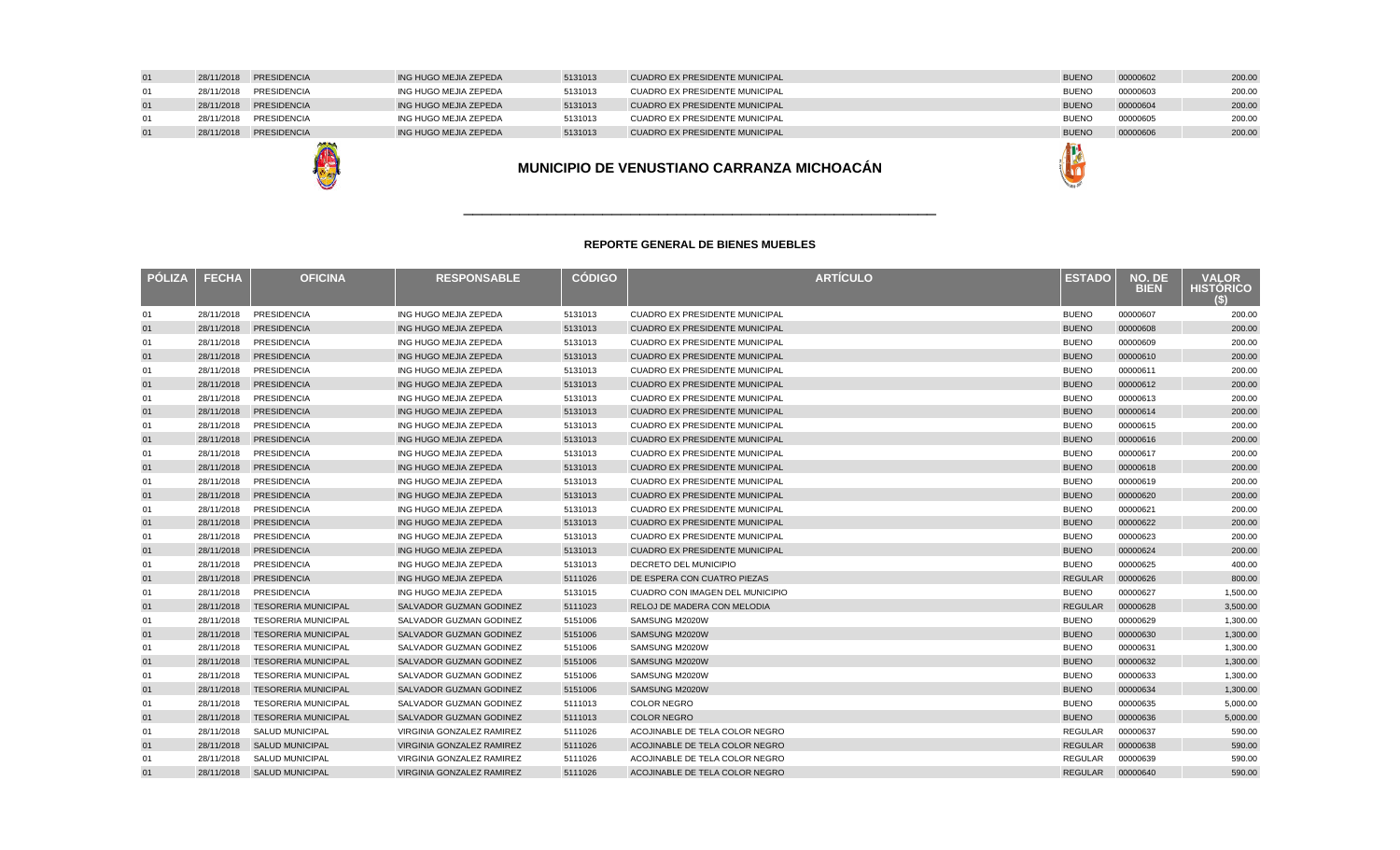



\_\_\_\_\_\_\_\_\_\_\_\_\_\_\_\_\_\_\_\_\_\_\_\_\_\_\_\_\_\_\_\_\_\_\_\_\_\_\_\_\_\_\_\_\_\_\_\_\_\_\_

| <b>PÓLIZA</b> | <b>FECHA</b> | <b>OFICINA</b>                                                       | <b>RESPONSABLE</b>                              | <b>CODIGO</b> | <b>ARTÍCULO</b>                                      | ESTADO         | NO. DE<br><b>BIEN</b> | <b>VALOR</b><br><b>HISTORICO</b> |
|---------------|--------------|----------------------------------------------------------------------|-------------------------------------------------|---------------|------------------------------------------------------|----------------|-----------------------|----------------------------------|
| 01            | 28/11/2018   | <b>SALUD MUNICIPAL</b>                                               | VIRGINIA GONZALEZ RAMIREZ                       | 5111017       | DE MADERA                                            | <b>REGULAR</b> | 00000642              | 500.00                           |
| 01            | 28/11/2018   | TRANSPARENCIA Y ACCESO A LA DANIEL VEGA GUDIÑO<br><b>INFORMACION</b> |                                                 | 5111026       | FORRADA DE TELA COLOR NEGRO                          | REGULAR        | 00000643              | 400.00                           |
| 01            | 28/11/2018   | <b>OFICIALIA MAYOR</b>                                               | <b>JORGE LUIS VALENCIA MADRIGAL</b>             | 5131013       | CUADRO DE COBRE REPUJADO H. AYUNTAMIENTO 1990 - 1992 | <b>REGULAR</b> | 00000644              | 3,000.00                         |
| 01            | 28/11/2018   | <b>OFICIALIA MAYOR</b>                                               | JORGE LUIS VALENCIA MADRIGAL                    | 5111026       | <b>FORRADA DE TELA</b>                               | <b>REGULAR</b> | 00000645              | 300.00                           |
| 01            | 28/11/2018   | <b>OFICIALIA MAYOR</b>                                               | JORGE LUIS VALENCIA MADRIGAL                    | 5111026       | FORRADA DE TELA                                      | <b>REGULAR</b> | 00000646              | 300.00                           |
| 01            | 28/11/2018   | <b>OFICIALIA MAYOR</b>                                               | JORGE LUIS VALENCIA MADRIGAL                    | 5111026       | <b>FORRADA DE TELA</b>                               | <b>REGULAR</b> | 00000647              | 300.00                           |
| 01            | 28/11/2018   | <b>CONTRALORIA MUNICIPAL</b>                                         | SANDRA PATRICIA GOMEZ BRISEÑO                   | 5111026       | FORRADA DE TELA COLOR NEGRO PARA VISITANTE           | <b>REGULAR</b> | 00000648              | 350.00                           |
| 01            | 28/11/2018   | CONTRALORIA MUNICIPAL                                                | SANDRA PATRICIA GOMEZ BRISEÑO                   | 5111026       | FORRADA DE TELA COLOR NEGRO PARA VISITANTE           | <b>REGULAR</b> | 00000649              | 350.00                           |
| 01            | 28/11/2018   | <b>CONTRALORIA MUNICIPAL</b>                                         | SANDRA PATRICIA GOMEZ BRISEÑO                   | 5131013       | CUADRO DE VENUSTIANO CARRANZA                        | <b>BUENO</b>   | 00000650              | 700.00                           |
| 01            | 28/11/2018   | <b>GESTORIA MUNICIPAL</b>                                            | <b>CARMEN GUADALUPE SORIA</b><br><b>HURTADO</b> | 5151006       | SAMSUMG M2020W                                       | <b>BUENO</b>   | 00000651              | 1,300.00                         |
| 01            | 28/11/2018   | <b>DIRECCION JURIDICA</b>                                            | MONICA GUADALUPE AVALOS DIAZ                    | 5151006       | SAMSUMG 104S                                         | <b>REGULAR</b> | 00000652              | 1,300.00                         |
| 01            | 28/11/2018   | <b>SINDICATURA</b>                                                   | DORA IRMA MACIAS SILVA                          | 5151006       | SAMSUMG M2020W                                       | <b>BUENO</b>   | 00000653              | 1,300.00                         |
| 01            | 28/11/2018   | <b>SINDICATURA</b>                                                   | DORA IRMA MACIAS SILVA                          | 5191031       | DE TORRE COLOR NEGRO CON GRIS                        | <b>BUENO</b>   | 00000654              | 1,200.00                         |
| 01            | 28/11/2018   | SECRETARIA DEL<br>AYUNTAMIENTO                                       | GABRIELA RODRIGUEZ ZEPEDA                       | 5131015       | CON IMAGEN DEL MUNICIPIO                             | <b>BUENO</b>   | 00000655              | 1,500.00                         |
| 01            | 28/11/2018   | <b>SINDICATURA</b>                                                   | DORA IRMA MACIAS SILVA                          | 5111026       | VISITANTE DE TELA COLOR NEGRO                        | <b>BUENO</b>   | 00000656              | 500.00                           |
| 01            | 28/11/2018   | <b>SINDICATURA</b>                                                   | DORA IRMA MACIAS SILVA                          | 5111026       | VISITANTE DE TELA COLOR NEGRO                        | <b>BUENO</b>   | 00000657              | 500.00                           |
| 01            | 28/11/2018   | <b>SEGURIDAD PUBLICA</b>                                             | <b>GERMAN GIOVANY MAYORQUIN</b><br><b>ROMER</b> | 5131007       | BANDERA DE MEXICO Y NICHO DE MADERA                  | <b>BUENO</b>   | 00000658              | 4,000.00                         |
| 01            | 28/11/2018   | <b>SEGURIDAD PUBLICA</b>                                             | <b>GERMAN GIOVANY MAYORQUIN</b><br><b>ROMER</b> | 5191018       | <b>MARCA ACROSS</b>                                  | <b>REGULAR</b> | 00000659              | 3,700.00                         |
| 01            | 28/11/2018   | <b>SECRETARIA MUNICIPAL DE</b><br><b>JOVENES Y DEPORTES</b>          | <b>CHRISTIAN BARUCH ORTIZ NULEZ</b>             | 5151009       | <b>MARCA GHIA MODELO MG2016</b>                      | <b>BUENO</b>   | 00000660              | 1,800.00                         |
| 01            | 28/11/2018   | SECRETARIA MUNICIPAL DE<br><b>JOVENES Y DEPORTES</b>                 | CHRISTIAN BARUCH ORTIZ NULEZ                    | 5151009       | MARCA GHIA MODELO MG2016                             | <b>BUENO</b>   | 00000661              | 1,800.00                         |
| 01            | 28/11/2018   | <b>SECRETARIA MUNICIPAL DE</b><br><b>JOVENES Y DEPORTES</b>          | <b>CHRISTIAN BARUCH ORTIZ NULEZ</b>             | 5151009       | <b>MARCA GHIA MODELO MG2016</b>                      | <b>BUENO</b>   | 00000662              | 1,800.00                         |
| 01            | 28/11/2018   | SECRETARIA MUNICIPAL DE<br><b>JOVENES Y DEPORTES</b>                 | CHRISTIAN BARUCH ORTIZ NULEZ                    | 5151009       | MARCA GHIA MODELO MG2016                             | <b>BUENO</b>   | 00000663              | 1,800.00                         |
| 01            | 28/11/2018   | SECRETARIA MUNICIPAL DE<br>JOVENES Y DEPORTES                        | CHRISTIAN BARUCH ORTIZ NULEZ                    | 5151009       | MARCA GHIA MODELO MG2016                             | <b>BUENO</b>   | 00000664              | 1,800.00                         |
| 01            | 28/11/2018   | SECRETARIA MUNICIPAL DE<br>JOVENES Y DEPORTES                        | CHRISTIAN BARUCH ORTIZ NULEZ                    | 5151009       | MARCA GHIA MODELO MG2016                             | <b>BUENO</b>   | 00000665              | 1,800.00                         |
| 01            | 28/11/2018   | SECRETARIA MUNICIPAL DE<br>JOVENES Y DEPORTES                        | CHRISTIAN BARUCH ORTIZ NULEZ                    | 5151010       | MARCA EPSON MODELO L220                              | <b>BUENO</b>   | 00000666              | 1,500.00                         |
| 01            | 28/11/2018   | SECRETARIA MUNICIPAL DE<br>JOVENES Y DEPORTES                        | CHRISTIAN BARUCH ORTIZ NULEZ                    | 5151010       | MARCA EPSON MODELO L220                              | <b>BUENO</b>   | 00000667              | 1,500.00                         |
| 01            | 28/11/2018   | <b>SECRETARIA MUNICIPAL DE</b><br>JOVENES Y DEPORTES                 | CHRISTIAN BARUCH ORTIZ NULEZ                    | 5231002       | MARCA CANON MODELO SX42015                           | <b>BUENO</b>   | 00000668              | 5,900.00                         |
| 01            | 28/11/2018   | SECRETARIA MUNICIPAL DE<br>JOVENES Y DEPORTES                        | CHRISTIAN BARUCH ORTIZ NULEZ                    | 5211012       | MARCA BENQ MODELO MS506                              | <b>BUENO</b>   | 00000669              | 10,600.00                        |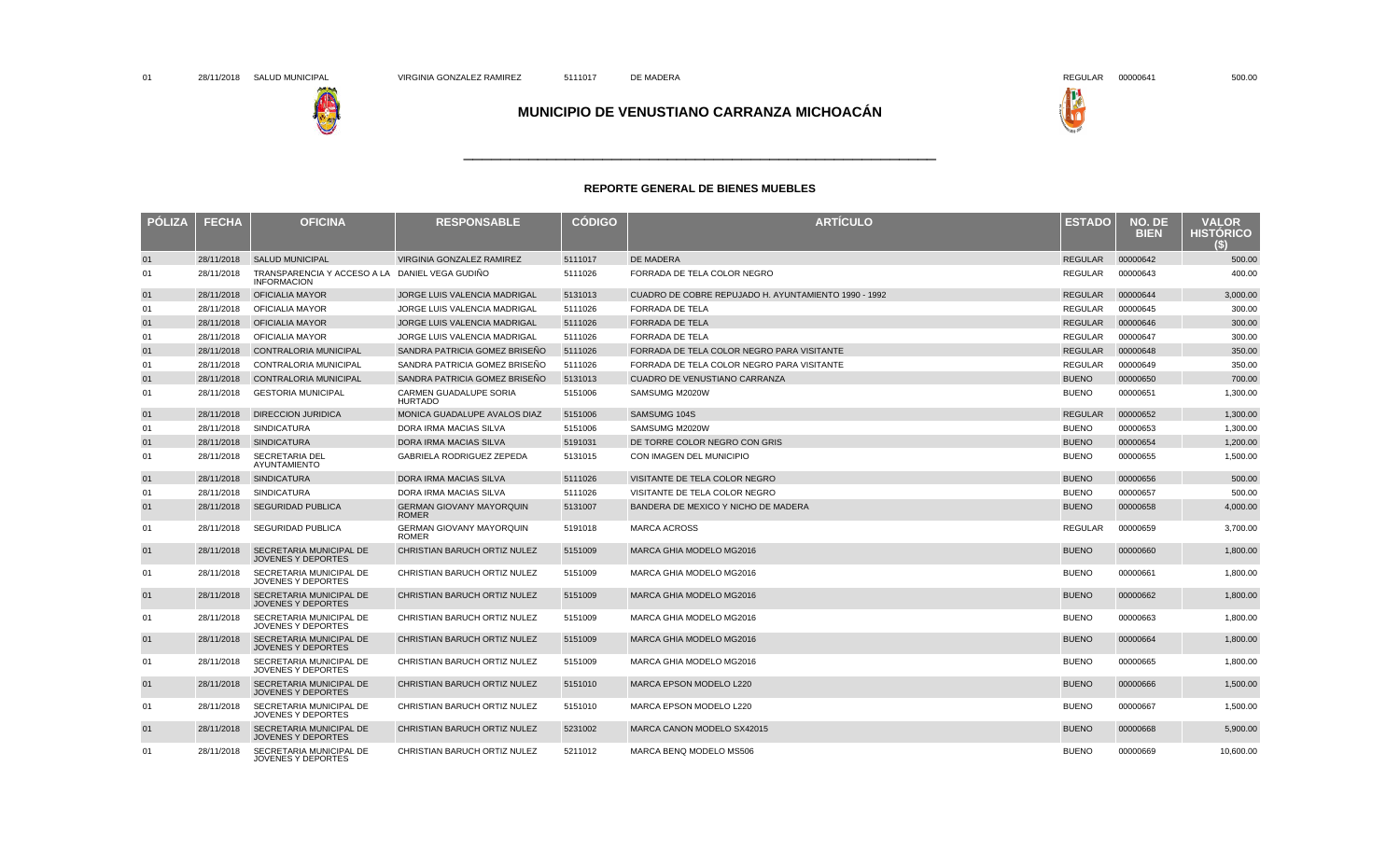| 01 | 28/11/2018 | SECRETARIA MUNICIPAL DE<br>JOVENES Y DEPORTES        | CHRISTIAN BARUCH ORTIZ NULEZ | 5151022 | MARCA VORAGO MODELO PAD7    | <b>BUENO</b> | 00000670 | 1,300.00 |
|----|------------|------------------------------------------------------|------------------------------|---------|-----------------------------|--------------|----------|----------|
| 01 | 28/11/2018 | SECRETARIA MUNICIPAL DE<br>JOVENES Y DEPORTES        | CHRISTIAN BARUCH ORTIZ NULEZ | 5111015 | MARCA VALENTINI MODELO 5069 | <b>BUENO</b> | 00000671 | 2,500.00 |
| 01 | 28/11/2018 | <b>SECRETARIA MUNICIPAL DE</b><br>JOVENES Y DEPORTES | CHRISTIAN BARUCH ORTIZ NULEZ | 5151002 | MARCA LENOVO MODELO 90 DQ   | <b>BUENO</b> | 00000672 | 4,800.00 |
| 01 | 28/11/2018 | SECRETARIA MUNICIPAL DE<br>JOVENES Y DEPORTES        | CHRISTIAN BARUCH ORTIZ NULEZ | 5151002 | MARCA LENOVO MODELO 90 DQ   | <b>BUENO</b> | 00000673 | 4,800.00 |
| 01 | 28/11/2018 | <b>SECRETARIA MUNICIPAL DE</b><br>JOVENES Y DEPORTES | CHRISTIAN BARUCH ORTIZ NULEZ | 5151002 | MARCA LENOVO MODELO 90 DQ   | <b>BUENO</b> | 00000674 | 4,800.00 |
| 01 | 28/11/2018 | SECRETARIA MUNICIPAL DE<br>JOVENES Y DEPORTES        | CHRISTIAN BARUCH ORTIZ NULEZ | 5151002 | MARCA LENOVO MODELO 90 DQ   | <b>BUENO</b> | 00000675 | 4,800.00 |
| 01 | 28/11/2018 | <b>SECRETARIA MUNICIPAL DE</b><br>JOVENES Y DEPORTES | CHRISTIAN BARUCH ORTIZ NULEZ | 5151002 | MARCA LENOVO MODELO 90 DQ   | <b>BUENO</b> | 00000676 | 4,800.00 |
|    |            |                                                      |                              |         |                             |              |          |          |





### **REPORTE GENERAL DE BIENES MUEBLES**

\_\_\_\_\_\_\_\_\_\_\_\_\_\_\_\_\_\_\_\_\_\_\_\_\_\_\_\_\_\_\_\_\_\_\_\_\_\_\_\_\_\_\_\_\_\_\_\_\_\_\_

| <b>PÓLIZA</b> | <b>FECHA</b> | <b>OFICINA</b>                                              | <b>RESPONSABLE</b>           | <b>CÓDIGO</b> | <b>ARTÍCULO</b>                 | <b>ESTADO</b> | NO. DE<br><b>BIEN</b> | <b>VALOR</b><br><b>HISTÓRICO</b> |
|---------------|--------------|-------------------------------------------------------------|------------------------------|---------------|---------------------------------|---------------|-----------------------|----------------------------------|
| 01            | 28/11/2018   | SECRETARIA MUNICIPAL DE<br><b>JOVENES Y DEPORTES</b>        | CHRISTIAN BARUCH ORTIZ NULEZ | 5151002       | MARCA LENOVO MODELO 90 DO       | <b>BUENO</b>  | 00000677              | 4,800.00                         |
| 01            | 28/11/2018   | <b>SECRETARIA MUNICIPAL DE</b><br><b>JOVENES Y DEPORTES</b> | CHRISTIAN BARUCH ORTIZ NULEZ | 5211020       | XBOX ONE MICROSOFT 34738341247  | <b>BUENO</b>  | 00000678              | 8,400.00                         |
| 01            | 28/11/2018   | SECRETARIA MUNICIPAL DE<br><b>JOVENES Y DEPORTES</b>        | CHRISTIAN BARUCH ORTIZ NULEZ | 5211026       | KINECT PARA XBOX ONE MICROSOFT  | <b>BUENO</b>  | 00000679              | 2,400.00                         |
| 01            | 28/11/2018   | <b>SECRETARIA MUNICIPAL DE</b><br><b>JOVENES Y DEPORTES</b> | CHRISTIAN BARUCH ORTIZ NULEZ | 5151013       | LAPTOP MARCA GHIA MODELO MG2016 | <b>BUENO</b>  | 00000680              | 7,000.00                         |
| 01            | 28/11/2018   | SECRETARIA MUNICIPAL DE<br><b>JOVENES Y DEPORTES</b>        | CHRISTIAN BARUCH ORTIZ NULEZ | 5111017       | REDONDA                         | <b>BUENO</b>  | 00000681              | 2,000.00                         |
| 01            | 28/11/2018   | <b>SECRETARIA MUNICIPAL DE</b><br><b>JOVENES Y DEPORTES</b> | CHRISTIAN BARUCH ORTIZ NULEZ | 5111017       | <b>REDONDA</b>                  | <b>BUENO</b>  | 00000682              | 2,000.00                         |
| 01            | 28/11/2018   | SECRETARIA MUNICIPAL DE<br><b>JOVENES Y DEPORTES</b>        | CHRISTIAN BARUCH ORTIZ NULEZ | 5111026       | DE TELA COLOR NEGRO             | <b>BUENO</b>  | 00000683              | 700.00                           |
| 01            | 28/11/2018   | <b>SECRETARIA MUNICIPAL DE</b><br><b>JOVENES Y DEPORTES</b> | CHRISTIAN BARUCH ORTIZ NULEZ | 5111026       | DE TELA COLOR NEGRO             | <b>BUENO</b>  | 00000684              | 700.00                           |
| 01            | 28/11/2018   | SECRETARIA MUNICIPAL DE<br><b>JOVENES Y DEPORTES</b>        | CHRISTIAN BARUCH ORTIZ NULEZ | 5111026       | DE TELA COLOR NEGRO             | <b>BUENO</b>  | 00000685              | 700.00                           |
| 01            | 28/11/2018   | <b>SECRETARIA MUNICIPAL DE</b><br><b>JOVENES Y DEPORTES</b> | CHRISTIAN BARUCH ORTIZ NULEZ | 5111026       | DE TELA COLOR NEGRO             | <b>BUENO</b>  | 00000686              | 700.00                           |
| 01            | 28/11/2018   | SECRETARIA MUNICIPAL DE<br><b>JOVENES Y DEPORTES</b>        | CHRISTIAN BARUCH ORTIZ NULEZ | 5111036       | COLOR TINTO CON NEGRO           | <b>BUENO</b>  | 00000687              | 3,000.00                         |
| 01            | 28/11/2018   | <b>SECRETARIA MUNICIPAL DE</b><br><b>JOVENES Y DEPORTES</b> | CHRISTIAN BARUCH ORTIZ NULEZ | 5111036       | <b>COLOR TINTO CON NEGRO</b>    | <b>BUENO</b>  | 00000688              | 3,000.00                         |
| 01            | 28/11/2018   | SECRETARIA MUNICIPAL DE<br><b>JOVENES Y DEPORTES</b>        | CHRISTIAN BARUCH ORTIZ NULEZ | 5111036       | COLOR TINTO CON NEGRO           | <b>BUENO</b>  | 00000689              | 3,000.00                         |
| 01            | 28/11/2018   | SECRETARIA MUNICIPAL DE<br><b>JOVENES Y DEPORTES</b>        | CHRISTIAN BARUCH ORTIZ NULEZ | 5111036       | <b>COLOR TINTO CON NEGRO</b>    | <b>BUENO</b>  | 00000690              | 3,000.00                         |
| 01            | 28/11/2018   | SECRETARIA MUNICIPAL DE<br><b>JOVENES Y DEPORTES</b>        | CHRISTIAN BARUCH ORTIZ NULEZ | 5111036       | COLOR TINTO CON NEGRO           | <b>BUENO</b>  | 00000691              | 3.000.00                         |
| 01            | 28/11/2018   | SECRETARIA MUNICIPAL DE<br><b>JOVENES Y DEPORTES</b>        | CHRISTIAN BARUCH ORTIZ NULEZ | 5111036       | <b>COLOR TINTO CON NEGRO</b>    | <b>BUENO</b>  | 00000692              | 3,000.00                         |
| 01            | 28/11/2018   | SECRETARIA MUNICIPAL DE<br><b>JOVENES Y DEPORTES</b>        | CHRISTIAN BARUCH ORTIZ NULEZ | 5111012       | COLOR TINTO CON NEGRO           | <b>BUENO</b>  | 00000693              | 4,000.00                         |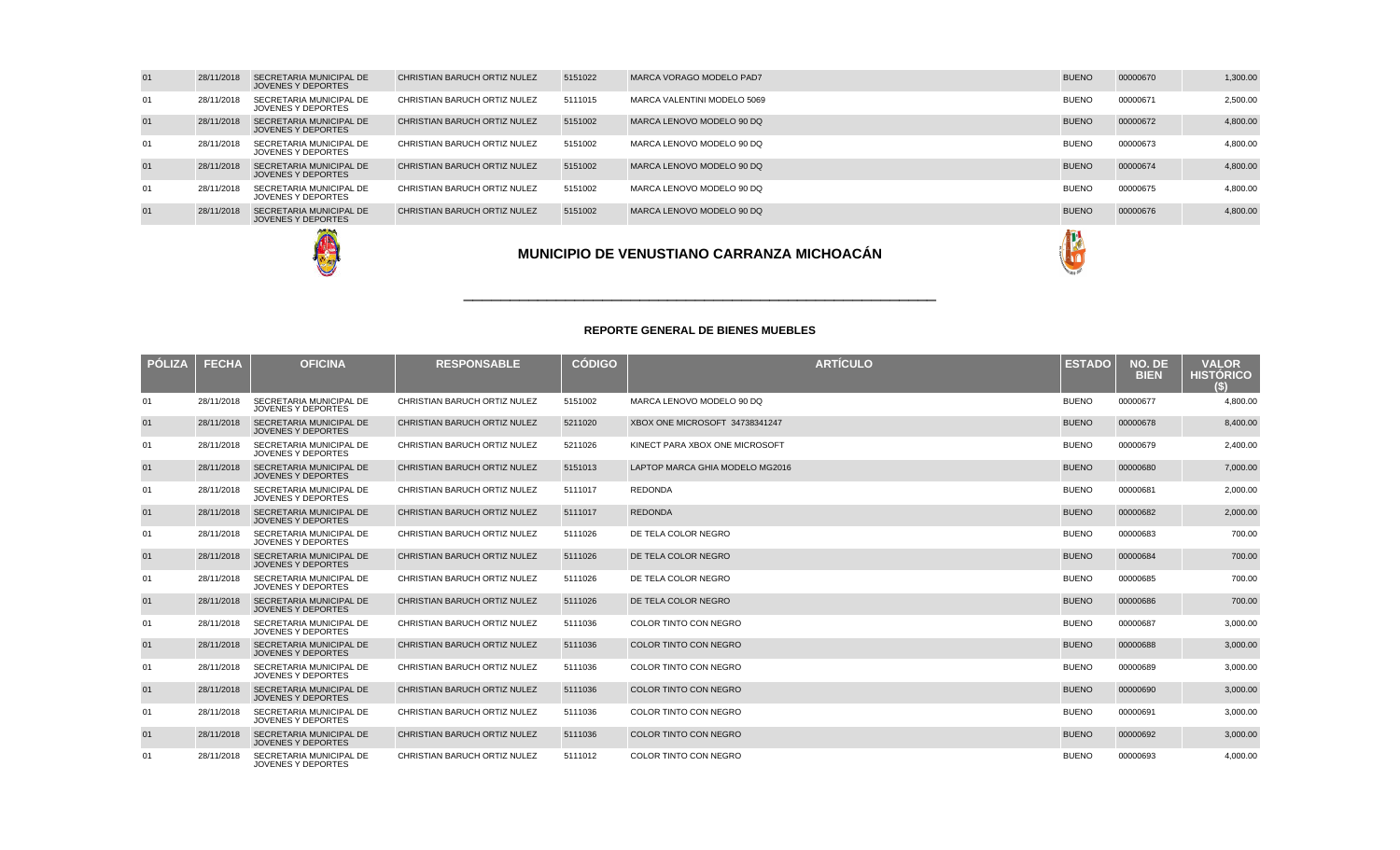| 01 | 28/11/2018 | CULTURA, EDUCACIÓN Y<br><b>TURISMO</b> | LUISA FERNANDA GONZALEZ FERNAN 5211009 |         | <b>MARCA STEREN</b>                     | <b>BUENO</b> | 00000694 | 360.00   |
|----|------------|----------------------------------------|----------------------------------------|---------|-----------------------------------------|--------------|----------|----------|
| 01 | 28/11/2018 | CULTURA, EDUCACIÓN Y<br><b>TURISMO</b> | LUISA FERNANDA GONZALEZ FERNAN 5211009 |         | <b>MARCA STEREN</b>                     | <b>BUENO</b> | 00000695 | 360.00   |
| 01 | 28/11/2018 | CULTURA, EDUCACIÓN Y<br><b>TURISMO</b> | LUISA FERNANDA GONZALEZ FERNAN 5211025 |         | <b>MARCA KRACK</b>                      | <b>MALO</b>  | 00000696 | 4,000.00 |
| 01 | 28/11/2018 | <b>DIF MUNICIPAL</b>                   | LIDIA SANCHEZ CHAVEZ                   | 5111017 | COLOR ROJO CON NEGRO                    | REGULAR      | 00000697 | 600.00   |
| 01 |            | 28/11/2018 DIF MUNICIPAL               | LIDIA SANCHEZ CHAVEZ                   | 5111017 | COLOR ROJO CON NEGRO                    | REGULAR      | 00000698 | 600.00   |
| 01 | 28/11/2018 | <b>DIF MUNICIPAL</b>                   | LIDIA SANCHEZ CHAVEZ                   | 5111017 | COLOR ROJO CON NEGRO                    | REGULAR      | 00000699 | 600.00   |
| 01 |            | 28/11/2018 DIF MUNICIPAL               | LIDIA SANCHEZ CHAVEZ                   | 5111017 | COLOR ROJO CON NEGRO                    | REGULAR      | 00000700 | 600.00   |
| 01 | 28/11/2018 | <b>DIF MUNICIPAL</b>                   | LIDIA SANCHEZ CHAVEZ                   | 5111017 | COLOR ROJO CON NEGRO                    | REGULAR      | 00000701 | 600.00   |
| 01 | 28/11/2018 | <b>DIF MUNICIPAL</b>                   | LIDIA SANCHEZ CHAVEZ                   | 5111017 | COLOR ROJO CON NEGRO                    | REGULAR      | 00000702 | 600.00   |
| 01 | 28/11/2018 | <b>DIF MUNICIPAL</b>                   | LIDIA SANCHEZ CHAVEZ                   | 5111017 | COLOR ROJO CON NEGRO                    | REGULAR      | 00000703 | 600.00   |
| 01 |            | 28/11/2018 DIF MUNICIPAL               | LIDIA SANCHEZ CHAVEZ                   | 5111017 | COLOR ROJO CON NEGRO                    | REGULAR      | 00000704 | 600.00   |
| 01 | 28/11/2018 | <b>DIF MUNICIPAL</b>                   | LIDIA SANCHEZ CHAVEZ                   | 5191029 | MARCA SAMSUMG COLOR GRIS                | <b>BUENO</b> | 00000705 | 4,500.00 |
| 01 |            | 28/11/2018 DIF MUNICIPAL               | LIDIA SANCHEZ CHAVEZ                   | 5191039 | <b>CON TRES QUEMADORES</b>              | REGULAR      | 00000706 | 3,500.00 |
| 01 | 28/11/2018 | <b>DIF MUNICIPAL</b>                   | LIDIA SANCHEZ CHAVEZ                   | 5111013 | DE MADERA CON 11 APARTADOS ADULTO MAYOR | REGULAR      | 00000707 | 700.00   |
| 01 |            | 28/11/2018 DIF MUNICIPAL               | LIDIA SANCHEZ CHAVEZ                   | 5111026 | DE PLASTICO ADULTO MAYOR                | REGULAR      | 00000708 | 400.00   |
| 01 | 28/11/2018 | <b>DIF MUNICIPAL</b>                   | LIDIA SANCHEZ CHAVEZ                   | 5111026 | DE PLASTICO ADULTO MAYOR                | REGULAR      | 00000709 | 400.00   |
| 01 |            | 28/11/2018 DIF MUNICIPAL               | LIDIA SANCHEZ CHAVEZ                   | 5111026 | DE PLASTICO ADULTO MAYOR                | REGULAR      | 00000710 | 400.00   |
| 01 | 28/11/2018 | <b>DIF MUNICIPAL</b>                   | LIDIA SANCHEZ CHAVEZ                   | 5111026 | DE PLASTICO ADULTO MAYOR                | REGULAR      | 00000711 | 400.00   |





| <b>PÓLIZA</b> | <b>FECHA</b> | <b>OFICINA</b>       | <b>RESPONSABLE</b>          | <b>CÓDIGO</b> | <b>ARTÍCULO</b>          | <b>ESTADO</b>  | NO. DE<br><b>BIEN</b> | <b>VALOR</b><br><b>HISTÓRICO</b><br>(S) |
|---------------|--------------|----------------------|-----------------------------|---------------|--------------------------|----------------|-----------------------|-----------------------------------------|
| 01            | 28/11/2018   | <b>DIF MUNICIPAL</b> | <b>LIDIA SANCHEZ CHAVEZ</b> | 5111026       | DE PLASTICO ADULTO MAYOR | <b>REGULAR</b> | 00000712              | 400.00                                  |
| 01            | 28/11/2018   | <b>DIF MUNICIPAL</b> | <b>LIDIA SANCHEZ CHAVEZ</b> | 5111026       | DE PLASTICO ADULTO MAYOR | <b>REGULAR</b> | 00000713              | 400.00                                  |
| 01            | 28/11/2018   | <b>DIF MUNICIPAL</b> | <b>LIDIA SANCHEZ CHAVEZ</b> | 5111026       | DE PLASTICO ADULTO MAYOR | <b>REGULAR</b> | 00000714              | 400.00                                  |
| 01            | 28/11/2018   | <b>DIF MUNICIPAL</b> | LIDIA SANCHEZ CHAVEZ        | 5111026       | DE PLASTICO ADULTO MAYOR | <b>REGULAR</b> | 00000715              | 400.00                                  |
| 01            | 28/11/2018   | <b>DIF MUNICIPAL</b> | <b>LIDIA SANCHEZ CHAVEZ</b> | 5111026       | DE PLASTICO ADULTO MAYOR | <b>REGULAR</b> | 00000716              | 400.00                                  |
| 01            | 28/11/2018   | <b>DIF MUNICIPAL</b> | <b>LIDIA SANCHEZ CHAVEZ</b> | 5111026       | DE PLASTICO ADULTO MAYOR | <b>REGULAR</b> | 00000717              | 400.00                                  |
| 01            | 28/11/2018   | <b>DIF MUNICIPAL</b> | <b>LIDIA SANCHEZ CHAVEZ</b> | 5111026       | DE PLASTICO ADULTO MAYOR | <b>REGULAR</b> | 00000718              | 400.00                                  |
| 01            | 28/11/2018   | <b>DIF MUNICIPAL</b> | <b>LIDIA SANCHEZ CHAVEZ</b> | 5111026       | DE PLASTICO ADULTO MAYOR | REGULAR        | 00000719              | 400.00                                  |
| 01            | 28/11/2018   | <b>DIF MUNICIPAL</b> | <b>LIDIA SANCHEZ CHAVEZ</b> | 5111026       | DE PLASTICO ADULTO MAYOR | <b>REGULAR</b> | 00000720              | 400.00                                  |
| 01            | 28/11/2018   | <b>DIF MUNICIPAL</b> | <b>LIDIA SANCHEZ CHAVEZ</b> | 5111026       | DE PLASTICO ADULTO MAYOR | <b>REGULAR</b> | 00000721              | 400.00                                  |
| 01            | 28/11/2018   | <b>DIF MUNICIPAL</b> | <b>LIDIA SANCHEZ CHAVEZ</b> | 5111026       | DE PLASTICO ADULTO MAYOR | <b>REGULAR</b> | 00000722              | 400.00                                  |
| 01            | 28/11/2018   | <b>DIF MUNICIPAL</b> | <b>LIDIA SANCHEZ CHAVEZ</b> | 5111026       | DE PLASTICO ADULTO MAYOR | <b>REGULAR</b> | 00000723              | 400.00                                  |
| 01            | 28/11/2018   | <b>DIF MUNICIPAL</b> | <b>LIDIA SANCHEZ CHAVEZ</b> | 5111026       | DE PLASTICO ADULTO MAYOR | <b>REGULAR</b> | 00000724              | 400.00                                  |
| 01            | 28/11/2018   | <b>DIF MUNICIPAL</b> | <b>LIDIA SANCHEZ CHAVEZ</b> | 5111026       | DE PLASTICO ADULTO MAYOR | <b>REGULAR</b> | 00000725              | 400.00                                  |
| 01            | 28/11/2018   | <b>DIF MUNICIPAL</b> | <b>LIDIA SANCHEZ CHAVEZ</b> | 5111026       | DE PLASTICO ADULTO MAYOR | <b>REGULAR</b> | 00000726              | 400.00                                  |
| 01            | 28/11/2018   | <b>DIF MUNICIPAL</b> | <b>LIDIA SANCHEZ CHAVEZ</b> | 5111026       | DE PLASTICO ADULTO MAYOR | REGULAR        | 00000727              | 400.00                                  |
| 01            | 28/11/2018   | <b>DIF MUNICIPAL</b> | <b>LIDIA SANCHEZ CHAVEZ</b> | 5111026       | DE PLASTICO ADULTO MAYOR | <b>REGULAR</b> | 00000728              | 400.00                                  |
| 01            | 28/11/2018   | <b>DIF MUNICIPAL</b> | <b>LIDIA SANCHEZ CHAVEZ</b> | 5111026       | DE PLASTICO ADULTO MAYOR | <b>REGULAR</b> | 00000729              | 400.00                                  |
| 01            | 28/11/2018   | <b>DIF MUNICIPAL</b> | <b>LIDIA SANCHEZ CHAVEZ</b> | 5111026       | DE PLASTICO ADULTO MAYOR | <b>REGULAR</b> | 00000730              | 400.00                                  |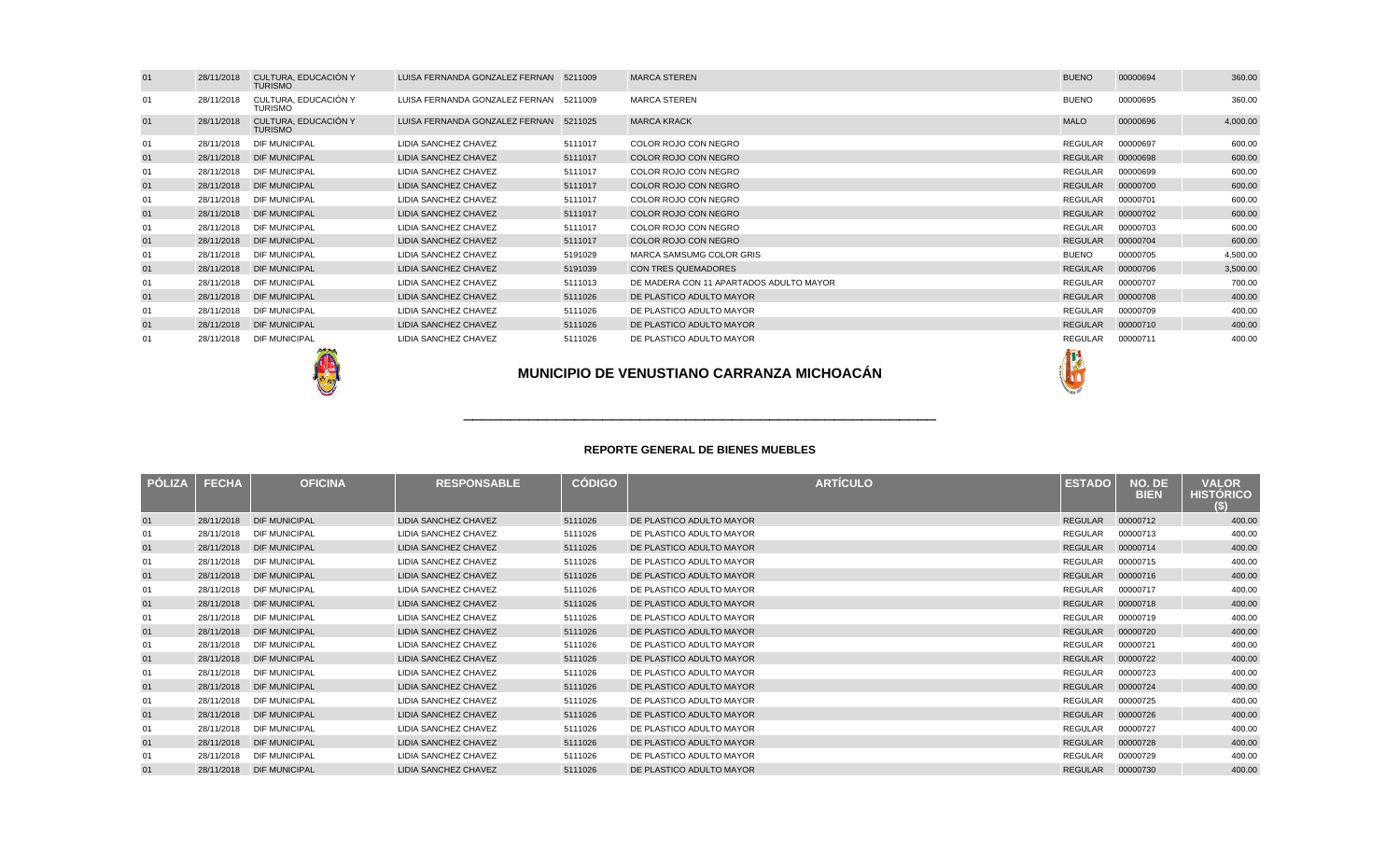| <b>PÓLIZA</b> | <b>FECHA</b> | <b>OFICINA</b>           | <b>RESPONSABLE</b>                              | <b>CÓDIGO</b> | <b>ARTICULO</b>                                                                  | <b>ESTADO</b> | NO. DE<br><b>BIEN</b> | <b>VALOR</b><br><b>HISTORICO</b><br>(S) |
|---------------|--------------|--------------------------|-------------------------------------------------|---------------|----------------------------------------------------------------------------------|---------------|-----------------------|-----------------------------------------|
| 01            | 28/11/2018   | SEGURIDAD PUBLICA        | <b>GERMAN GIOVANY MAYORQUIN</b><br><b>ROMER</b> | 5511005       | <b>COLOR NEGRO</b>                                                               | <b>BUENO</b>  | 00000747              | 2,400.00                                |
| 01            | 28/11/2018   | <b>SEGURIDAD PUBLICA</b> | <b>GERMAN GIOVANY MAYORQUIN</b><br><b>ROMER</b> | 5511005       | <b>COLOR NEGRO</b>                                                               | <b>BUENO</b>  | 00000748              | 2,400.00                                |
| 01            | 28/11/2018   | <b>SEGURIDAD PUBLICA</b> | <b>GERMAN GIOVANY MAYORQUIN</b><br><b>ROMER</b> | 5511005       | <b>COLOR NEGRO</b>                                                               | <b>BUENO</b>  | 00000749              | 2,400.00                                |
| 01            | 28/11/2018   | <b>SEGURIDAD PUBLICA</b> | <b>GERMAN GIOVANY MAYORQUIN</b><br><b>ROMER</b> | 5511005       | <b>COLOR NEGRO</b>                                                               | <b>BUENO</b>  | 00000750              | 2,400.00                                |
| 01            | 28/11/2018   | <b>SEGURIDAD PUBLICA</b> | <b>GERMAN GIOVANY MAYORQUIN</b><br><b>ROMER</b> | 5511005       | <b>COLOR NEGRO</b>                                                               | <b>BUENO</b>  | 00000751              | 2,400.00                                |
| 01            | 28/11/2018   | <b>SEGURIDAD PUBLICA</b> | <b>GERMAN GIOVANY MAYORQUIN</b><br><b>ROMER</b> | 5511005       | <b>COLOR NEGRO</b>                                                               | <b>BUENO</b>  | 00000752              | 2,400.00                                |
| 01            | 28/11/2018   | <b>SEGURIDAD PUBLICA</b> | <b>GERMAN GIOVANY MAYORQUIN</b><br><b>ROMER</b> | 5511005       | <b>COLOR NEGRO</b>                                                               | <b>BUENO</b>  | 00000753              | 2,400.00                                |
| 01            | 28/11/2018   | <b>SEGURIDAD PUBLICA</b> | <b>GERMAN GIOVANY MAYORQUIN</b><br><b>ROMER</b> | 5511005       | <b>COLOR NEGRO</b>                                                               | <b>BUENO</b>  | 00000754              | 2,400.00                                |
| 01            | 28/11/2018   | <b>OBRAS PUBLICAS</b>    | BRENDA EDITH MANZO GARCIA                       | 5151012       | NO DESINGNJET T520 36 PULGADAS (91 CM), IMPRESORA, 4 TINTAS, RED WIFI (CQ893A)   | <b>BUENO</b>  | 00000755              | 65,940.00                               |
| 01            | 28/11/2018   | <b>SEGURIDAD PUBLICA</b> | <b>GERMAN GIOVANY MAYORQUIN</b><br><b>ROMER</b> | 5231005       | VIDEOGRABADOR DIGITAL DE 8 CANALES, TURBO HD DE 120 Y UN CANAL DE AUDIO MCA. HIK | <b>BUENO</b>  | 00000756              | 3,816.40                                |
| 01            | 28/11/2018   | <b>SEGURIDAD PUBLICA</b> | <b>GERMAN GIOVANY MAYORQUIN</b><br><b>ROMER</b> | 5151004       | SATA 1 TB, OPTIMIZADO PARA CCTV, 5400 RPM, MCA. WESTERN DIGITAL                  | <b>BUENO</b>  | 00000757              | 3,488.12                                |

\_\_\_\_\_\_\_\_\_\_\_\_\_\_\_\_\_\_\_\_\_\_\_\_\_\_\_\_\_\_\_\_\_\_\_\_\_\_\_\_\_\_\_\_\_\_\_\_\_\_\_



| 01 | 28/11/2018 | <b>DIF MUNICIPAL</b>     | <b>LIDIA SANCHEZ CHAVEZ</b>                     | 5111026 | DE PLASTICO ADULTO MAYOR | <b>REGULAR</b> | 00000731 | 400.00   |
|----|------------|--------------------------|-------------------------------------------------|---------|--------------------------|----------------|----------|----------|
| 01 | 28/11/2018 | <b>DIF MUNICIPAL</b>     | <b>LIDIA SANCHEZ CHAVEZ</b>                     | 5111026 | DE PLASTICO ADULTO MAYOR | <b>REGULAR</b> | 00000732 | 400.00   |
| 01 | 28/11/2018 | <b>DIF MUNICIPAL</b>     | <b>LIDIA SANCHEZ CHAVEZ</b>                     | 5111026 | DE PLASTICO ADULTO MAYOR | <b>REGULAR</b> | 00000733 | 400.00   |
| 01 | 28/11/2018 | <b>DIF MUNICIPAL</b>     | <b>LIDIA SANCHEZ CHAVEZ</b>                     | 5111026 | DE PLASTICO ADULTO MAYOR | <b>REGULAR</b> | 00000734 | 400.00   |
| 01 | 28/11/2018 | <b>DIF MUNICIPAL</b>     | <b>LIDIA SANCHEZ CHAVEZ</b>                     | 5111026 | DE PLASTICO ADULTO MAYOR | <b>REGULAR</b> | 00000735 | 400.00   |
| 01 | 28/11/2018 | <b>DIF MUNICIPAL</b>     | <b>LIDIA SANCHEZ CHAVEZ</b>                     | 5111026 | DE PLASTICO ADULTO MAYOR | <b>REGULAR</b> | 00000736 | 400.00   |
| 01 | 28/11/2018 | <b>DIF MUNICIPAL</b>     | LIDIA SANCHEZ CHAVEZ                            | 5111026 | DE PLASTICO ADULTO MAYOR | <b>REGULAR</b> | 00000737 | 400.00   |
| 01 | 28/11/2018 | <b>SEGURIDAD PUBLICA</b> | <b>GERMAN GIOVANY MAYORQUIN</b><br><b>ROMER</b> | 5511005 | <b>COLOR NEGRO</b>       | <b>BUENO</b>   | 00000738 | 2,400.00 |
| 01 | 28/11/2018 | <b>SEGURIDAD PUBLICA</b> | <b>GERMAN GIOVANY MAYORQUIN</b><br><b>ROMER</b> | 5511005 | <b>COLOR NEGRO</b>       | <b>BUENO</b>   | 00000739 | 2,400.00 |
| 01 | 28/11/2018 | <b>SEGURIDAD PUBLICA</b> | <b>GERMAN GIOVANY MAYORQUIN</b><br><b>ROMER</b> | 5511005 | <b>COLOR NEGRO</b>       | <b>BUENO</b>   | 00000740 | 2,400.00 |
| 01 | 28/11/2018 | <b>SEGURIDAD PUBLICA</b> | <b>GERMAN GIOVANY MAYORQUIN</b><br><b>ROMER</b> | 5511005 | <b>COLOR NEGRO</b>       | <b>BUENO</b>   | 00000741 | 2,400.00 |
| 01 | 28/11/2018 | <b>SEGURIDAD PUBLICA</b> | <b>GERMAN GIOVANY MAYORQUIN</b><br><b>ROMER</b> | 5511005 | <b>COLOR NEGRO</b>       | <b>BUENO</b>   | 00000742 | 2,400.00 |
| 01 | 28/11/2018 | <b>SEGURIDAD PUBLICA</b> | <b>GERMAN GIOVANY MAYORQUIN</b><br><b>ROMER</b> | 5511005 | <b>COLOR NEGRO</b>       | <b>BUENO</b>   | 00000743 | 2,400.00 |
| 01 | 28/11/2018 | <b>SEGURIDAD PUBLICA</b> | <b>GERMAN GIOVANY MAYORQUIN</b><br><b>ROMER</b> | 5511005 | <b>COLOR NEGRO</b>       | <b>BUENO</b>   | 00000744 | 2,400.00 |
| 01 | 28/11/2018 | <b>SEGURIDAD PUBLICA</b> | <b>GERMAN GIOVANY MAYORQUIN</b><br><b>ROMER</b> | 5511005 | <b>COLOR NEGRO</b>       | <b>BUENO</b>   | 00000745 | 2,400.00 |
| 01 | 28/11/2018 | <b>SEGURIDAD PUBLICA</b> | <b>GERMAN GIOVANY MAYORQUIN</b><br><b>ROMER</b> | 5511005 | <b>COLOR NEGRO</b>       | <b>BUENO</b>   | 00000746 | 2,400.00 |